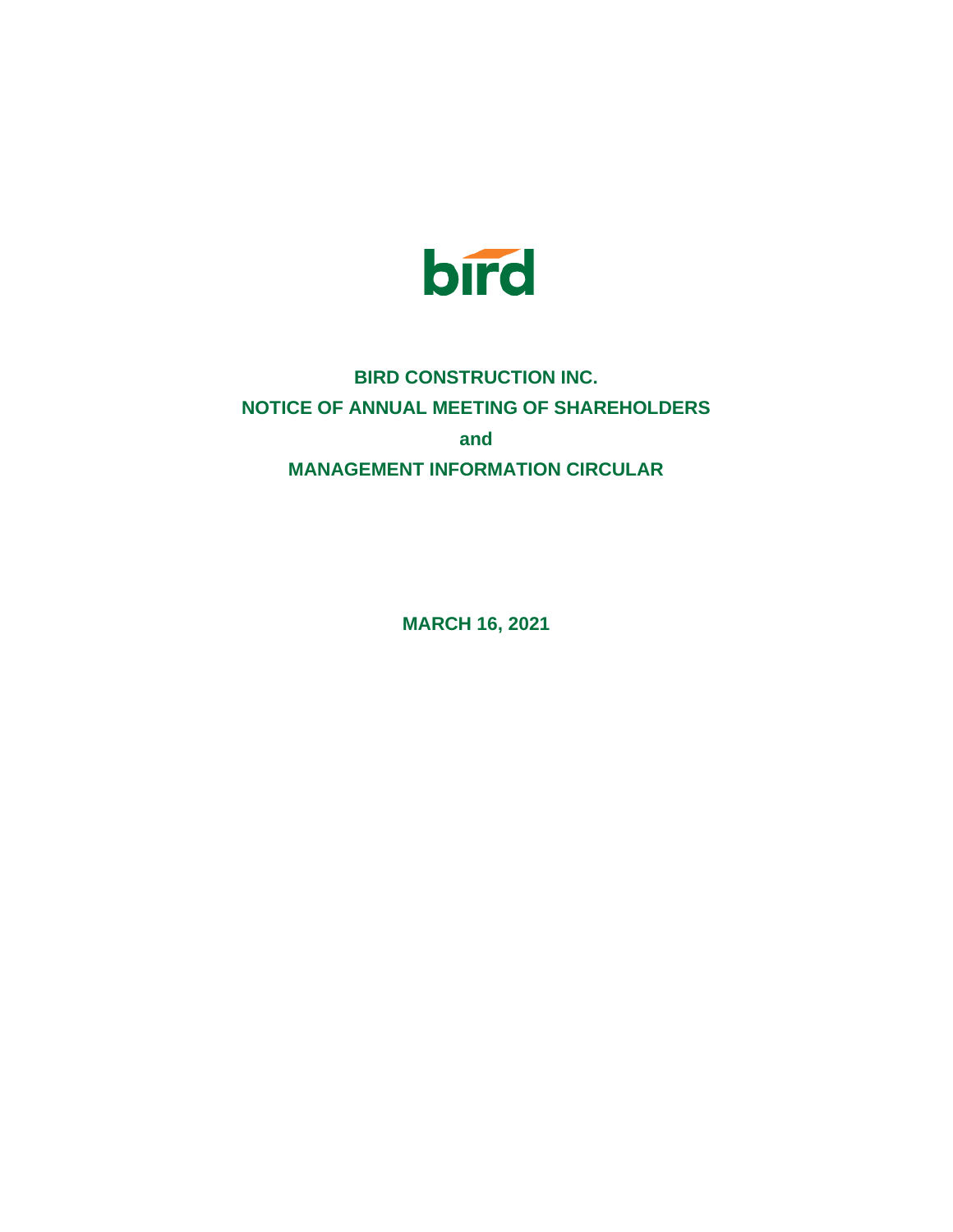### **MANAGEMENT INFORMATION CIRCULAR**

**MARCH 16, 2021** 

# **TABLE OF CONTENTS**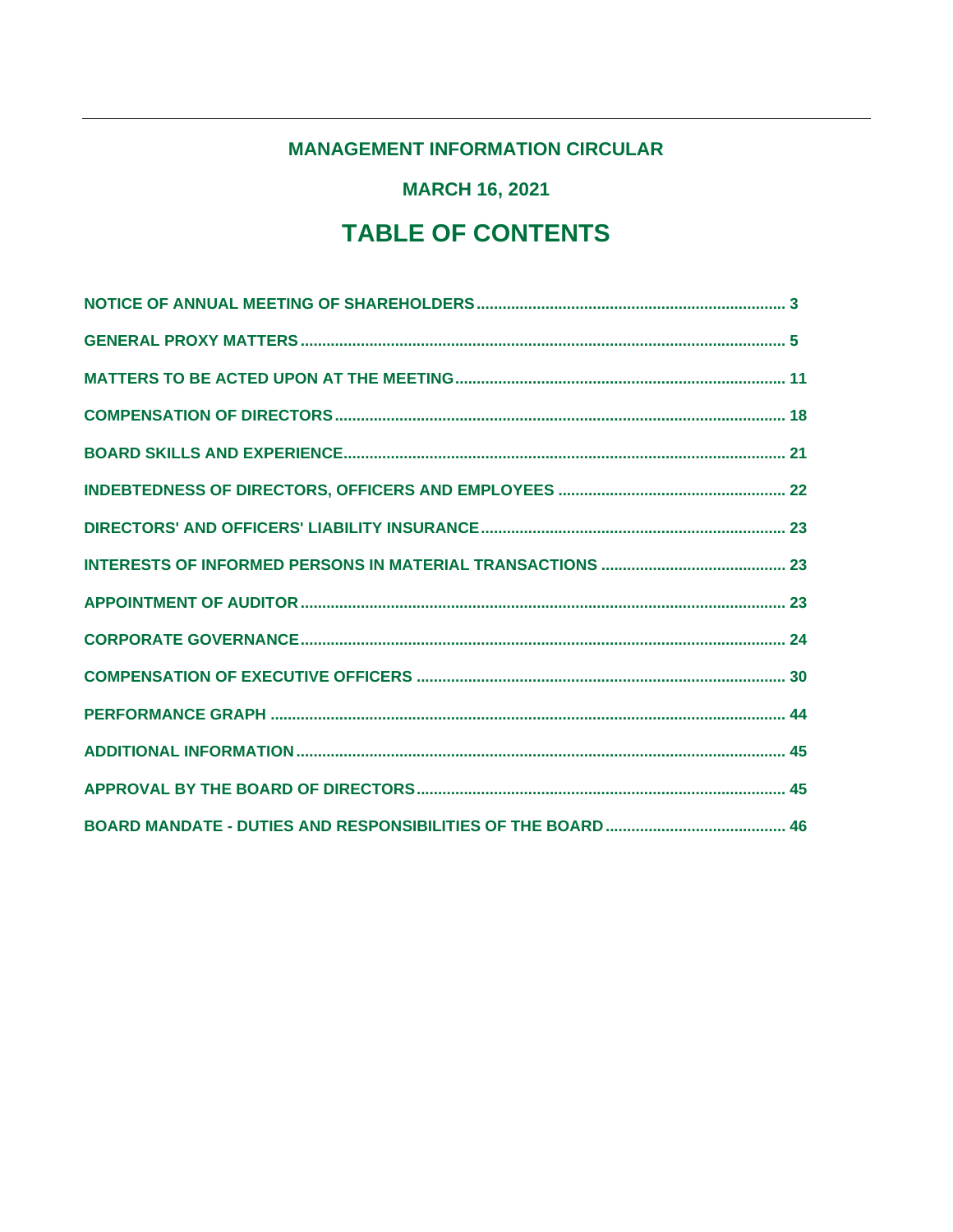# bird

### **NOTICE OF ANNUAL MEETING OF SHAREHOLDERS**

#### **to be held on May 11, 2021**

<span id="page-2-0"></span>**NOTICE IS HEREBY GIVEN** that an annual meeting (the "**Meeting**") of the holders of shares ("**Shares**") of Bird Construction Inc. (the "**Company**" or "**Bird**") will be conducted solely via live audio webcast available online at <https://web.lumiagm.com/240530844> on Tuesday, May 11, 2021 at 2:30 p.m. (Eastern time), subject to any adjournments or postponements thereof, for the following purposes:

- a. to receive the consolidated financial statements for the year ended December 31, 2020 and the report of the auditors on those statements;
- b. to elect ten directors of the Company (the "**Directors**") for the ensuing year;
- c. to appoint auditors for the ensuing year and to authorize the Directors to fix the remuneration to be paid to the auditors; and
- d. to transact such further or other business as may properly come before the Meeting or any adjournment(s) or postponement(s) thereof.

A Proxy Circular accompanies this Notice. The Proxy Circular contains details of matters to be considered at the Meeting.

**The Company has been carefully monitoring the status of the outbreak of the novel coronavirus ("COVID-19") and is proactively implementing measures to prioritize the health and well-being of its employees, suppliers, partners, shareholders, communities and other stakeholders. This year, out of an abundance of caution, to proactively deal with the public health impact of the COVID-19 pandemic and to mitigate risks to the health and safety of stakeholders, the Company will hold the Meeting in a virtual-only format, which will be conducted via live audio webcast. SHAREHOLDERS WILL NOT BE ABLE TO ATTEND THE MEETING IN PERSON.** Shareholders will have an equal opportunity to participate at the Meeting online, regardless of their geographic location.

You will be able to access the virtual meeting using an internet connected device such as a laptop, computer, tablet or mobile phone, and the meeting platform will be supported across browsers and devices that are running the most updated version of the applicable software plugins. Those accessing the virtual Meeting must remain connected to the internet at all times during the meeting in order to vote when balloting commences.

Inside this document, you will find detailed information on how shareholders can attend, participate in and vote at the Meeting.

Registered shareholders and duly appointed proxyholders of such registered shareholders will be able to attend, participate and vote at the virtual Meeting, all in real time. Non-registered shareholders (being shareholders whose shares are registered in the name of an intermediary such as a bank, trust company, securities dealer or broker, trustee or administrator of a selfadministered registered retirement savings plan, registered retirement income fund, registered education savings plan or similar plan) on your behalf (each, a "Non-Registered Shareholder") who have not arranged for due appointment of themselves as proxyholder will not be able to attend, participate or vote at the Meeting. Guests will be able to listen to the Meeting. Without a username, proxyholders will not be able to attend, participate or vote at the Meeting. To register a proxyholder, shareholders MUST visit Computershare.com/Bird and provide Computershare with their proxyholder's contact information, so that Computershare may provide the proxyholder with a username via email.

**Only holders of record of Shares at the close of business on March 12, 2021 will be entitled to vote at the Meeting, or any adjournment(s) or postponement(s) thereof. If you are attending the Meeting online you can vote at the Meeting. Regardless, all Shareholders are strongly encouraged to vote by submitting their completed form of proxy (or voting instruction form) prior to the Meeting and accordingly ask that registered Shareholders complete, date and sign the enclosed form of proxy and return it, in the envelope provided, to the Company's transfer agent, Computershare Investor Services, by delivering the proxy to Proxy Department, Computershare Investor Services: (i) by mail to 100 University Ave., 8th floor, Toronto, Ontario, M5J 2Y1; or (ii) by phone at 1-866-732-VOTE (8683) Toll Free, or (iii) online**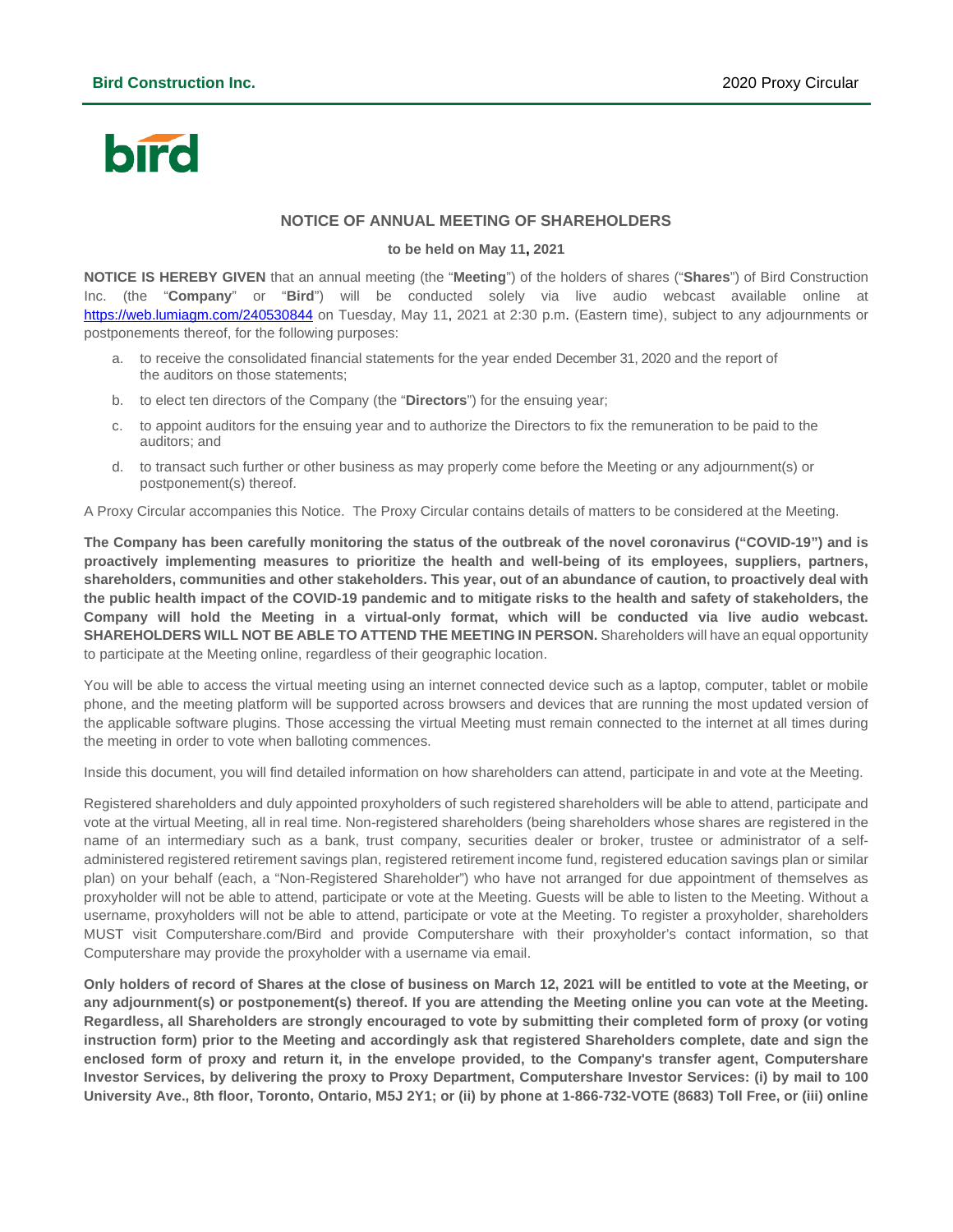### **Bird Construction Inc.** 2020 Proxy Circular

**a[t www.investorvote.com,](http://www.investorvote.com/) so that it is received by 2:30 p.m. (Eastern time) on Friday, May 7, 2021 (or at least 48 hours prior to the commencement of any reconvened Meeting in the event of any adjournment(s) or postponement(s) thereof).**

**If you are a Non-Registered Shareholder such that your shares are registered in the name of an intermediary (such as a bank, trust company, securities dealer or broker, trustee or administrator of a self-administered registered retirement savings plan, registered retirement income fund, registered education savings plan or similar plan) on your behalf, and you wish to vote on any matter before the Meeting, you should carefully follow the instructions found on the form of proxy or VIF provided to you by your intermediary, in order to cast your vote.**

**Further details on how shareholders can attend, participate in and vote at the Meeting are provided in the Proxy Circular.**

DATED at Mississauga, Ontario, this 16<sup>th</sup> day of March 2021.

**By Order of the Directors of Bird Construction Inc.**

P.A Chautts

Paul A. Charette Chair of the Board of Directors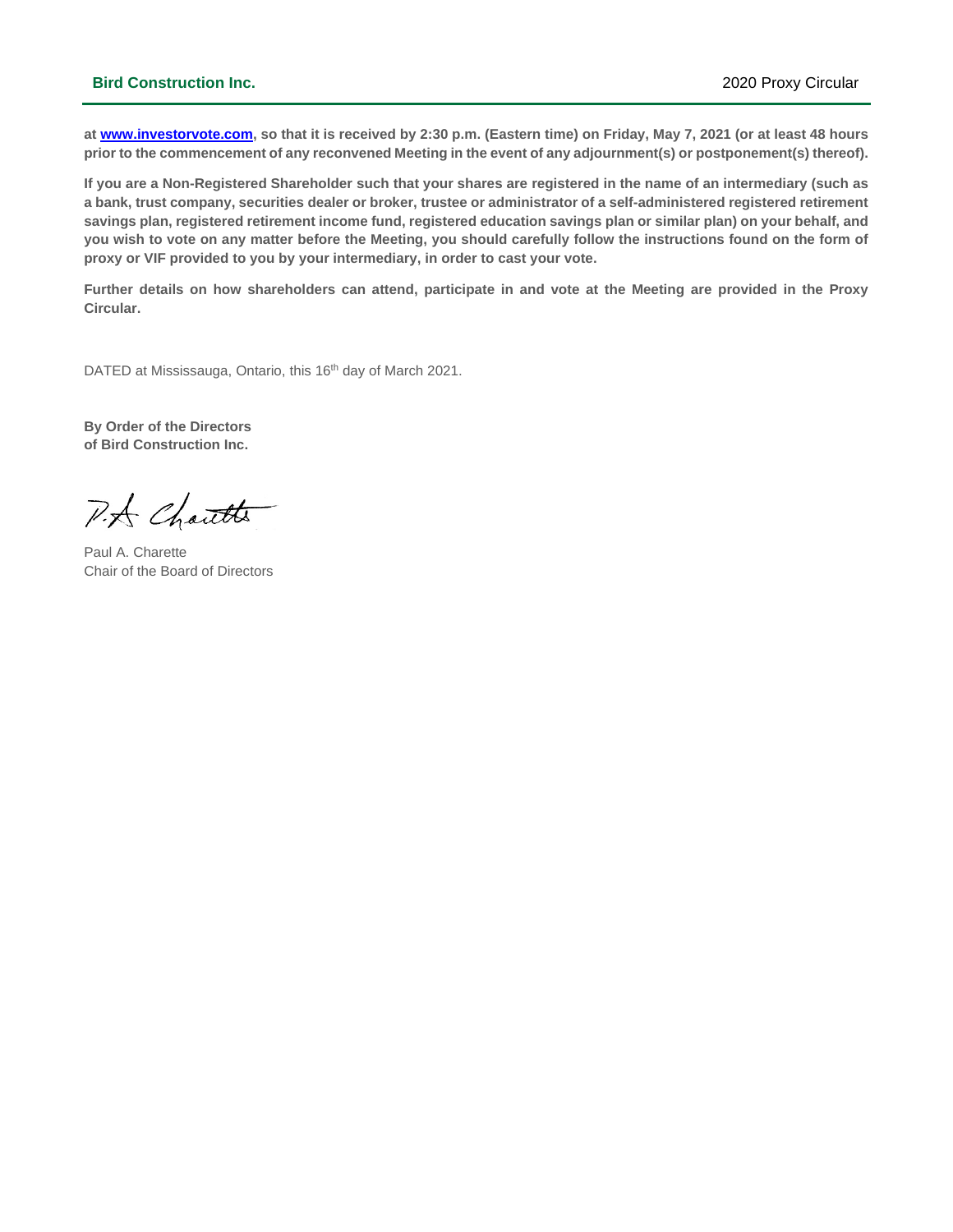### **BIRD CONSTRUCTION INC. MANAGEMENT INFORMATION CIRCULAR GENERAL PROXY MATTERS**

<span id="page-4-0"></span>You have received this Management Information Circular (this "**Circular**") because you owned common shares ("**Shares**") in the capital of Bird Construction Inc. (the "**Company**" or "**Bird**") at the close of business on March 12, 2021, the record date for the annual meeting ("**Meeting**") of the shareholders ("**Shareholders**") of Bird to be held solely via live audio webcast available online at [https://web.lumiagm.com/240530844,](https://web.lumiagm.com/240530844) on Tuesday, May 11, 2021 at 2:30 p.m. (Eastern time). As a Shareholder, you have the right to attend the Meeting virtually on May 11, 2021 and vote your Shares. The following questions and answers provide guidance on how to vote your shares.

### **Q: How many votes do I get?**

**A:** Shareholders are entitled to one vote for each share held.

### **Q: How do I vote?**

**A:** Your vote is important. To ensure that your shares will be represented and voted at the meeting, please submit your vote as soon as possible by one of the following methods:



### **Internet**

You will need to have your proxy form or voting instruction form in hand. Go to the web-site listed on the form that you received and follow the instructions on the screen.



### **Telephone**

You will need to have your proxy form or voting instruction form in hand. Dial the phone number listed on the form that you received and follow the voting prompts.



### **Mail**

Complete your proxy form or voting instruction form and return using the enclosed postage-paid envelope.



### **Virtual-Only Meeting**

You must complete the steps described on page 7 to attend and vote at the meeting, which will be conducted via live audio webcast at: [https://web.lumiagm.com/240530844.](https://web.lumiagm.com/240530844)

The voting process is different depending on whether you are a registered or non-registered (beneficial) shareholder. Voting by proxy in advance of the Meeting is the easiest way to vote your shares. See below for additional details.

### **Q: Who is soliciting my proxy?**

**A:** The enclosed form of proxy is being solicited by the management of Bird and the associated costs will be paid by Bird. Unless you indicate otherwise on the form of proxy, signing the enclosed form of proxy gives authority to Paul A. Charette, Chair of the Board of Directors ("**Board**"), and Terrance L. McKibbon, President and CEO of Bird, to vote your shares "FOR" the election of the ten nominees as members of the Board ("**Directors**") for the ensuing year, "FOR" the appointment of KPMG LLP as the auditors of the Company for the ensuing year and the authorization of the Directors to fix their remuneration.

### **Q: Can I appoint someone other than members of management of Bird to vote my shares?**

**A:** Yes. In order to appoint some other person to represent you as your proxyholder at the Meeting, write the name of this person in the blank space provided in the form of proxy. It is important to ensure that any other person you appoint that is attending the Meeting is aware that he or she is appointed and that this person log into the online Meeting using the credentials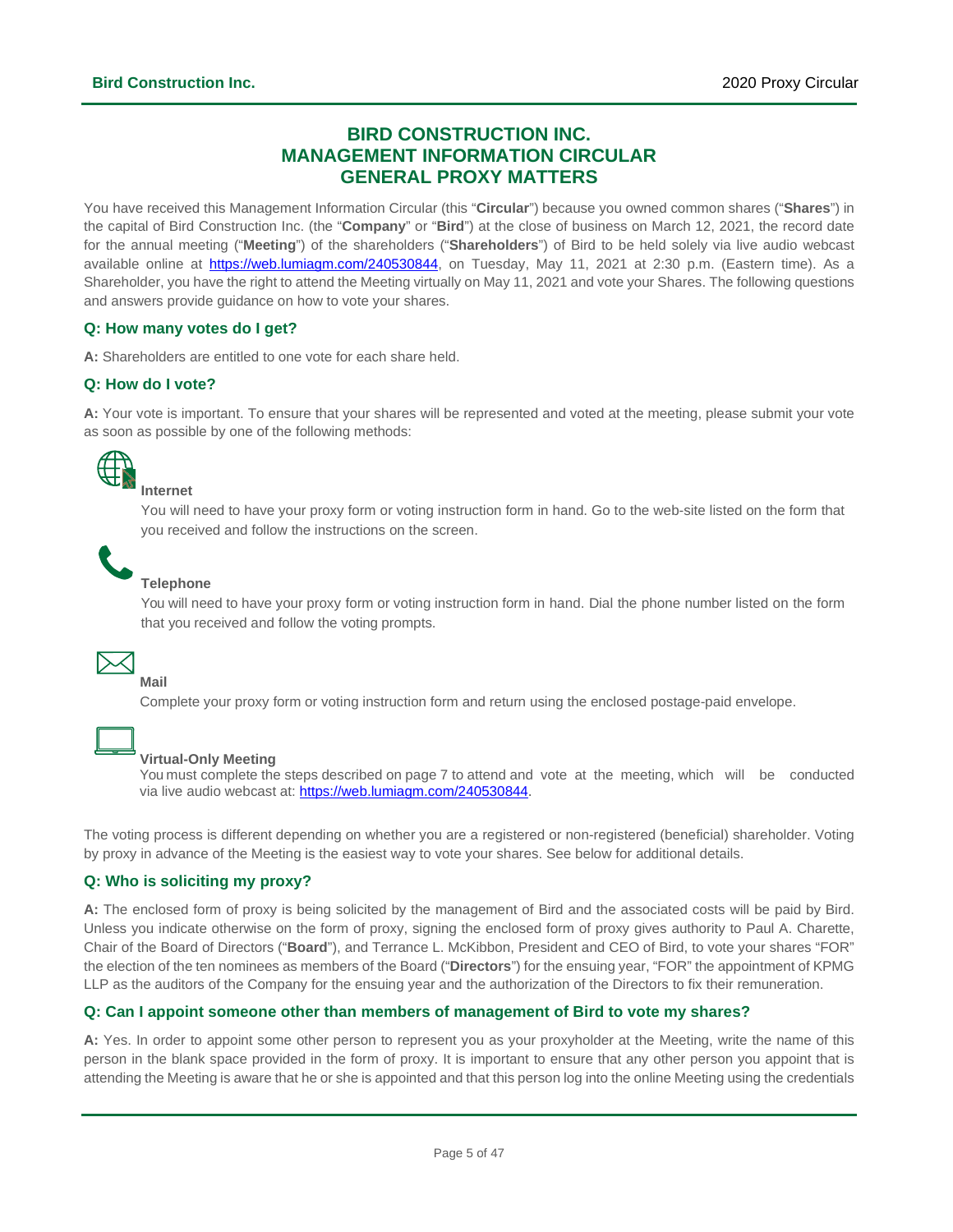you created for him/her as your appointee. Please see further instructions below under the heading "Registering a Proxyholder''.

### **Q: What do I do with my completed proxy?**

**A:** Return it to Bird's transfer agent, Computershare Investor Services Inc., in the envelope provided.

### **Q: What if amendments are made to the matters being voted on or if other matters are brought before the Meeting?**

**A:** The person named in the proxy form will have discretionary authority with respect to amendments or variations of matters identified at the Meeting. As of the date of the Management Information Circular, the Directors of the Company know of no such amendment, variation or other matter to be presented for action at the Meeting.

### **Q: Can I change my vote once I have voted on the internet, or by telephone or take back my proxy once I have given it?**

**A:** Yes. If you submitted a proxy and wish to revoke and change your proxy, you are required to prepare a written statement to this effect. The statement must be signed and delivered to Bird at any time up to and including the last business day preceding the day of the Meeting. If you submitted your vote through your broker or other financial intermediary, you must follow the instructions provided by them to revoke your proxy or change your vote.

If you have already voted by proxy and you vote again during the online ballot during the Meeting, your online vote during the Meeting will revoke your previously submitted proxy. If you have already voted by proxy and do not wish to revoke your previously submitted proxy, do not vote again during the online ballot.

### **Q: If I need to contact the transfer agent, how do I reach them?**

A: You can contact the transfer agent by mail at: Computershare Investor Services Inc., 8<sup>th</sup> Floor, 100 University Avenue, Toronto, Ontario, M5J 2Y1 or by telephone within Canada and the United States at 1-800-564-6253.

### **Q: What percentage of the common shares voted is required to elect the Directors and appoint the auditors?**

**A:** We need a simple majority (at least 50% plus one vote) of all votes cast at the Meeting, whether in person or represented by proxy, to elect the nominated Directors and appoint the auditors.

### **Q: Who counts the votes?**

**A:** Bird's transfer agent, Computershare Investor Services Inc., counts and tabulates the votes.

### **Q: How can I nominate a candidate for election as a director at the Meeting?**

**A:** Bird's By-law No. 3 (the "**Advance Notice By-Law**"), which sets out advance notice requirements for director nominations, was confirmed by shareholders at the 2016 Annual and Special Meeting of Shareholders. The Advance Notice By-Law sets forth a procedure requiring advance notice to the Company by any Shareholder who intends to nominate any person for election as a director of the Company other than pursuant to (a) a requisition of a meeting made pursuant to the provisions of the *Business Corporations Act* (Ontario) (the OBCA), or (b) a shareholder proposal made pursuant to the provisions of the OBCA. Among other things, the Advance Notice By-Law fixes a deadline by which Shareholders must notify the Company of their intention to nominate directors and sets out the information that Shareholders must provide in the notice for it to be valid. These requirements are intended to provide all Shareholders with the opportunity to evaluate and review all proposed nominees and vote in an informed and timely manner regarding said nominees. **The Advance Notice By-Law is available on SEDAR at [www.sedar.com](http://www.sedar.com/) and on the Company's website at [www.bird.ca.](http://www.bird.ca/)** As of March 16, 2021, the Company has not received any notice of a Shareholder's intention to nominate directors at the Meeting pursuant to the Advance Notice By-Law.

### **Solicitation of Proxies**

**This Circular is furnished in connection with the solicitation of proxies by or on behalf of management of Bird Construction Inc.** References in this Circular to the Meeting include any adjournment(s) or postponement(s) thereof.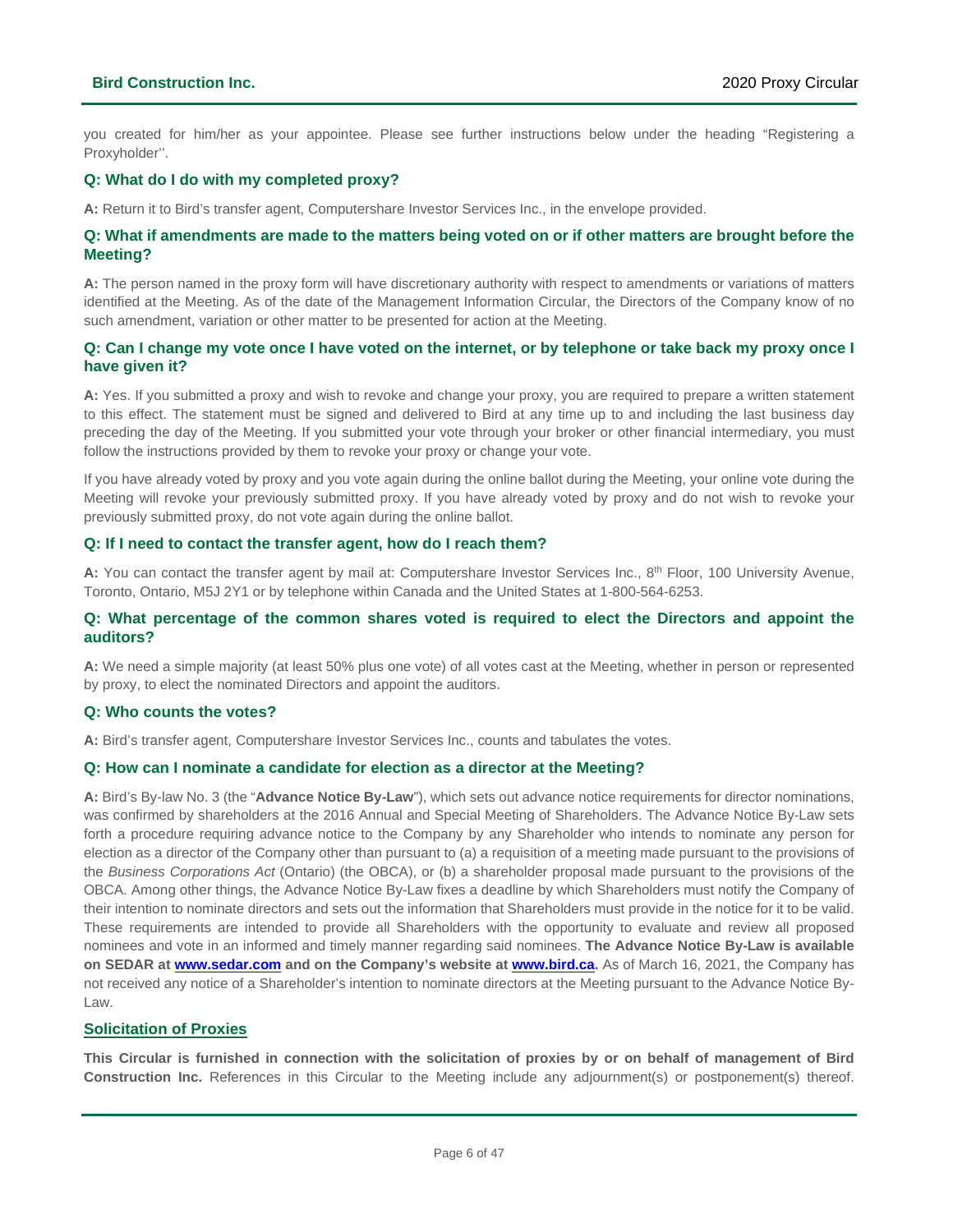Solicitations of proxies will be made primarily by mail, but may also be made by newspaper publication, in person or by telephone, fax or oral communication by Directors, officers, employees or agents of the Company or its subsidiaries who will be specifically remunerated therefor. All costs of solicitation will be borne by the Company.

### **Information for Registered Shareholders**

You are a registered shareholder if your name appears on your share certificate or your Direct Registration System (DRS) confirmation. If you are a registered shareholder, you will receive a proxy form containing the relevant details concerning the business of the Meeting, including a control number that must be used to vote by proxy in advance of the Meeting or join the live webcast the day of the Meeting to attend the Meeting live, submit your questions and submit your vote while the Meeting is being held.

To vote your shares in advance, you may provide voting instructions online at [www.investorvote.com](http://www.investorvote.com/) or by telephone or signing and returning the completed form of proxy (or voting information form) in accordance with the instructions provided in the Circular and on your form of proxy or voting information form.

In order to be voted, proxies must be received by 2:30 p.m. (Eastern time) on Friday, May 7, 2021 (or at least 48 hours prior to the commencement of any reconvened Meeting in the event of any adjournment(s) or postponement(s) thereof).

### **Information for Non - Registered Shareholders**

If your shares are not registered in your name but are held on your behalf by a financial intermediary such as a bank, trust company, securities broker or trustee, you are a non-registered shareholder and, you are still entitled to vote your shares. You should carefully follow the directions of your financial intermediary with respect to the procedures to be followed to vote your shares. If you wish to attend and participate at the Meeting, you should carefully follow the instructions set out on your voting information form relating to the Meeting, in order to appoint and register yourself as proxy, otherwise you will be required to login as a guest. See below for additional details.

### **Special Procedures for the Virtual-only Meeting**

Please read the below very carefully as it contains important information related to the Company's virtual-only Meeting.

**Registered Shareholders** can access and vote at the Meeting during the live webcast as follows**:**

- 1. Log int[o https://web.lumiagm.com/240530844](https://web.lumiagm.com/240530844) at least 15 minutes before the Meeting starts to allow yourself time to check into the virtual Meeting and to complete the related procedures.
- 2. Enter your 15-digit control number into the Login section (your control number is located on your form of proxy) and click on ''Enter Here''.
- 3. Follow the instructions to access the Meeting and vote when prompted.

Even if you currently plan to participate in the virtual Meeting, you should consider voting your shares by proxy in advance so that your vote will be counted if you later decide not to attend the Meeting or in the event that you are unable to access the Meeting for any reason. If you access and vote on any matter at the Meeting during the live webcast, then you will revoke any previously submitted proxy.

**Non - Registered Shareholders** wishing to access and vote at the Meeting during the live webcast as follows:

- 1. Appoint yourself as proxyholder as described below under the heading ''Registering a Proxyholder''. Please note that these steps must be completed prior to the proxy deadline as set out in the Circular or you will not be able to vote your common shares at the Meeting during the live webcast.
- 2. Follow the instructions below for Proxyholders to log in and vote at the Meeting.

A non-registered shareholder wishing to access the Meeting without voting during the live webcast – for example, because you have provided voting instructions prior to the Meeting or appointed another person to vote on your behalf at the Meeting – can access the Meeting in the same manner as for registered shareholders described above using the login information that has been provided to you by Computershare once you have completed the steps to register a proxyholder below. You will be able to ask questions if you access the Meeting in this manner.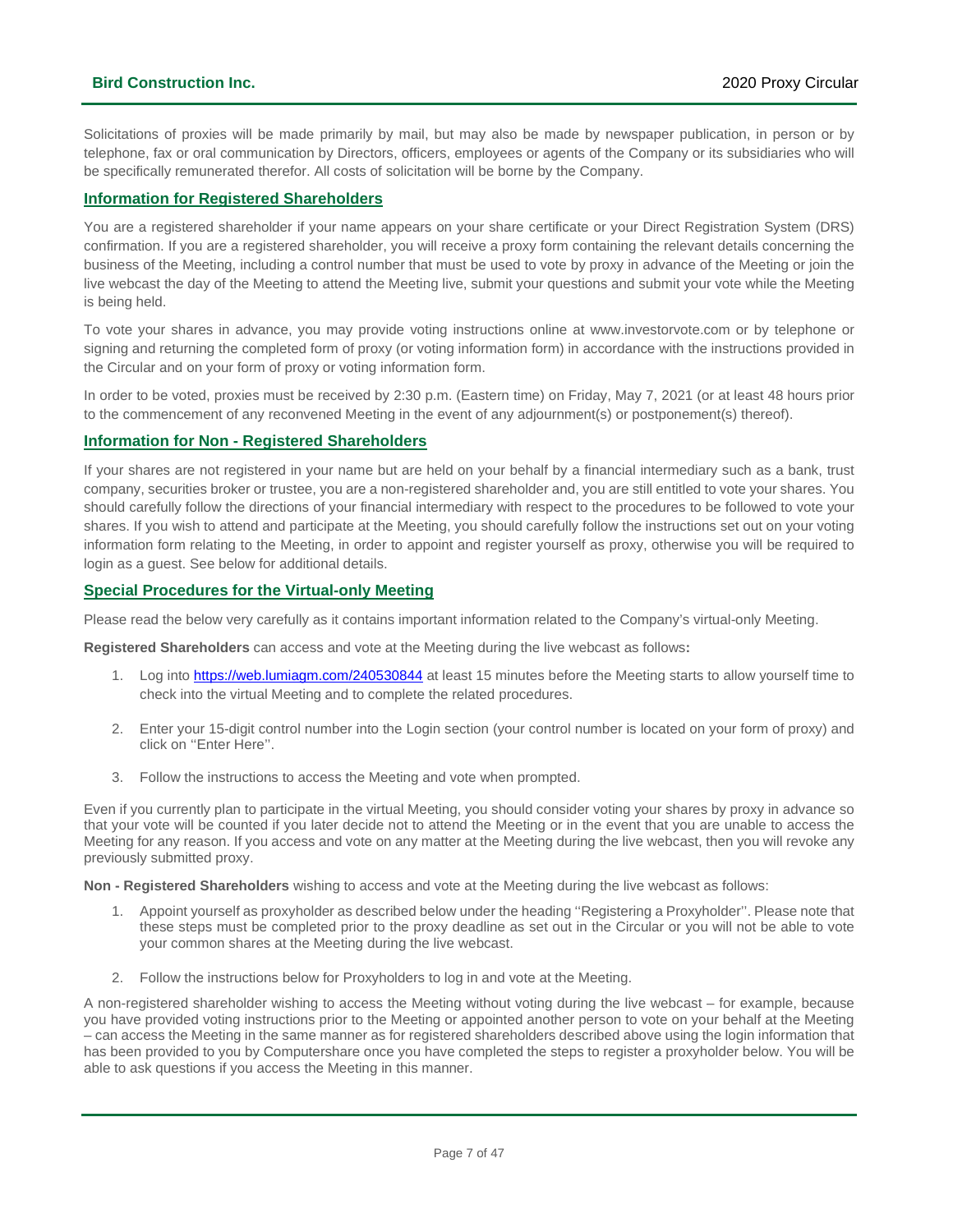### **Bird Construction Inc.** 2020 Proxy Circular

The time limit for depositing proxies may be waived or extended by the Chair of the meeting at his or her discretion, without notice.

### **Registering a Proxyholder**

If you are a registered shareholder, and you do not intend to access and vote at the Meeting during the live webcast, you may also appoint another person as proxyholder (who does not need to be one of the named proxyholders or a shareholder) to access and vote at the Meeting during the live webcast. You must submit your proxy appointing the proxyholder or appoint such proxyholder at investorvote.com in the Appointee section. As an additional step to be completed after you have submitted your proxy, you must visit <https://www.computershare.com/Bird> and provide Computershare with the required proxyholder contact information, so that Computershare may provide the proxyholder with a username to gain entry to the virtual Meeting.

If you are a non-registered shareholder, you may appoint yourself or another person to access and vote at the Meeting during the live webcast. If you wish to attend and participate at the Meeting, you should carefully follow the instructions set out on your voting information form relating to the Meeting, in order to appoint and register yourself as proxy, otherwise you will be required to login as a guest. You must also visit<https://www.computershare.com/Bird> and provide Computershare with the required proxyholder contact information, so that Computershare may provide you with a username to gain entry to the virtual Meeting.

If you have been appointed as proxyholder for a registered or non-registered shareholder (or you are a non-registered shareholder who has appointed themselves as proxyholder), you can access and vote at the Meeting during the live webcast as follows:

- 1. Log int[o https://web.lumiagm.com/240530844](https://web.lumiagm.com/240530844) at least 15 minutes before the Meeting starts to allow yourself time to check into the virtual Meeting and to complete the related procedures.
- 2. Enter the details that you received from Computershare in your appointment acknowledgement email into the proper fields in the link to the Meeting.
- 3. Follow the instructions to access the meeting and vote when prompted.

#### **Guests**

If you wish to access the Meeting as a guest, you can log into the Meeting as set out below. Please read and follow the instructions below carefully. Note that guests will be able to listen to the Meeting and ask questions in the question and answer session following the Meeting but will not be able to vote.

- 1. Log int[o https://web.lumiagm.com/240530844](https://web.lumiagm.com/240530844) at least 15 minutes before the meeting starts to allow yourself time to check into the virtual Meeting and to complete the related procedures.
- 2. Complete the GUEST LOGIN section and Click on ''Enter Here''.

### **Asking questions at the Meeting**

Registered shareholders, proxyholders (including non-registered shareholders who have appointed themselves as proxyholder) and non-registered shareholders accessing the Meeting will have an opportunity to ask questions at the Meeting in writing by sending a message to the chair of the meeting online through the virtual Meeting platform.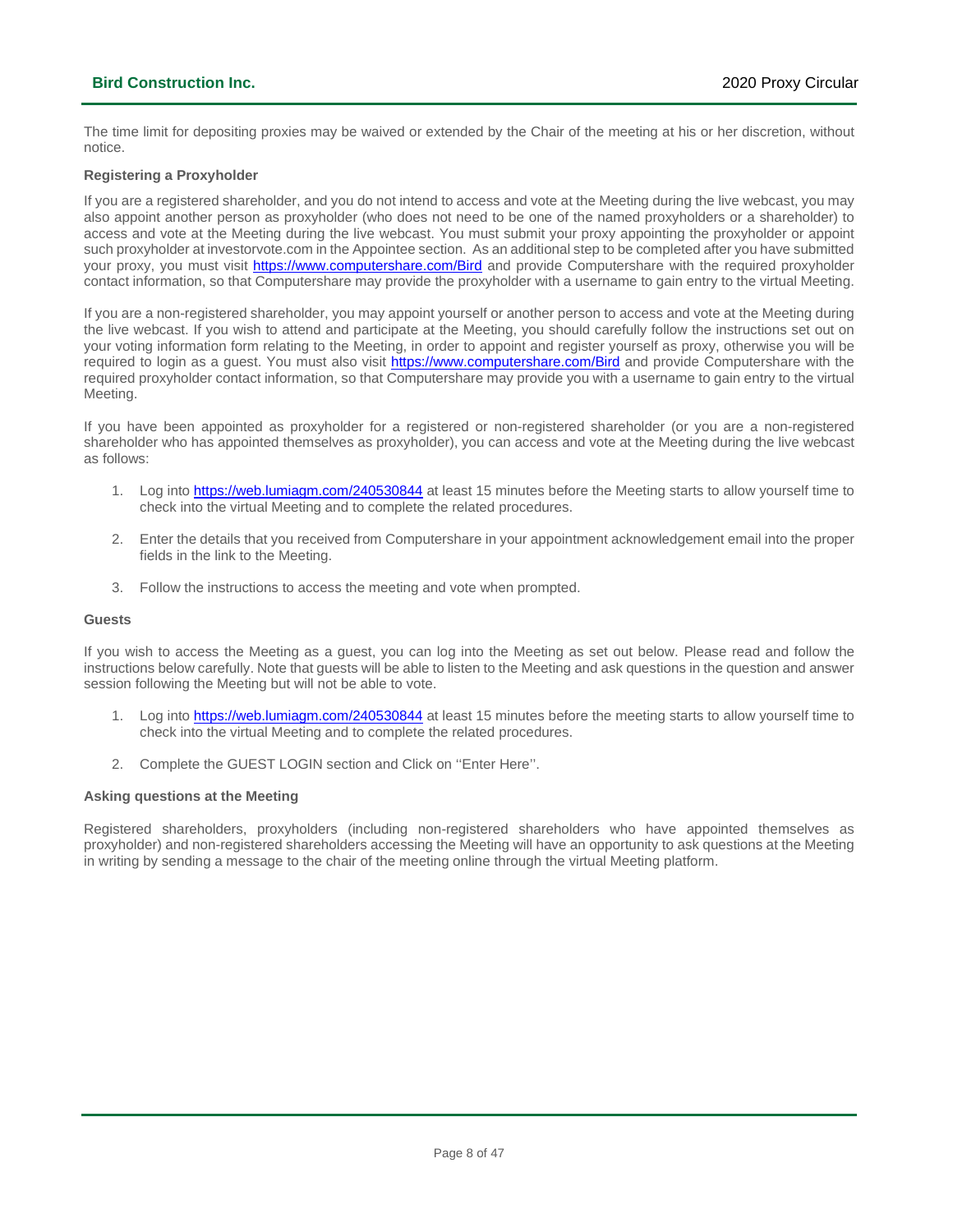### **Notice and Access**

As permitted by the Canadian Securities Administrators, we are using "Notice and Access" to deliver this Circular to nonregistered holders of the Shares (a "**Non-Registered Holders**"). Instead of receiving a paper copy of this Circular in the mail, Non-Registered Holders who hold Shares of Bird as of March 12, 2021, the record date for the Meeting, have access to it online. Non-Registered Shareholders received a package in the mail with a notice (the "**Notice**") explaining how to access this Circular electronically and how to request a paper copy of it. A voting instruction form was included with the Notice with instructions so that you can vote your Shares. See "Appointment of Proxies" below for more information on the voting instruction form. Registered holders of Shares will continue to receive a paper copy of the Notice of Meeting, this Circular, the form of proxy and the 2020 Annual Report (collectively, "**meeting materials**").

Adopting Notice and Access allows for faster access to this Circular, helps reduce printing and postage costs and contributes to the protection of the environment. Requests for meeting materials may be made by contacting the Company at 905-602- 4122 x 104 or toll-free at 1-844-602-2473.

Shareholders are also encouraged to consent to electronic delivery (e-delivery) to receive our other continuous disclosure documents, including annual and interim reports. Shareholders who enroll in e-delivery will be notified by email when documents are made available, at which time they can be viewed and/or downloaded from our website [\(www.bird.ca\)](http://www.bird.ca/). How you enroll depends on whether you are a registered Shareholder or a Non-Registered Holder. Registered Shareholders may sign up for e-delivery at the following website: [www.computershare.com/mailinglist](http://www.computershare.com/mailinglist) or by checking the box on the reverse side of your proxy form and providing your email address. Non-Registered Holders may sign up for e-delivery at www.proxyvote.com using the control number on your voting instruction form, or after the Meeting, by obtaining a unique registration number from your financial intermediary.

### **Appointment of Proxies**

Accompanying this Circular is a form of proxy for registered holders of Shares. The persons named in the enclosed form of proxy are representatives of the Directors and/or officers of the Company. **A Shareholder wishing to appoint a person (who need not be a Shareholder) to represent such Shareholder at the Meeting other than the persons designated in the accompanying form of proxy may do so either by inserting such person's name in the blank space provided in the form of proxy or by completing another form of proxy and, in either case, returning it in accordance with the instructions contained on the form of proxy.** A form of proxy must be received by Computershare Investor Services Inc. (the "**Transfer Agent**") at or prior to 2:30 p.m. (Eastern time) on Friday, May 7, 2021 or if the Meeting is adjourned, not later than 48 hours (excluding Saturdays, Sundays and holidays) before any adjourned meeting. Failure to so deposit a form of proxy shall result in its invalidation.

Only registered holders of Shares, or duly appointed proxyholders, are permitted to vote at the Meeting. However, in many cases, Shares of Non-Registered Holders are registered either:

- (i) in the name of an intermediary that the Non-Registered Holder deals with in respect of the Shares. Intermediaries include banks, trust companies, securities dealers or brokers, and trustees or administrators of self-administered RRSPs, RRIFs, RESPs and similar plans; or
- (ii) in the name of a clearing depository (such as **CDS Clearing and Depository Services Inc**. or "**CDS**").

In accordance with Canadian securities law, the Company has distributed copies of the Notice described above under "*Notice and Access*" and the form of proxy to CDS and to intermediaries (such as Broadridge Investor Communications Solutions or "**Broadridge**") for onward distribution to Non-Registered Holders. The Company does not send meeting materials directly to Non-Objecting Beneficial Owners. The Company does pay for intermediaries to deliver meeting materials to Objecting Beneficial Owners.

Non-Registered Holders who have not waived the right to receive meeting materials will receive either a voting instruction form or, less frequently, a form of proxy. The purpose of these forms is to permit Non-Registered Holders to direct the voting of the Shares they beneficially own. Non-Registered Holders should follow the procedures set out below, depending on which type of form they receive:

(i) **Voting Instruction Form**. In most cases, a Non-Registered Holder will receive, along with the Notice described above under "*Notice and Access*", a voting instruction form. If the Non-Registered Holder does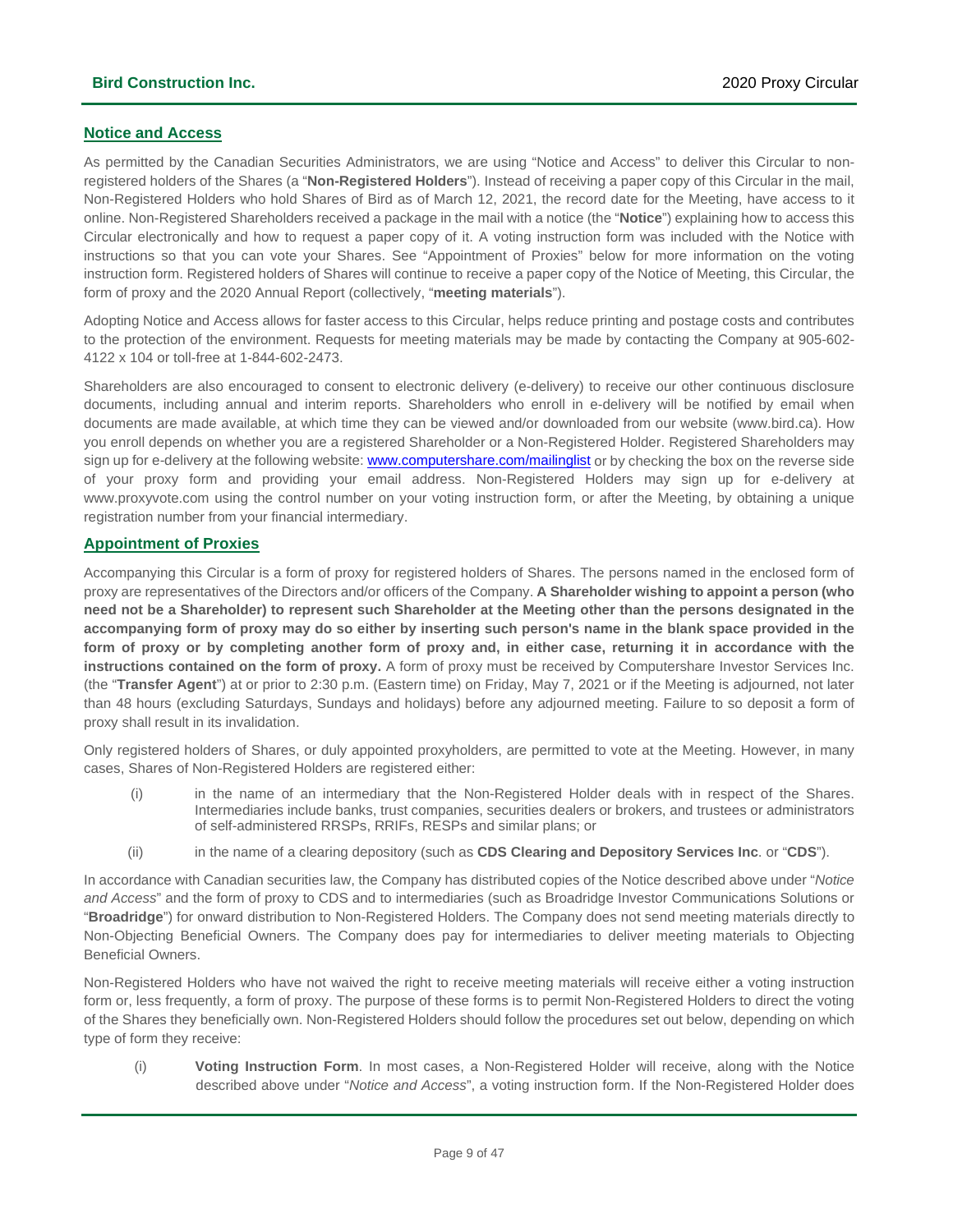not wish to attend and vote at the Meeting during the live webcast (or have another person attend and vote on the Shareholder's behalf), the voting instruction form must be completed, signed and returned in accordance with the directions on the form. Voting instruction forms sent by Broadridge permit the completion of the voting instruction form by telephone or through the internet a[t www.proxyvotecanada.com.](http://www.proxyvotecanada.com/) If a Non-Registered Holder wishes to attend and vote at the Meeting during the live webcast (or have another person attend and vote on the Shareholder's behalf), the Non-Registered Holder must complete, sign and return the voting instruction form in accordance with the directions provided and a form of proxy giving the right to attend and vote will be forwarded to the Non-Registered Holder; or

(ii) **Form of Proxy**. Less frequently, a Non-Registered Holder will receive, along with the Notice described above under "*Notice and Access*", a form of proxy that has already been signed by the intermediary (typically by a facsimile, stamped signature) which is restricted as to the number of Shares beneficially owned by the Non-Registered Holder but which is otherwise not completed. If the Non-Registered Holder does not wish to attend and vote at the Meeting during the live webcast (or have another person attend and vote on the Shareholder's behalf), the Non-Registered Holder must complete the form of proxy and deposit it with Broadridge as described above. If a Non-Registered Holder wishes to attend and vote at the Meeting during the live webcast (or have another person attend and vote on the Shareholder's behalf), the Non-Registered Holder must strike out the names of the persons named in the proxy and insert the Non-Registered Holder's (or such other person's) name in the blank space provided.

**Non-Registered Holders should follow the instructions on the forms they receive and contact their intermediaries promptly if they need assistance.**

**All shareholders are strongly encouraged to vote by submitting their completed form of proxy (or voting instruction form) prior to the Meeting by one of the means described in the Circular.**

### **Revocation of Proxies**

A registered Shareholder who has given a proxy may revoke the proxy by:

- (i) completing and signing a form of proxy bearing a later date and depositing it with the Transfer Agent as described above; or
- (ii) depositing an instrument in writing executed by the Shareholder or by the Shareholder's attorney authorized in writing: (a) at the registered office of the Company at any time up to and including the last business day preceding the day of the Meeting, or any adjournment of the Meeting, at which the proxy is to be used; or (b) filing electronically with the chair of the Meeting a[t corporate@bird.ca](mailto:corporate@bird.ca) prior to the commencement of the Meeting on the day of the Meeting or any adjournment of the Meeting; or
- (iii) in any other manner permitted by law.

A Non-Registered Holder may revoke a voting instruction form or a waiver of the right to receive meeting materials and to vote given to an Intermediary at any time by written notice to the Intermediary, except that an Intermediary is not required to act on a revocation of a voting instruction form or of a waiver of the right to receive meeting materials and to vote that is not received by the Intermediary at least seven days prior to the Meeting.

The Board has fixed the record date for the Meeting as the close of business on March 12, 2021 (the "**Record Date**"). Each holder of record of Shares as at the Record Date is entitled to receive notice of, to attend and to one vote at the Meeting, or any adjournments or postponements thereof, in respect of each Share held on all matters proposed to come before the Meeting.

If you have already voted by proxy and you vote again during the online ballot during the Meeting, your online vote during the Meeting will revoke your previously submitted proxy. If you have already voted by proxy and do not wish to revoke your previously submitted proxy, do not vote again during the online ballot.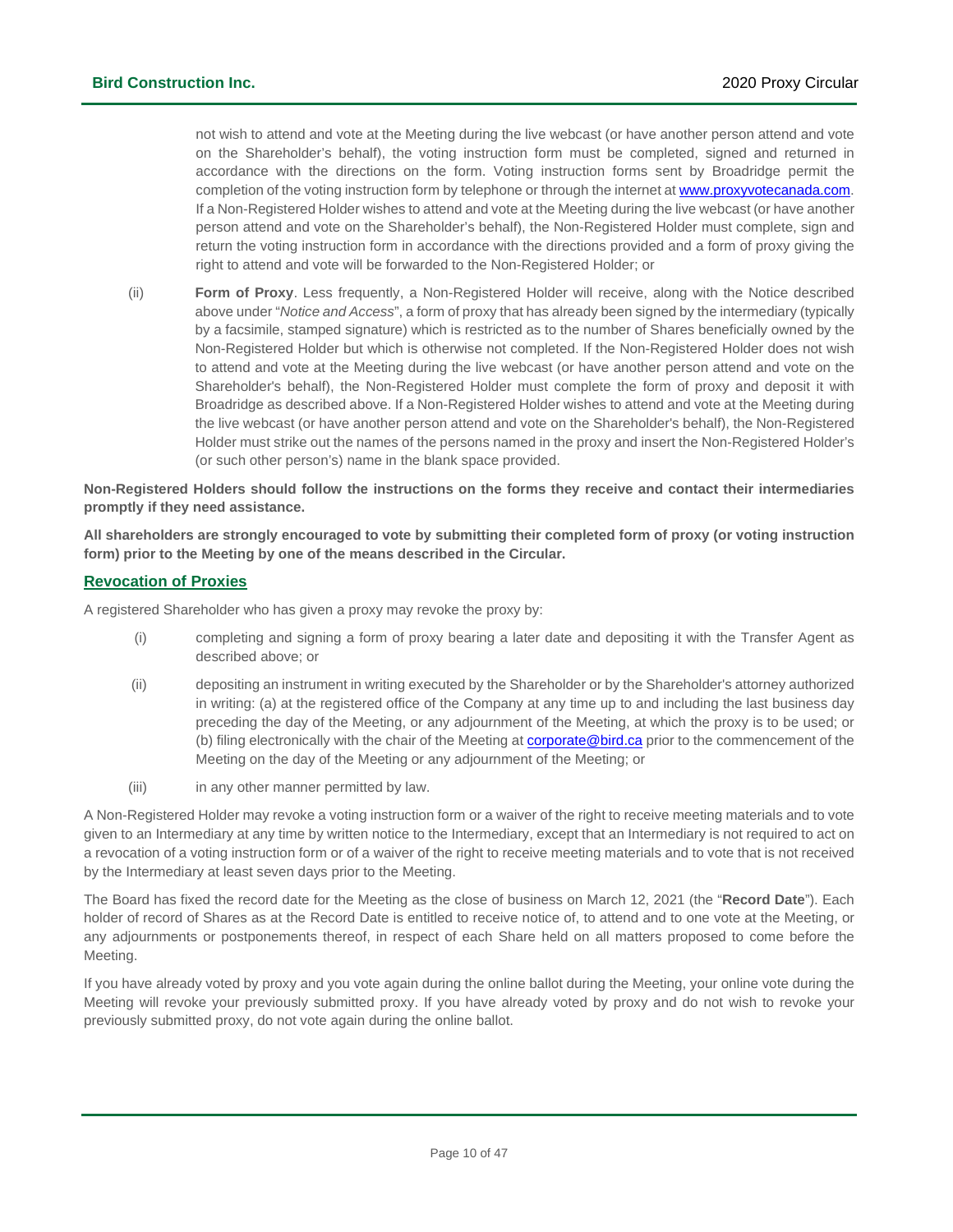### **Signature of Proxy**

A form of proxy must be executed by the Shareholder or his attorney authorized in writing, or if the Shareholder is a corporation, the form of proxy should be signed in its corporate name under its corporate seal by an authorized officer whose title should be indicated. A proxy signed by a person acting as attorney or in some other representative capacity should reflect such person's capacity following his signature and should be accompanied by the appropriate instrument evidencing qualification and authority to act (unless such instrument has been previously filed with the Company).

### **Voting of Proxies**

The persons designated in the enclosed form of proxy will vote or withhold from voting the Shares in respect of which they are appointed by proxy on any ballot that may be called for in accordance with the instructions of the Shareholder as indicated on the proxy and, if the Shareholder specifies a choice with respect to any matter to be acted upon, the Shares will be voted accordingly. **In the absence of any specification, the Shares represented by properly completed and executed proxies in favour of the management proxy nominees named in the form of proxy will be voted "FOR" each of the matters to be voted on by Shareholders as follows:**

- **"FOR"** the election of the ten nominees as Directors for the ensuing year; and
- **"FOR"** the appointment of KPMG LLP as the auditors of the Company for the ensuing year and the authorization of the Directors to fix their remuneration.

**The persons appointed under the form of proxy are conferred with discretionary authority with respect to amendments or variations of those matters specified in the form of proxy and Notice of Meeting and with respect to any other matters which may be properly brought before the Meeting. In the event that amendments or variations to the matters identified in the Notice of Meeting are properly brought before the Meeting, it is the intention of the persons designated in the enclosed form of proxy to vote in accordance with their best judgment on the matter or business.** At the time of printing this Circular, the Directors knew of no such amendment, variation, or other matter.

### **Voting Shares and Principal Holders Thereof**

As at March 16, 2021, 53,038,929 Shares were issued and outstanding. Each Share may be exercised for one vote relating to all matters to come before the Meeting.

Except as noted below, to the knowledge of the Directors and executive officers of the Company, as of the date of this Circular, no person or company beneficially owns, directly or indirectly, or exercises control or direction over, Shares carrying more than 10% of the voting rights attached to the outstanding Shares of the Company. According to public filings on SEDAR, at March 16, 2021, Canso Investment Counsel Ltd. had control over 9,956,514 Shares, representing 18.77% of the issued and outstanding Shares.

### **Procedure and Votes Required**

The vote required at the Meeting to approve: (i) the appointment of auditors of the Company and authorization of the Directors to fix the remuneration to be paid to the auditors; and (ii) the election of the Directors, is the affirmative vote of the holders of not less than a majority of the Shares represented at the Meeting, whether in person or represented by proxy.

### **MATTERS TO BE ACTED UPON AT THE MEETING**

### <span id="page-10-0"></span>**1. Financial Statements**

The audited consolidated financial statements of Bird Construction Inc. for the year ended December 31, 2020 and the auditor's report on those statements can be found on the Company's SEDAR profile a[t www.sedar.com,](http://www.sedar.com/) and on the Company's website at [www.bird.ca.](http://www.bird.ca/) A copy can also be obtained on request by contacting the Company at 5700 Explorer Drive, Suite 400, Mississauga, Ontario L4W 0C6, Attention: Investor Relations.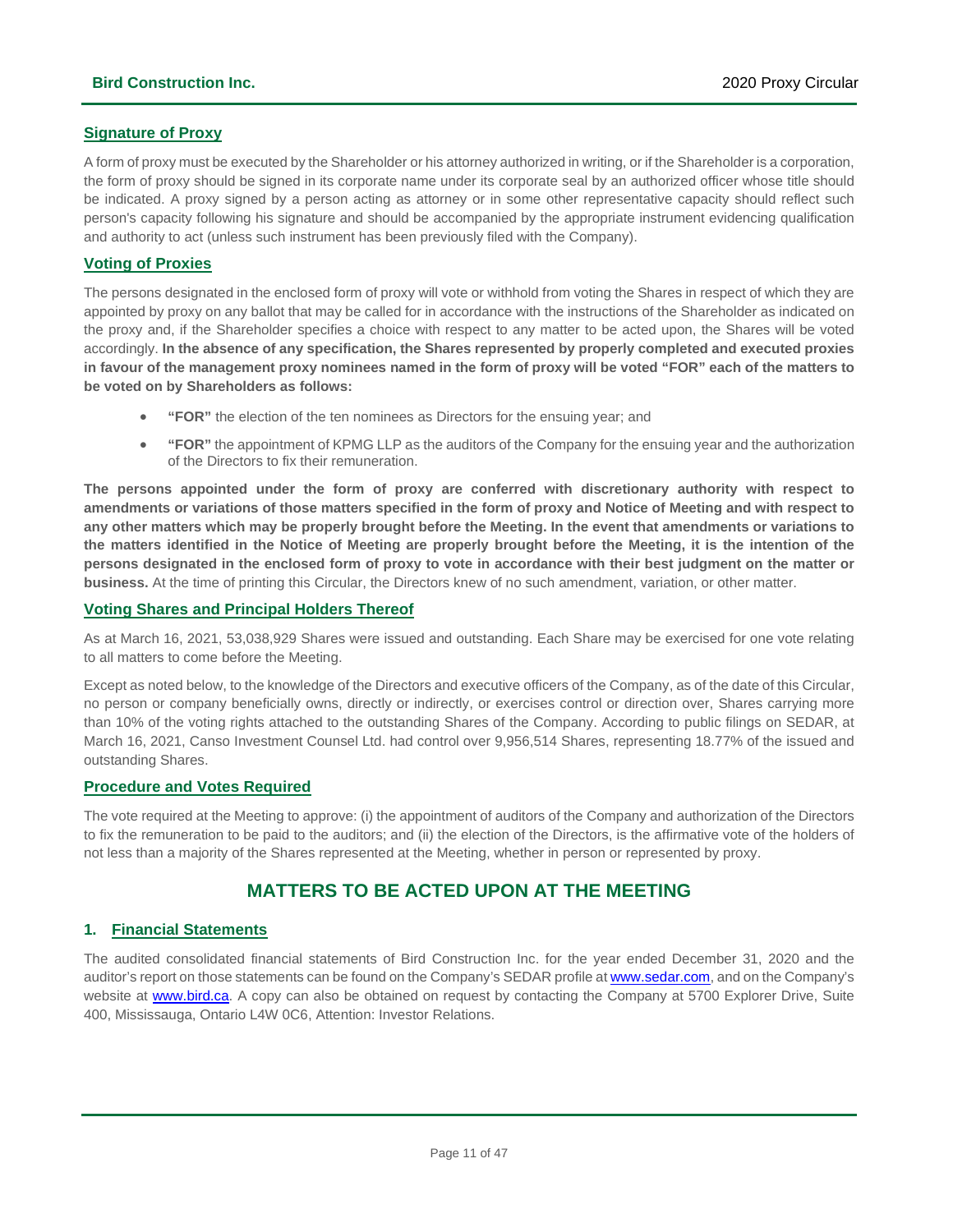### **2. Election of Directors**

The Board of Directors has determined that the number of Directors of the Company will be fixed at ten. The ten nominees proposed for election as Directors are all current Directors. The nominees proposed for election are listed below under "Nominees for Election to Board of Directors". All nominees have established their eligibility and willingness to serve as a Director. The Directors will be elected for a term ending at the Company's next annual meeting or until their earlier removal.

Unless otherwise indicated, the persons designated in the form of proxy intend to vote for the election of the nominees listed below. If, for any reason at the time of the Meeting any of the nominees are unable to serve and unless otherwise specified, it is intended that the persons designated in the form of proxy will vote in their discretion for a substitute nominee or nominees.

### *Policy on Majority Voting*

The Company has previously adopted a majority voting policy with respect to the election of Directors. Accordingly, if any nominee for election as a Director receives, from the Shares voted at the Meeting in person or by proxy, a greater number of Shares withheld than Shares voted in favour of his or her election (a "**Majority Withheld Vote**"), the Director must promptly tender his or her resignation to the chair of the Board ("**Chair**"), to take effect on acceptance by the Board.

The Human Resources, Safety and Governance Committee (the "**HRS&G Committee**") of the Board will expeditiously consider the Director's offer to resign and make a recommendation to the Board whether to accept it. Within 90 days of the Meeting, the Board will consider the recommendation of the HRS&G Committee and, in so doing, absent exceptional circumstances, the Board will accept the resignation. In so considering the HRS&G Committee's recommendation, the Board may consider the factors considered relevant by the committee and such additional information and factors that the Board considers to be relevant. Following the decision of the Board, the Board shall promptly disclose, by way of press release, its decision whether to accept or reject the Director's resignation, including the reasons for rejecting the resignation, if applicable.

This policy does not apply to a contested election of Directors, that is, where the number of nominees exceeds the number of Directors to be elected. Any Director who tenders his or her resignation will not participate in the deliberations of the HRS&G Committee or the Board regarding whether the resignation should be accepted.

#### *Nominees for Election to Board of Directors*

The following tables provide relevant information for each person proposed to be nominated for election as a Director. Included in these tables is a brief biography for each nominee, their independence status, their principal occupation and their meeting attendance record in 2020. Also included is the number and value of Shares beneficially owned or controlled by them, and a statement as to whether each Director meets the minimum shareholding requirement of three times the value of their respective annual cash and stock compensation, which must be achieved within five years of appointment to the Board.



**J. Richard Bird Calgary, AB, Canada Independent Director since 1987**

### **Principal Occupation: Corporate Director**

*J. Richard Bird* retired from Enbridge Inc. in early 2015, having served as Executive Vice President, Chief Financial Officer and Corporate Development, and various other roles, including: Executive Vice President Liquids Pipelines, Senior Vice President Corporate Planning and Development, and Vice President and Treasurer. Mr. Bird has 30 years of experience as an officer of a number of public companies, and serves on the Board of Directors of Bird Construction Inc. He is Founder, President and Chief Investment Officer of the Ptarmigan Charitable Foundation. He is the past Chair of the Board of Directors of the Alberta Investment Management Company. He was named Canada's CFO of the Year for 2010. He holds a Bachelor of Arts degree from the University of Manitoba, and a Masters of Business Administration and PhD from the University of Toronto and has completed the Advanced Management Program at Harvard Business School.

| Meetings attended in 2020:                     | #        | $\frac{9}{6}$ |
|------------------------------------------------|----------|---------------|
| <b>Board</b>                                   | 19 of 19 | 100           |
| <b>Audit Committee</b>                         | 4 of 4   | 100           |
| Human Resources, Safety & Governance Committee | 8 of 8   | 100           |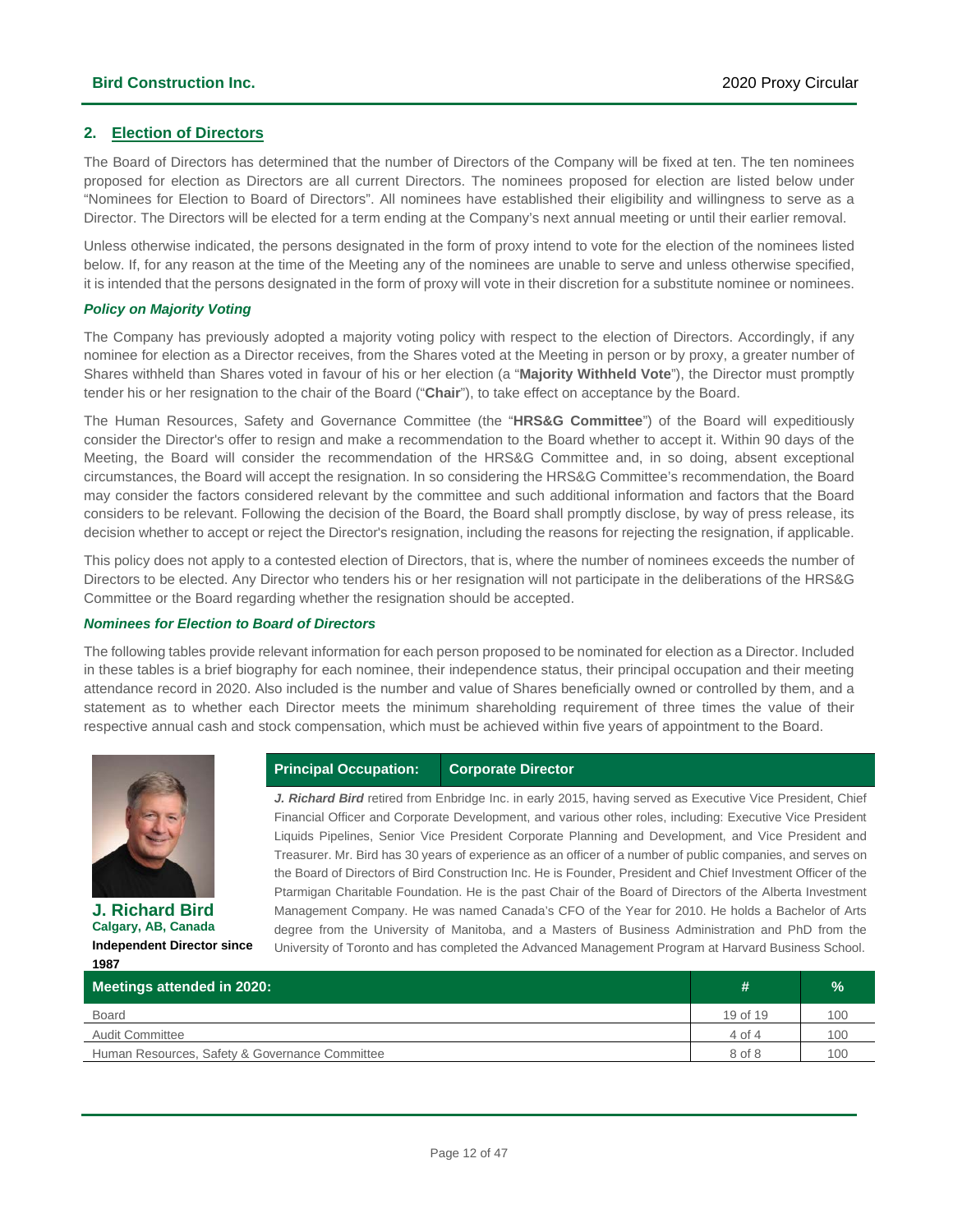### **Bird Construction Inc.** 2020 Proxy Circular

| . Securities Beneficially Owned or Controlled at fiscal year end: |                              |           |                                 |                                                 |                                                           |  |  |  |  |  |
|-------------------------------------------------------------------|------------------------------|-----------|---------------------------------|-------------------------------------------------|-----------------------------------------------------------|--|--|--|--|--|
| <b>Fiscal Year</b>                                                | # of Common<br><b>Shares</b> | # of DSUs | Total Common Shares<br>and DSUs | <b>Total Value of Common Shares</b><br>and DSUs | Total as a Multiple of Share<br>Ownership Guideline of 3x |  |  |  |  |  |
| 2020                                                              | 820.989                      | 32.949    | 853.938                         | \$6.831.504                                     | 48.1x                                                     |  |  |  |  |  |
| 2019                                                              | 820.989                      | 19.546    | 840.535                         | \$6,009.825                                     | 42.3x                                                     |  |  |  |  |  |
| 2018                                                              | 820.989                      | 7.782     | 828,771                         | \$5,063,791                                     | 47.3x                                                     |  |  |  |  |  |

**Principal Occupation: Corporate Director**



**Karyn A. Brooks, FCPA, FCA Calgary, AB, Canada Independent Director since 2017**

*Karyn A. Brooks* retired from BCE and Bell Canada in March 2014, having served as Senior Vice-President and Controller for 11 years. Ms. Brooks has almost 20 years of executive experience as an officer of several large Canadian public companies. She serves on the Board and Audit Committee of Information Services Corporation and The Calgary Zoological Society, as well as chairing the Finance and Legal Committee of The Calgary Zoological Society. She was elected a Fellow of CPA Ontario and named one of Canada's Top 100 Women, both in 2009. In a volunteer capacity, Ms. Brooks has contributed significantly to accounting standard setting and its oversight, both domestically and internationally. She holds a Bachelor of Commerce (Honours) from Queen's University.

| Meetings attended in 2020:                     | #                            | %         |                                                                 |                                          |                                                            |     |  |
|------------------------------------------------|------------------------------|-----------|-----------------------------------------------------------------|------------------------------------------|------------------------------------------------------------|-----|--|
| <b>Board</b>                                   | 19 of 19                     | 100       |                                                                 |                                          |                                                            |     |  |
| <b>Audit Committee</b>                         |                              |           |                                                                 |                                          | 4 of 4                                                     | 100 |  |
| Human Resources, Safety & Governance Committee | 8 of 8                       | 100       |                                                                 |                                          |                                                            |     |  |
|                                                |                              |           | Securities Beneficially Owned or Controlled at fiscal year end: |                                          |                                                            |     |  |
| <b>Fiscal Year</b>                             | # of Common<br><b>Shares</b> | # of DSUs | <b>Total Common Shares</b><br>and DSUs                          | Total Value of Common Shares<br>and DSUs | Total as a Multiple of Share<br>Ownership Guidelines of 3x |     |  |
| 2020                                           | 20,000                       | 69,534    | 89.534                                                          | \$716,272                                | 4.8x                                                       |     |  |
| 2019                                           | 20,000                       | 47,213    | 67,213                                                          | \$480,573                                | 3.4x                                                       |     |  |
| 2018                                           |                              | 23,193    | 23,193                                                          | \$141.709                                | 1.3x                                                       |     |  |
|                                                |                              |           |                                                                 |                                          |                                                            |     |  |



**Paul A. Charette Oakville, ON, Canada Director since 1991 Independent - September 2011**

### **Principal Occupation: Chair of the Board\***

*Paul A. Charette* is the Chair of the Board of Directors. He joined Bird in 1976 as a Project Coordinator and progressed to President and Chief Operating Officer in 1988 and to President and Chief Executive Officer in 1991. Mr. Charette was also appointed as Chair of the Board in 2001. In September 2008, Mr. Charette retired from his position as Chief Executive Officer of Bird. He is a past Director of the Colleges and Institutes Canada and the past Chair of the Canadian Construction Association ("CCA"). In 2004, Mr. Charette was named Ontario Entrepreneur of the Year in Real Estate/Construction by Ernst & Young LLP. In 2010, Mr. Charette was chosen as CCA's Person of the Year. Mr. Charette has a diploma in Civil Technology from Red River College in Winnipeg, Manitoba.

| 2011                                           |                   |      |
|------------------------------------------------|-------------------|------|
| Meetings attended in 2020:                     | #                 | $\%$ |
| <b>Board</b>                                   | 19 of 19          | 100  |
| <b>Audit Committee</b>                         | $4 \text{ of } 4$ | 100  |
| Human Resources, Safety & Governance Committee | 8 of 8            | 100  |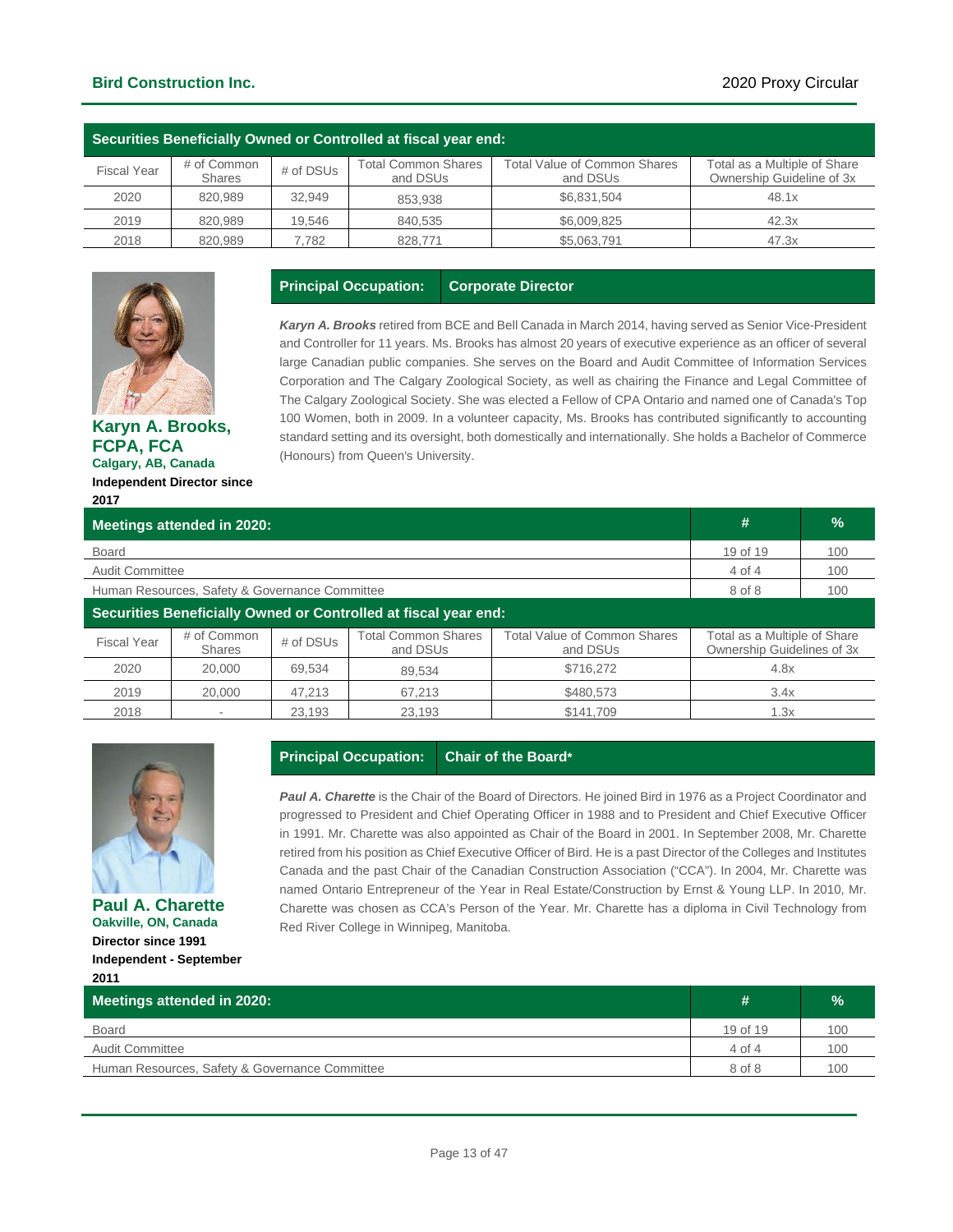| Securities Beneficially Owned or Controlled at fiscal year end: |                       |           |                                 |                                          |                                                            |  |  |  |  |
|-----------------------------------------------------------------|-----------------------|-----------|---------------------------------|------------------------------------------|------------------------------------------------------------|--|--|--|--|
| <b>Fiscal Year</b>                                              | # of Common<br>Shares | # of DSUs | Total Common Shares<br>and DSUs | Total Value of Common Shares<br>and DSUs | Total as a Multiple of Share<br>Ownership Guidelines of 3x |  |  |  |  |
| 2020                                                            | 150,000               | 55.948    | 205.948                         | \$1,647,584                              | 6.9x                                                       |  |  |  |  |
| 2019                                                            | 150,000               | 33.280    | 183.280                         | \$1,310,452                              | 5.5x                                                       |  |  |  |  |
| 2018                                                            | 150,000               | 13.381    | 163.381                         | \$998.258                                | 5.4x                                                       |  |  |  |  |

\* Mr. Charette will retire from his position as Chair of the Board following the Meeting. He stands for re-election at the Meeting and subject to his re-election, will continue to serve on the Board as an Independent Director.

**Principal Occupation: Corporate Director**



**D. Greg Doyle FCPA, FCA Victoria, BC, Canada Independent Director since 2003**

### *D. Greg Doyle* is a former partner of KPMG LLP. He joined KPMG LLP (formerly Peat Marwick) in 1974, was elected as a Partner in 1982 and Managing Partner of the Winnipeg office in 1985. In 1997, Mr. Doyle transferred to Warsaw, Poland and served as Senior Partner of KPMG Polska until he retired in 2003. During his time in Poland, Mr. Doyle also served as the member of the Board of KPMG Europe and the management committee of KPMG Central and Eastern Europe. He was a Director of the Winnipeg Airports Authority and served as chair of their audit committee, retiring both roles in April 2020 after a nine-year term. Mr. Doyle holds a Bachelor of Science and Bachelor of Commerce from the University of Manitoba and is a Chartered Professional Accountant.

| <b>Meetings attended in 2020:</b> | #                                              | $\frac{9}{6}$ |                                                                 |                                                 |                                                            |     |  |
|-----------------------------------|------------------------------------------------|---------------|-----------------------------------------------------------------|-------------------------------------------------|------------------------------------------------------------|-----|--|
| <b>Board</b>                      |                                                |               |                                                                 |                                                 |                                                            | 100 |  |
| <b>Audit Committee</b>            |                                                |               |                                                                 |                                                 | 4 of 4                                                     | 100 |  |
|                                   | Human Resources, Safety & Governance Committee |               |                                                                 |                                                 | 8 of 8                                                     | 100 |  |
|                                   |                                                |               | Securities Beneficially Owned or Controlled at fiscal year end: |                                                 |                                                            |     |  |
| <b>Fiscal Year</b>                | # of Common<br><b>Shares</b>                   | # of DSUs     | <b>Total Common Shares</b><br>and DSUs                          | <b>Total Value of Common Shares</b><br>and DSUs | Total as a Multiple of Share<br>Ownership Guidelines of 3x |     |  |
| 2020                              | 55.500                                         | 125.987       | 181.487                                                         | \$1,451,896                                     | 9.7x                                                       |     |  |
| 2019                              | 55.500                                         | 93.951        | 149.451                                                         | \$1,068,575                                     | 6.8x                                                       |     |  |
| 2018                              | 55.500                                         | 64.723        | 120.223                                                         | \$734.563                                       | 6.0x                                                       |     |  |



**Bonnie D. DuPont Calgary, AB, Canada Independent Director since 2011**

### **Principal Occupation: Corporate Director**

*Bonnie D. DuPont* was appointed as a Director effective January 1, 2011. Ms. DuPont is retired from Enbridge Inc. where she served for 12 years as the senior executive responsible for information technology, human resources, public and government affairs, corporate governance matters, and corporate social responsibility (CSR). She holds a Bachelors degree (Great Distinction) from the University of Regina and earned her Masters degree at the University of Calgary. She has been a Fellow of the Institute of Corporate Directors since 2015 and is a 2006 graduate of the ICD Corporate Directors' Education Program. She is also a Certified Human Resources Professional (CHRP) and is a member of the International Women's Forum (IWF). Ms. DuPont was named to the top 100 Most Powerful Women in Canada list each year from 2001 to 2006, and in 2007, was inducted into the Top 100 Hall of Fame. In 2008, she was presented with an Honorary Doctor of Laws from the University of Regina and in 2011 was presented with an Honorary Bachelor's Degree in Technology by the Southern Alberta Institute of Technology. Ms. DuPont also received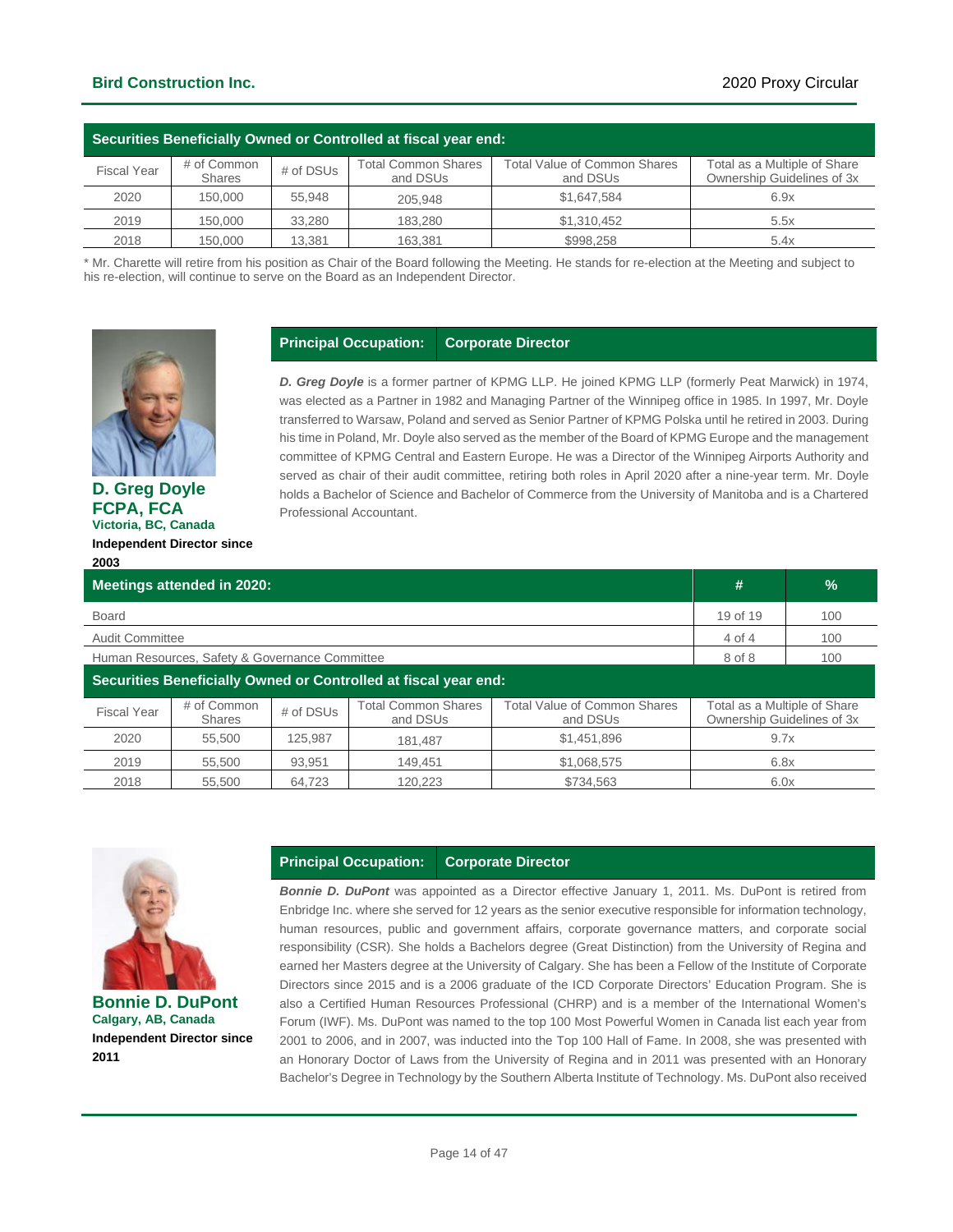### **Bird Construction Inc.** 2020 Proxy Circular

an Honorary LLD from the University of Calgary in 2017. In 2019, Ms. DuPont was appointed to the Alberta Order of Excellence, the highest honour accorded an Alberta citizen. She has lectured in the Directors' Education Program offered by the Institute of Corporate Directors and is the past chair of the Board of Governors at the University of Calgary. Ms. DuPont was recently appointed chair of the Public Health Group within the O'Brien Institute of Public Health at the University of Calgary. She also serves on the board of NavCanada, is the chair of the Human Resources & Compensation Committee and serves as well on the Governance Committee.

| Meetings attended in 2020:                     | #                            | $\frac{9}{6}$ |                                                                 |                                          |                                                            |     |  |
|------------------------------------------------|------------------------------|---------------|-----------------------------------------------------------------|------------------------------------------|------------------------------------------------------------|-----|--|
| <b>Board</b>                                   |                              |               |                                                                 |                                          |                                                            | 100 |  |
| <b>Audit Committee</b>                         | 4 of 4                       | 100           |                                                                 |                                          |                                                            |     |  |
| Human Resources, Safety & Governance Committee | 8 of 8                       | 100           |                                                                 |                                          |                                                            |     |  |
|                                                |                              |               | Securities Beneficially Owned or Controlled at fiscal year end: |                                          |                                                            |     |  |
| <b>Fiscal Year</b>                             | # of Common<br><b>Shares</b> | # of DSUs     | <b>Total Common Shares</b><br>and DSUs                          | Total Value of Common Shares<br>and DSUs | Total as a Multiple of Share<br>Ownership Guidelines of 3x |     |  |
| 2020                                           | 25.561                       | 80.630        | 106.191                                                         | \$849.528                                | 5.4x                                                       |     |  |
| 2019                                           | 25.561                       | 63.074        | 88.635                                                          | \$633.740                                | 4.0x                                                       |     |  |
| 2018                                           | 25.561                       | 47.487        | 73.048                                                          | \$446.323                                | 3.6x                                                       |     |  |



**Canmore, AB, Canada Director since 2019**

#### **Principal Occupation: President and Chief Executive Officer, Bird Construction Inc.**

*Terrance L. McKibbon*, was appointed President and CEO of Bird Construction Inc. on July 1, 2019, after serving as Chief Operating Officer since June 2017. Prior to joining Bird in June 2017, Mr. McKibbon spent 20 years at Aecon Group. He served as President and Chief Executive Officer from June 2014 to December 2016, as well as a Non-Independent Director in that time. From June 2013 until June 2014 he served as President and as Chief Operating Officer from March 2011 until June 2014. He served as the President of Aecon's Civil and Utilities division from June 2005 until March 2011 and as an Executive Vice President of Aecon Group Inc. from 2005 until 2016. Mr. McKibbon has been involved with the management of construction-related companies for over 30 years including founding, acquiring and integrating companies and the overall management of companies that are active in all aspects of infrastructure construction. He was an Independent Trustee of Northview Apartment Real Estate

Investment Trust from May 2015 until November 2020 when the business was sold. Mr. McKibbon served as a Trustee of the Operating Engineers Local 793 Training Fund from 2005 until 2014 and as a Health & Safety Fund Trustee at Labourers International Union of North America from 2004 to 2013. He served as the Chairman and Board Member at Aecon: Lafarge Caledon BOD from 2000 to 2011. Mr. McKibbon attended Carleton University's Geology Program as well as integrated Science and Economics programs. Mr. McKibbon is a member of the Institute of Corporate Directors (ICD).

| Meetings attended in 2020:                                      |                                 |               |            |                                                 |                                                          |  | $\frac{9}{6}$                                                 |  |
|-----------------------------------------------------------------|---------------------------------|---------------|------------|-------------------------------------------------|----------------------------------------------------------|--|---------------------------------------------------------------|--|
| <b>Board</b>                                                    |                                 |               |            |                                                 |                                                          |  | 100                                                           |  |
| Securities Beneficially Owned or Controlled at fiscal year end: |                                 |               |            |                                                 |                                                          |  |                                                               |  |
| <b>Fiscal Year</b>                                              | # of<br>Common<br><b>Shares</b> | # of $PSUs^*$ | # of RSUs* | Total Common<br>Shares, PSUs and<br><b>RSUs</b> | Total Value of Common<br>Shares, PSUs and<br><b>RSUs</b> |  | Total as a Multiple of<br>Share Ownership<br>Guidelines of 3x |  |
| 2020                                                            | 161.399                         | 158.935       | 158,935    | 479.270                                         | \$3,834,156                                              |  | 5.7x                                                          |  |
| $2019*$                                                         | 115,925                         | 92,681        | 92,681     | 301,287                                         | \$2,154,205                                              |  | 3.8x                                                          |  |
| 2018                                                            | 8.313                           | 43.368        | 43.368     | 95.049                                          | \$580.748                                                |  | 1.1x                                                          |  |

\* Mr. McKibbon was appointed as a Director of the Company on July 1, 2019. As an Executive Officer, Mr. McKibbon was eligible to receive awards of RSUs and PSUs under the Equity Incentive Plan which may be settled on the terms described below under "*Compensation of Executive Officers – Equity Incentive Plan*".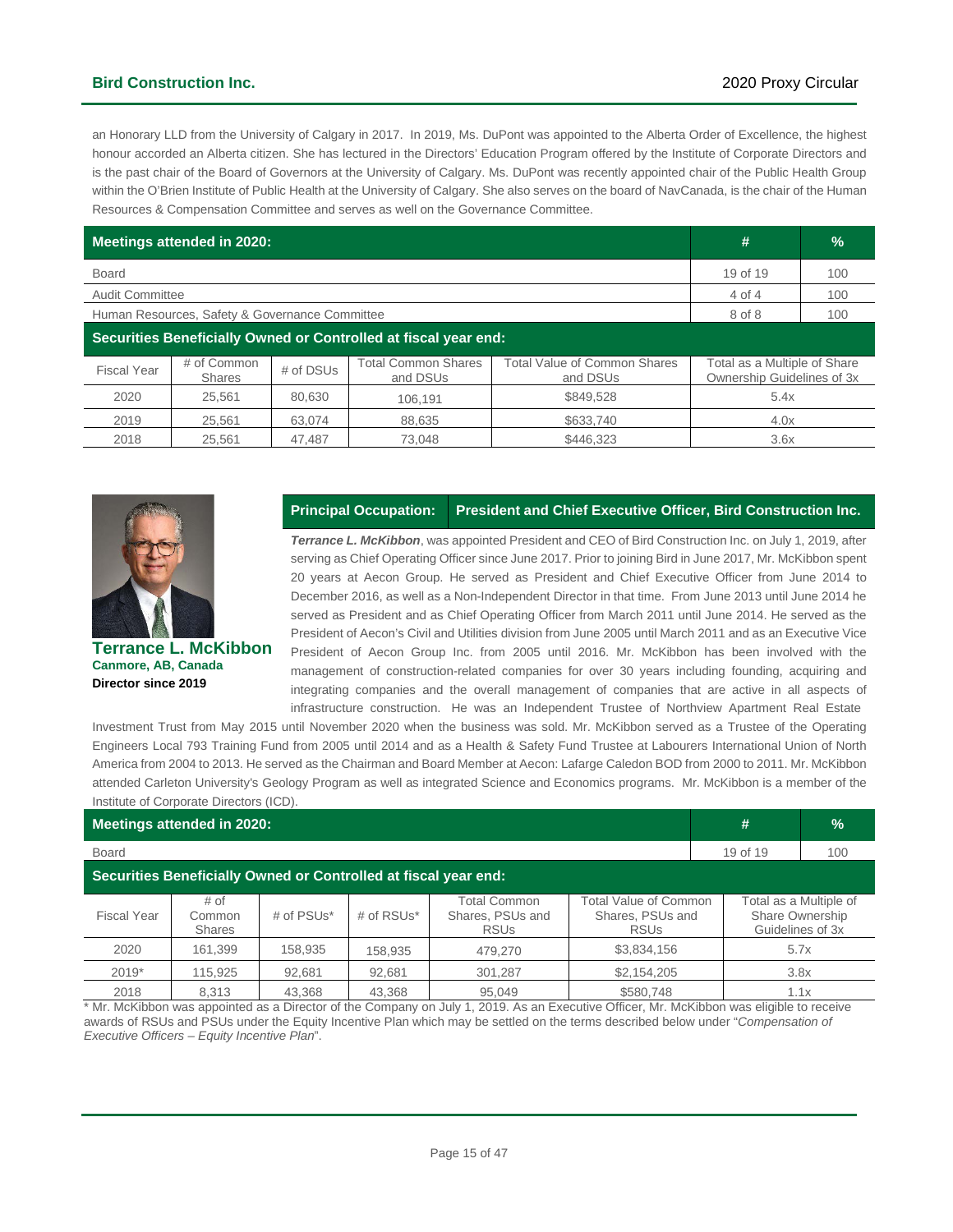

**Luc J. Messier Houston, TX, USA Independent Director since 2017**

### **Principal Occupation: Corporate Director**

*Luc J. Messier* is currently the president of Reus Technologies LLC, a company focusing on the development of new technologies. Between 2007 and 2015, Mr. Messier served as senior vice president for ConocoPhillips where he was responsible for global projects and global supply chain with the addition of global aviation in 2012. Before joining ConocoPhillips, Mr. Messier served as president and chief executive officer of Technip USA. Prior to joining Technip, Mr. Messier was Managing Director of Dragages Hong Kong, a subsidiary of Bouygues and held before engineering and project management positions at Bouygues Construction and at Pomerleau. Mr. Messier also serves on the board of Sodexo. He holds degrees in civil engineering from the University of Sherbrooke, enology and viticulture from UC Davis and studied business administration at INSEAD.

| Meetings attended in 2020:                                      | #                            | $\frac{9}{6}$ |                                        |                                                 |                                                            |     |
|-----------------------------------------------------------------|------------------------------|---------------|----------------------------------------|-------------------------------------------------|------------------------------------------------------------|-----|
| <b>Board</b>                                                    |                              |               |                                        |                                                 | 19 of 19                                                   | 100 |
| <b>Audit Committee</b>                                          |                              |               |                                        |                                                 | 4 of 4                                                     | 100 |
| Human Resources, Safety & Governance Committee                  | 8 of 8                       | 100           |                                        |                                                 |                                                            |     |
| Securities Beneficially Owned or Controlled at fiscal year end: |                              |               |                                        |                                                 |                                                            |     |
| <b>Fiscal Year</b>                                              | # of Common<br><b>Shares</b> | # of DSUs     | <b>Total Common Shares</b><br>and DSUs | <b>Total Value of Common Shares</b><br>and DSUs | Total as a Multiple of Share<br>Ownership Guidelines of 3x |     |
| 2020                                                            |                              | 76.858        | 76,858                                 | \$614,864                                       | 4.3x                                                       |     |
| 2019                                                            |                              | 49.393        | 49.393                                 | \$353,160                                       | 2.5x                                                       |     |
| 2018                                                            |                              | 25.242        | 25.242                                 | \$154.229                                       | 1.4x                                                       |     |



**Ron D. Munkley Oakville, ON Canada Independent Director since 2011**

### **Principal Occupation: Corporate Director**

*Ron D. Munkley* was appointed as a Director in October 2011 and to the position of Lead Director in March 2017. He retired in 2009 as vice chair and Head of the Power and Utility Business of CIBC World Markets where he had acted as advisor on most Canadian utility and independent power transactions since joining CIBC World Markets in 1998. Mr. Munkley was named as a top Global Investment Banker by Brendan Wood International in 2008/9. Prior to 1998, Mr. Munkley was employed at Enbridge Consumers Gas for 27 years, culminating as chair, president and chief executive officer. He led Consumers Gas through deregulation and restructuring in the 1990s. In 2018, Mr. Munkley retired as a Director of Fortis Inc., where he was chair of the Governance Committee, and as Lead Director of Greystone Capital Management Inc. He holds a B.Sc. Hons. (Eng.) from Queens University and PDO certification from the Canadian Securities Institute.

| <b>Meetings attended in 2020:</b>                               |                                                |           |                                        |                                          |        | $\frac{9}{6}$                                              |
|-----------------------------------------------------------------|------------------------------------------------|-----------|----------------------------------------|------------------------------------------|--------|------------------------------------------------------------|
| Board                                                           | 19 of 19                                       | 100       |                                        |                                          |        |                                                            |
| Audit Committee                                                 |                                                |           |                                        |                                          | 4 of 4 | 100                                                        |
|                                                                 | Human Resources, Safety & Governance Committee |           |                                        |                                          | 8 of 8 | 100                                                        |
| Securities Beneficially Owned or Controlled at fiscal year end: |                                                |           |                                        |                                          |        |                                                            |
| <b>Fiscal Year</b>                                              | # of Common<br><b>Shares</b>                   | # of DSUs | <b>Total Common Shares</b><br>and DSUs | Total Value of Common Shares<br>and DSUs |        | Total as a Multiple of Share<br>Ownership Guidelines of 3x |
| 2020                                                            | 20,000                                         | 99.372    | 119.372                                | \$954,976                                | 6.7x   |                                                            |
| 2019                                                            | 20,000                                         | 78.187    | 98.187                                 | \$702.037                                | 4.9x   |                                                            |
| 2018                                                            | 20,000                                         | 52.296    | 72.296                                 | \$441.729                                |        | 4.1x                                                       |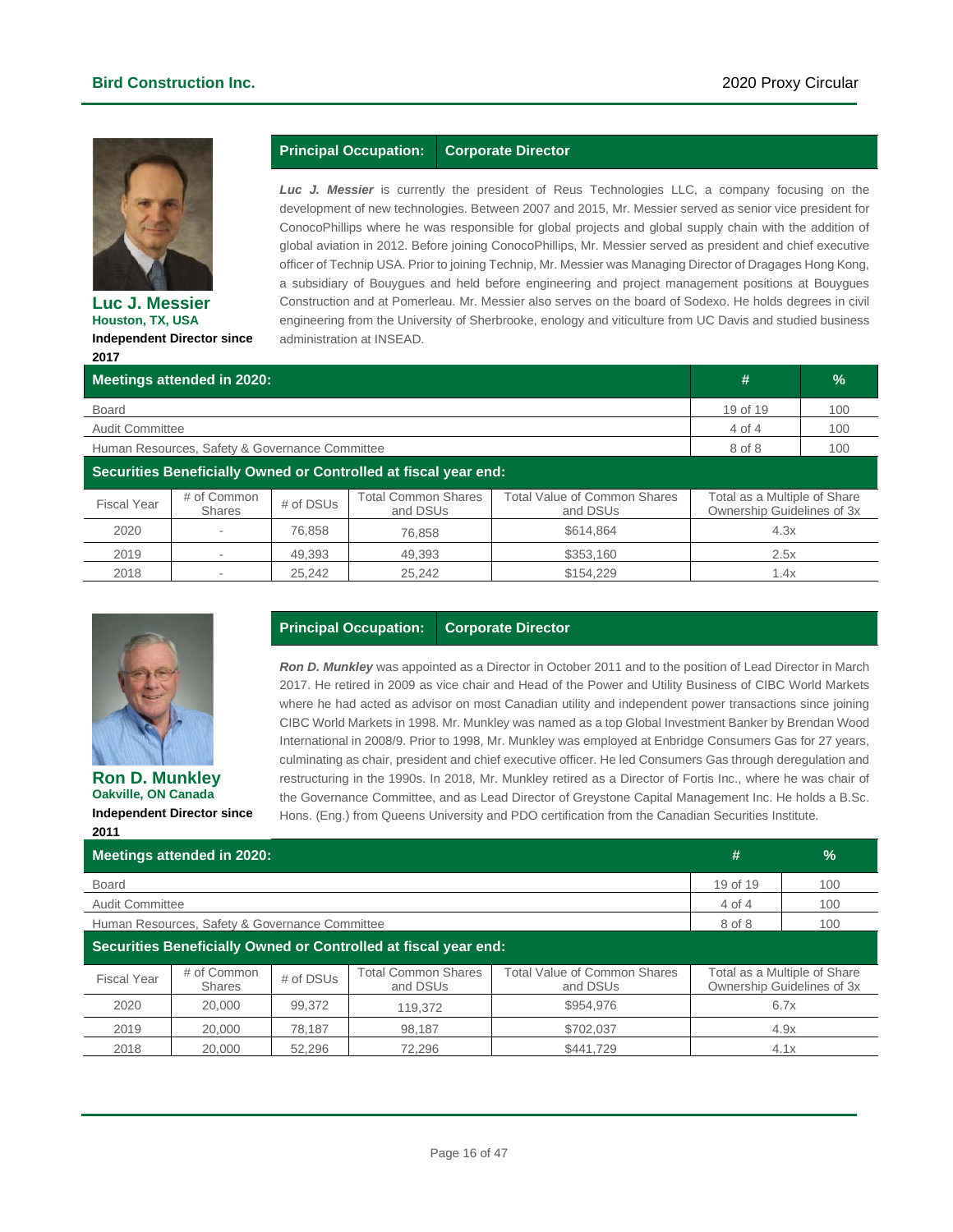### **Bird Construction Inc.** 2020 Proxy Circular



**Paul R. Raboud Toronto, ON, Canada Director since 2008 Independent - March 2020**

### **Principal Occupation: Corporate Director\***

*Paul R. Raboud* was the Vice Chair of Bird Construction Inc. until his retirement from that position on March 3, 2017. Mr. Raboud was appointed as a Director in September 2008. He obtained a Bachelor of Science in Civil Engineering from the University of Alberta where he was awarded the gold medal in civil engineering. He earned a Masters of Science in Civil Engineering from the University of Washington and an MBA from the University of Alberta. He is a registered Professional Engineer with the Association of Professional Engineers of Ontario. Mr. Raboud joined Bird in 1984 in the Toronto office. He progressed through Bird as a field engineer, estimator, project manager and assistant district manager. In 1990, he was appointed manager of the Vancouver District, and in 2000, returned to the corporate office in Toronto as Executive Vice President. He was appointed President and Chief Operating Officer in March 2006 and appointed Chief Executive Officer in September 2008. In June 2010, Mr. Raboud stepped down from his position as

Chief Executive Officer into the role of Vice Chair of the Company. Mr. Raboud is the Past Chair of the Ontario General Contractors Association and is a Director of Revera Inc. and Stephenson's Holdings Inc.

| Meetings attended in 2020:                                      |                              |           |                                        |                                                 |                                                            | $\frac{1}{2}$ |  |
|-----------------------------------------------------------------|------------------------------|-----------|----------------------------------------|-------------------------------------------------|------------------------------------------------------------|---------------|--|
| <b>Board</b>                                                    | 19 of 19                     | 100       |                                        |                                                 |                                                            |               |  |
| Securities Beneficially Owned or Controlled at fiscal year end: |                              |           |                                        |                                                 |                                                            |               |  |
| <b>Fiscal Year</b>                                              | # of Common<br><b>Shares</b> | # of DSUs | <b>Total Common Shares</b><br>and DSUs | <b>Total Value of Common Shares</b><br>and DSUs | Total as a Multiple of Share<br>Ownership Guidelines of 3x |               |  |
| 2020                                                            | 210.648                      | 29.921    | 240,569                                | \$1,924,552                                     | 14.8x                                                      |               |  |
| 2019                                                            | 210.648                      | 17.665    | 228,313                                | \$1,632,438                                     | 12.6x                                                      |               |  |
| 2018                                                            | 210.648                      | 6.908     | 217.556                                | \$1,329,267                                     | 14.0x                                                      |               |  |

\*Subject to his re-election at the Meeting, and upon Mr. Charette's retirement as the Board Chair, the Board intends to appoint Mr. Raboud as the next Chair of the Board after the Meeting.



#### **Principal Occupation: Corporate Director**

*Arni C. Thorsteinson* has been the President of Shelter Canadian Properties Limited, a diversified real estate development and management company, since 1990. He joined a predecessor company in 1976. He is also a Director or trustee of Lanesborough Real Estate Investment Trust, and Onex Corporation. Mr. Thorsteinson holds a Bachelor of Commerce (Honours) and a Doctor of Laws, *honoris causa,* from the University of Manitoba and a Chartered Financial Analyst designation.

#### **Arni C. Thorsteinson Winnipeg, MB, Canada** Independent Director since 1991

| Meetings attended in 2020:                                      | #                             | $\frac{9}{6}$     |                                        |                                          |                                                            |     |  |
|-----------------------------------------------------------------|-------------------------------|-------------------|----------------------------------------|------------------------------------------|------------------------------------------------------------|-----|--|
| Board                                                           | 19 of 19<br>100               |                   |                                        |                                          |                                                            |     |  |
| <b>Audit Committee</b>                                          |                               |                   |                                        |                                          | 4 of 4                                                     | 100 |  |
| Human Resources, Safety & Governance Committee                  |                               | 8 of 8            | 100                                    |                                          |                                                            |     |  |
| Securities Beneficially Owned or Controlled at fiscal year end: |                               |                   |                                        |                                          |                                                            |     |  |
| <b>Fiscal Year</b>                                              | # of Common<br><b>Shares</b>  | # of DSUs         | <b>Total Common Shares</b><br>and DSUs | Total Value of Common Shares<br>and DSUs | Total as a Multiple of Share<br>Ownership Guidelines of 3x |     |  |
| 2020                                                            | 103.500<br>109.517<br>213.017 |                   | \$1,704,136                            | 12.0x                                    |                                                            |     |  |
| 2019                                                            | 103.500                       | 80.090<br>183.590 |                                        | \$1,312,669                              | 9.2x                                                       |     |  |
| 2018                                                            | 103.500                       | 157.583<br>54.083 |                                        | \$962.832                                | 9.0x                                                       |     |  |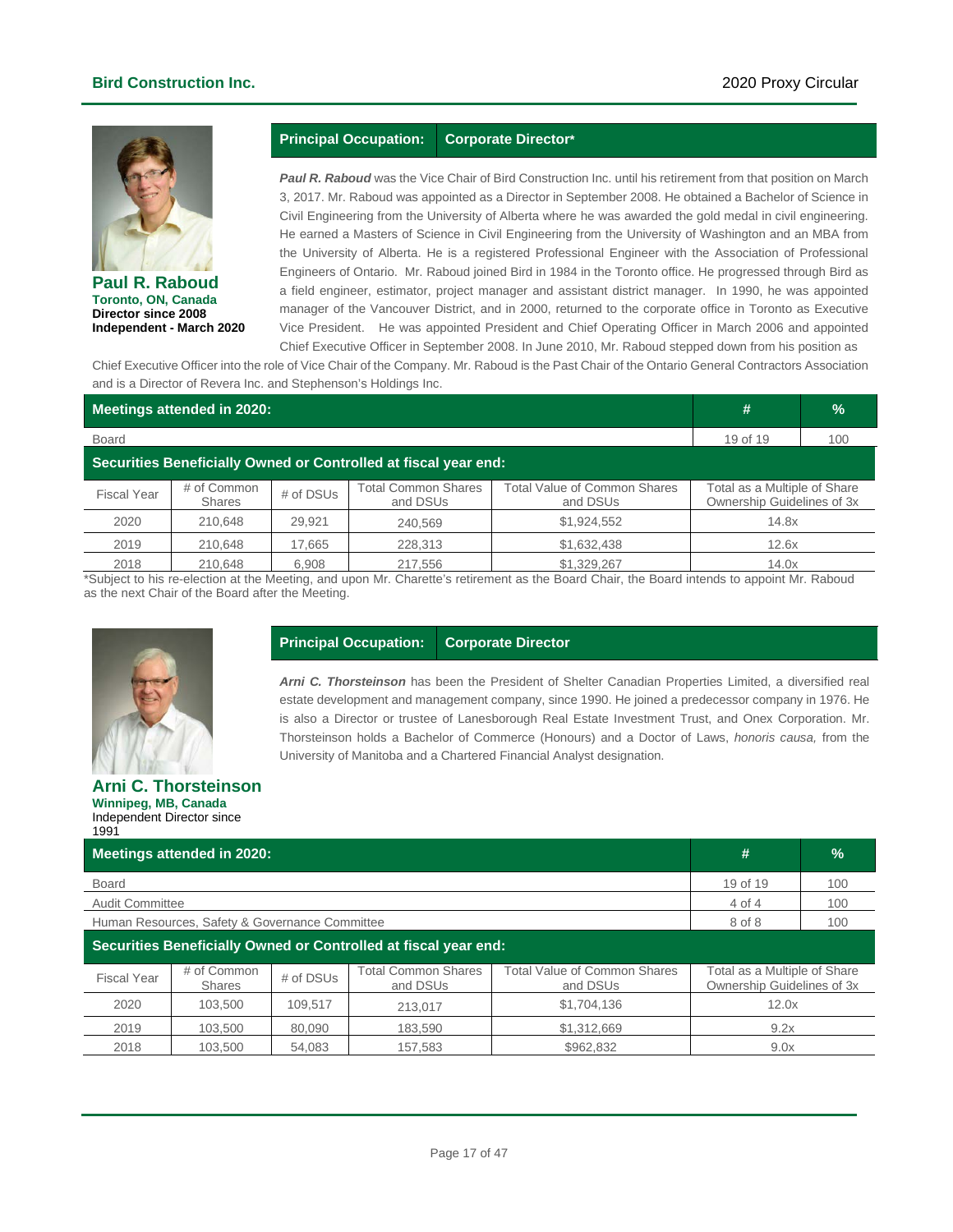### **Director Independence**

The Board of Directors has determined that the number of Directors of the Company will be fixed at ten. Each of the Directors is a business and community leader, which provides the Company with a depth and range of business knowledge useful to the Company. Nine of the ten Directors, or 90%, are considered independent under guidelines published by the Canadian Securities Administrators. Mr. McKibbon is not an independent Director because he is employed by the Company in the capacity of President & CEO.

The Board and its committees regularly hold in-camera sessions as part of the regularly scheduled Board and committee meetings, at which the non-independent Directors are not present, unless invited to attend. In addition, no material company decision can be approved without the approval of the independent Directors.

| <b>Director</b>                  | <b>Audit Committee</b> | Human Resources, Safety and<br><b>Governance Committee</b> |
|----------------------------------|------------------------|------------------------------------------------------------|
| <b>Independent Directors</b>     |                        |                                                            |
| J. Richard Bird                  |                        |                                                            |
| Karyn A. Brooks**                | Committee Chair        |                                                            |
| Paul A. Charette                 |                        |                                                            |
| D. Greg Doyle                    | ✓                      |                                                            |
| Bonnie D. DuPont                 |                        | <b>Committee Chair</b>                                     |
| Luc J. Messier                   |                        |                                                            |
| Ron D. Munkley*                  | ✓                      |                                                            |
| Arni C. Thorsteinson             |                        |                                                            |
| Paul R. Raboud                   |                        |                                                            |
| <b>Non-Independent Directors</b> |                        |                                                            |
| Terrance L. McKibbon             | ۰                      |                                                            |

#### *Board Committee Membership*

\*Mr. Munkley was appointed Lead Director on March 14, 2017.

<span id="page-17-0"></span>\*\*Ms. Brooks was appointed Chair of the Audit Committee on May 12, 2020

### **COMPENSATION OF DIRECTORS**

The Board is responsible for developing and implementing the Directors' compensation plan and has delegated the responsibility for Director compensation to the HRS&G Committee.

The HRS&G Committee reviews the Directors' compensation plan every year. As part of this review, the committee considers the time commitment and experience required of members of our Board and its committees, as well as Director compensation paid by a group of comparable public companies when it sets the compensation. The committee then reports its findings to the Board and makes any recommendations for the Board's approval. In addition, the committee may retain a compensation consultant to assist in its review of Director compensation as required and appropriate.

In 2016, the HRS&G Committee retained Mercer LLC to conduct a review of the Directors' compensation. Mercer concluded that the Company's Directors were being paid below the 50<sup>th</sup> percentile of directors of the Company's peer group (same peer group as executive compensation). The Board determined at that time to maintain Director compensation at the then current levels and move towards 50<sup>th</sup> percentile in 2018. In 2019, the HRS&G Committee again retained Mercer to conduct a similar review of Directors' compensation. Mercer concluded that the Company's Director compensation was positioned competitively with the market 50<sup>th</sup> percentile of directors of the Company's peer group. For a discussion of the peer group, see the discussion under the heading "*Compensation of Executive Officers – Compensation Review*". Director's compensation for 2020, while unchanged from 2019, was consistent with Mercer's findings from their review conducted in 2019. The HRS&G Committee is considering retaining a compensation consultant to facilitate the next review of the Company's Director compensation in 2021.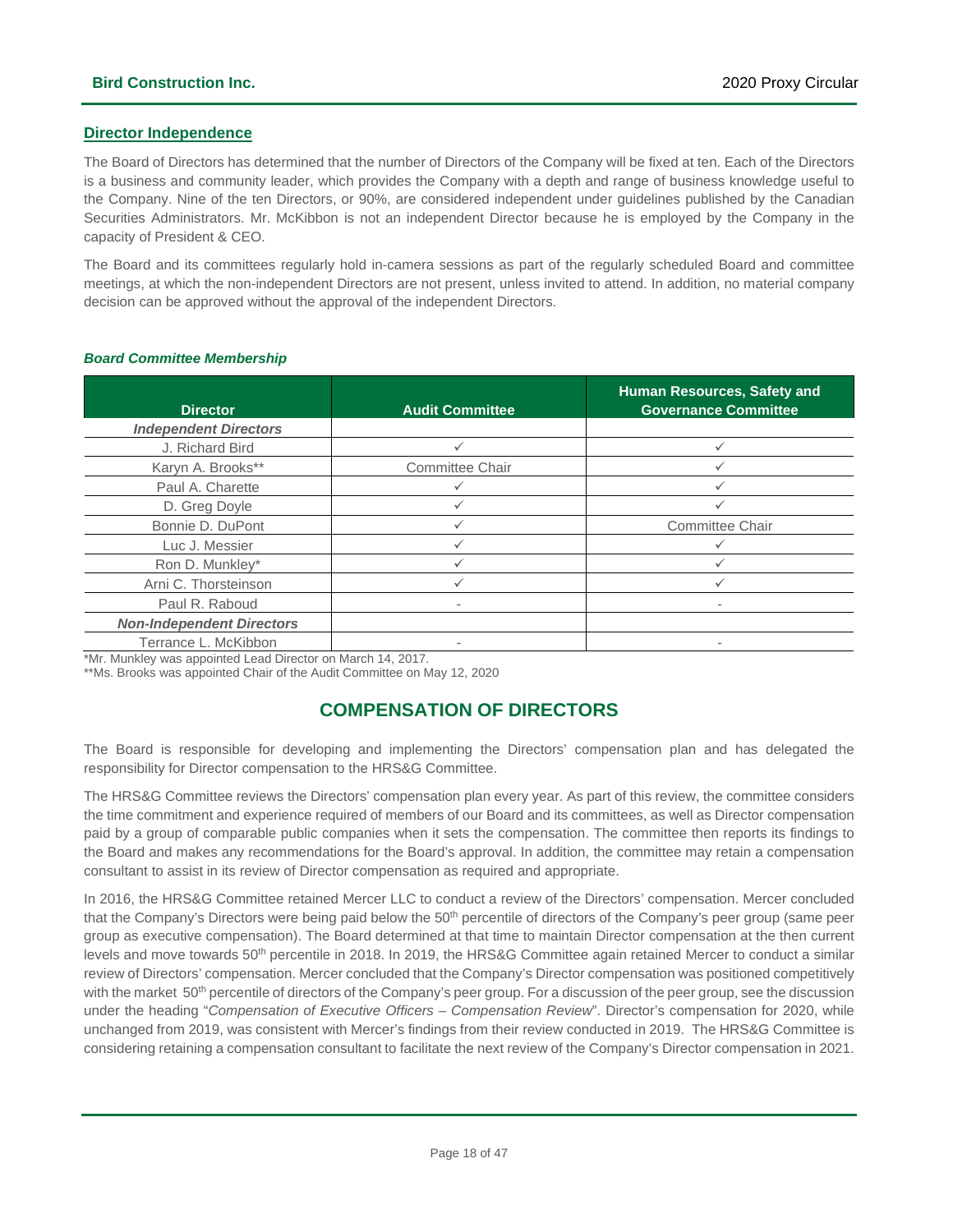The Directors' compensation plan is designed to:

- attract and retain the most qualified individuals to serve as Directors:
- promote a high degree of objectivity and independent thinking;
- align the interests of Directors with those of the Shareholders;
- compensate Directors for their expertise and commitment, as well as the risks they assume; and
- offer compensation that is competitive with other comparable public companies.

Director compensation for the Chair of the Board consists of an annual fee, which reflects the additional time spent by him on Board matters, as well as the skills and experience he brings to the Company. Each other non-employee Director received an annual retainer and, as applicable, an additional retainer for membership on each committee (Audit and HRS&G). In addition, the chair of each committee (Audit and HRS&G) received an additional annual fee to compensate him or her for the additional time spent managing the affairs of the particular committee. From time to time, non-employee Directors may also receive additional fees in connection with serving on ad hoc committees or in connection with additional duties assumed by them above and beyond those normally performed in their capacity as members of the Board and/or on regular standing committees of the Board. No such additional fees were incurred in 2020. Director compensation also includes participation in the Deferred Share Unit Plan, described below.

### **Deferred Share Unit Plan**

Non-employee Directors participate in a Deferred Share Unit Plan ("**DSU Plan**") providing for the issuance of Deferred Share Units ("**DSUs**"). The DSU Plan, which came into effect on January 1, 2013, was established to allow non-employee Directors of the Company to participate in the long-term success of the Company and to promote a greater alignment of their interests with those of the Shareholders of the Company.

Under the terms of the DSU Plan, Directors' compensation is paid as 50% cash and 50% DSUs, though Directors may elect to receive up to 100% of their compensation in DSUs. The number of DSUs awarded to a Director is determined by dividing the applicable amount of the Director's fee by the volume weighted average trading price of the Company's common shares for the five trading days prior to the applicable date. In addition, each Director's DSU account is credited with dividend equivalents in the form of additional DSUs on any dividend payment date in respect of which cash dividends are paid on the common shares of the Company. The DSUs are redeemed by the Company for cash at the time a Director ceases to be a Director of the Company. The cash settlement amount will equal the number of DSUs held by the Director, multiplied by the volume weighted average trading price of the Company's common shares for the five trading days prior to the redemption date.

Each DSU is an unfunded and unsecured obligation of the Company. The DSU Plan is only available to non-employee Directors. Directors who are employees of the Company do not participate in the DSU Plan or any other form of Director compensation. They participate in plans for executives of the Company described below under "Compensation of Executive Officers".

Although the Company's executive compensation program is designed primarily around pay for performance, Director compensation is based on annual retainers which help ensure the Company's Directors are unbiased when making decisions.

In 2020, Directors who were not employees of the Company were entitled to receive the following fees:

|                                                        | <b>Annual</b>   |
|--------------------------------------------------------|-----------------|
| <b>Position</b>                                        | <b>Retainer</b> |
| <b>Board Chair</b>                                     | \$240,000       |
| Directors (Except Board Chair)                         | \$130,000       |
| Audit Committee Members (Except Board Chair)           | \$6,000         |
| HRS&G Committee Members (Except Board Chair)           | \$6,000         |
| <b>Audit Committee Chair</b>                           | \$16,000        |
| Human Resources, Safety and Governance Committee Chair | \$16,000        |

The Lead Director, appointed on March 14, 2017, does not receive compensation other than or in addition to the above compensation.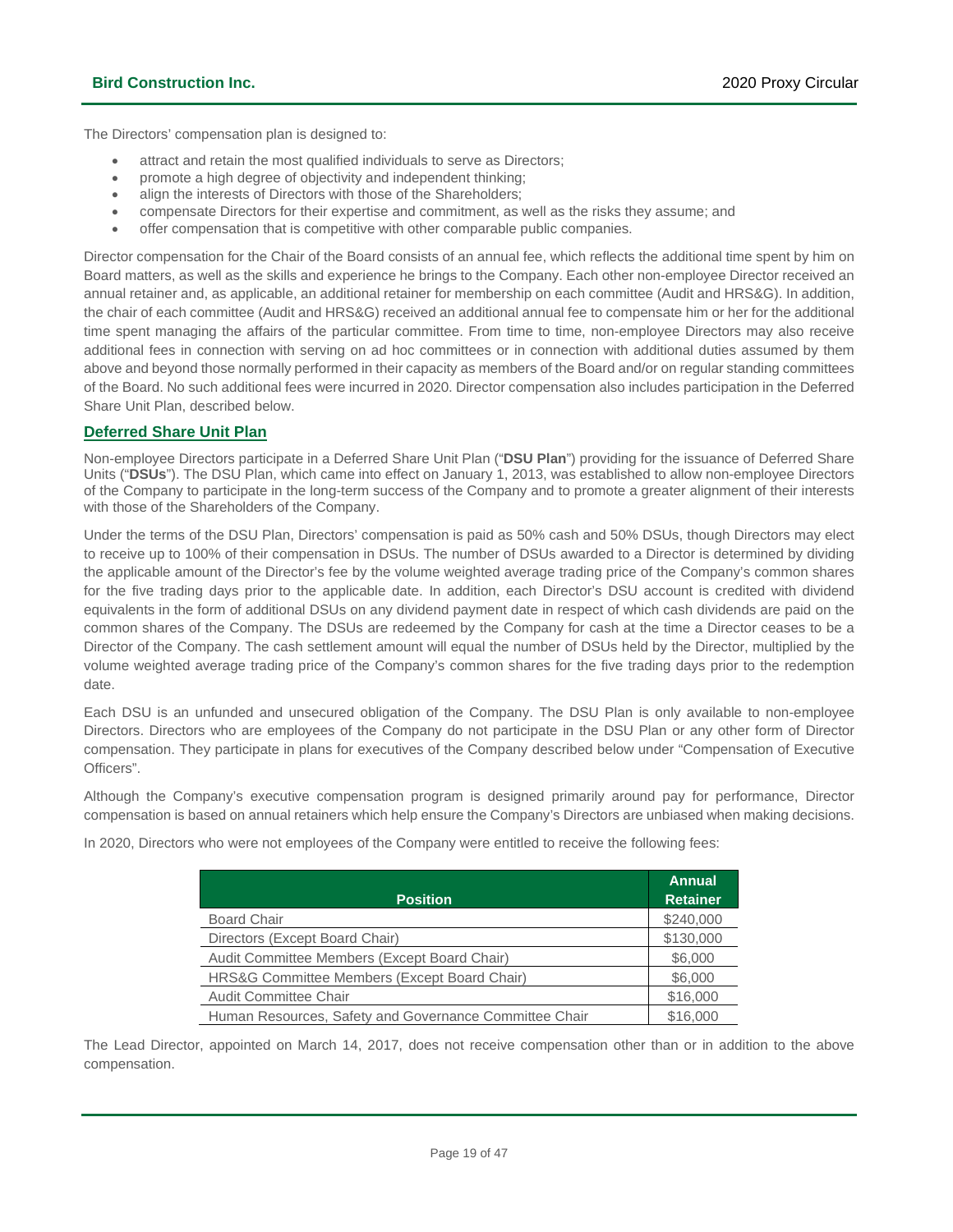### **Director Compensation Table**

The following table shows the compensation paid to non-employee Directors in 2020:

|                      |                              |                                     |                             |              | <b>Form of Settlement</b> |                          |                             |
|----------------------|------------------------------|-------------------------------------|-----------------------------|--------------|---------------------------|--------------------------|-----------------------------|
| <b>Director</b>      | <b>Fees</b><br><b>Earned</b> | <b>Other</b><br><b>Compensation</b> | <b>Dividends</b><br>on DSUs | <b>Total</b> | Cash                      | <b>Number</b><br>of DSUs | <b>DSU</b><br><b>Amount</b> |
| J. Richard Bird      | \$142,000                    |                                     | \$9,821                     | \$151,821    | \$71,000                  | 13,403                   | \$80,821                    |
| Karyn A. Brooks      | \$150,000                    |                                     | \$22,590                    | \$172,590    | 41,685                    | 22,321                   | \$130,905                   |
| Paul A. Charette     | \$240,000                    |                                     | \$16,697                    | \$256,697    | \$120,000                 | 22,668                   | \$136,697                   |
| D. Greg Doyle        | \$150,000                    |                                     | \$42,128                    | \$192.128    |                           | 32.036                   | \$192.128                   |
| Bonnie D. DuPont     | \$158,000                    |                                     | \$27,533                    | \$185,533    | \$79,000                  | 17,556                   | \$106,533                   |
| Luc J. Messier       | \$142,000                    |                                     | \$23,781                    | \$165,781    |                           | 27,464                   | \$165.781                   |
| Ron D. Munkley       | \$142,000                    |                                     | \$34,535                    | \$176,535    | 53.250                    | 21.184                   | \$123,285                   |
| Paul R. Raboud       | \$130,000                    | ۰                                   | \$8,899                     | \$138,899    | \$65,000                  | 12,255                   | \$73,899                    |
| Arni C. Thorsteinson | \$142,000                    |                                     | \$36,115                    | \$178.115    |                           | 29.427                   | \$178.115                   |

The following table shows the cumulative number of DSUs held under the DSU Plan by each non-employee Director at December 31, 2020, with the value of the units based on the closing price of the common shares listed on the TSX on December 31, 2020 of \$8.00:

| <b>Director</b>      | <b>Number of DSUs</b> | <b>Value of DSUs Held</b> |
|----------------------|-----------------------|---------------------------|
| J. Richard Bird      | 32,949                | \$263,592                 |
| Karyn A. Brooks      | 69,534                | \$556,272                 |
| Paul A. Charette     | 55,948                | \$447,584                 |
| D. Greg Doyle        | 125,987               | \$1,007,896               |
| Bonnie D. DuPont     | 80,630                | \$645,040                 |
| Luc J. Messier       | 76,858                | \$614,864                 |
| Ronald D. Munkley    | 99,372                | \$794,976                 |
| Paul R. Raboud       | 29,921                | \$239,368                 |
| Arni C. Thorsteinson | 109.517               | \$876,136                 |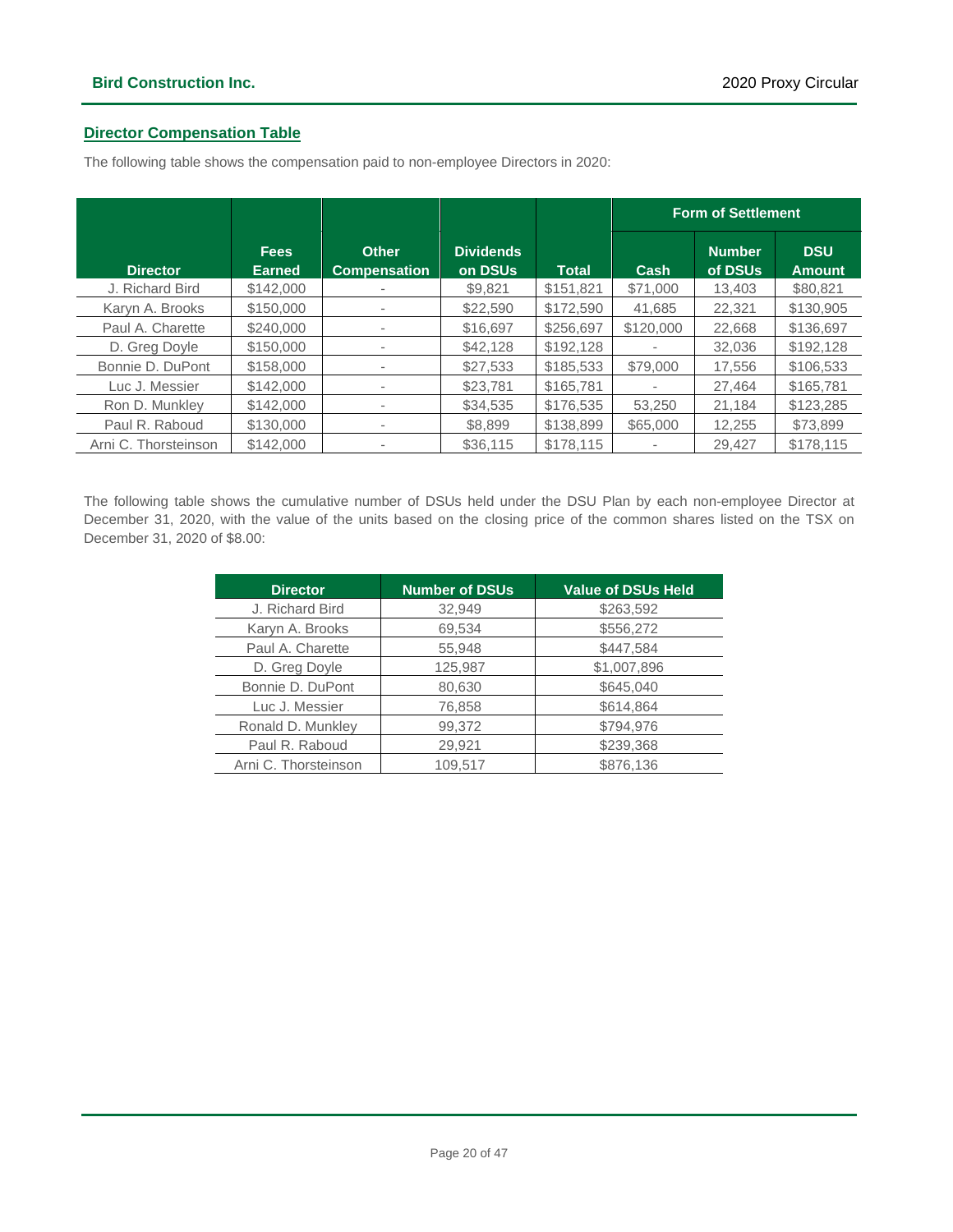### **BOARD SKILLS AND EXPERIENCE**

<span id="page-20-0"></span>The current nominees for election as Directors collectively have the expertise and experience to oversee and govern the strategic, operational, financial and governance affairs of the Company. Nominees to the Board are selected based on their experience, insight, knowledge, independent judgment and business acumen.

The following table summarizes the key skills that the Board has determined it should possess as a whole to carry out its mandate:

### **Description of Skills**

**Marketing and Business Development**

Experience in the marketing of construction services combined with a strong knowledge of market participants

**Managing and Leading Growth**

Experience in driving strategic direction and leading the growth of an organization

#### **Finance/Accounting**

Experience in financial accounting and reporting and corporate finance, especially with respect to debt and equity markets, and familiarity with financial controls, and Canadian IFRS

**Capital Markets**

Understanding of capital markets including debt and equity markets and transactions

**CEO or Senior Officer Experience**

Experience as a CEO, Senior Officer or Executive of a publicly listed company or major organization

**Construction or Related Industry Experience**

Experience in a senior position in a major organization providing construction services

**Corporate Governance**

Experience in governance matters relating to a publicly listed company

**Service on Public Company Boards**

Experience as a board member of a publicly listed company

**Risk Management**

Experience in the identification and management of risk in a major organization

**Human Resources/ Executive Compensation**

Strong understanding of executive compensation and benefits, and related governance matters, legislation and agreements

**Health, Safety, Environmental and Social Responsibility**

Strong understanding of regulatory framework, public policy and leading practices of workplace safety, health, the environment and social responsibility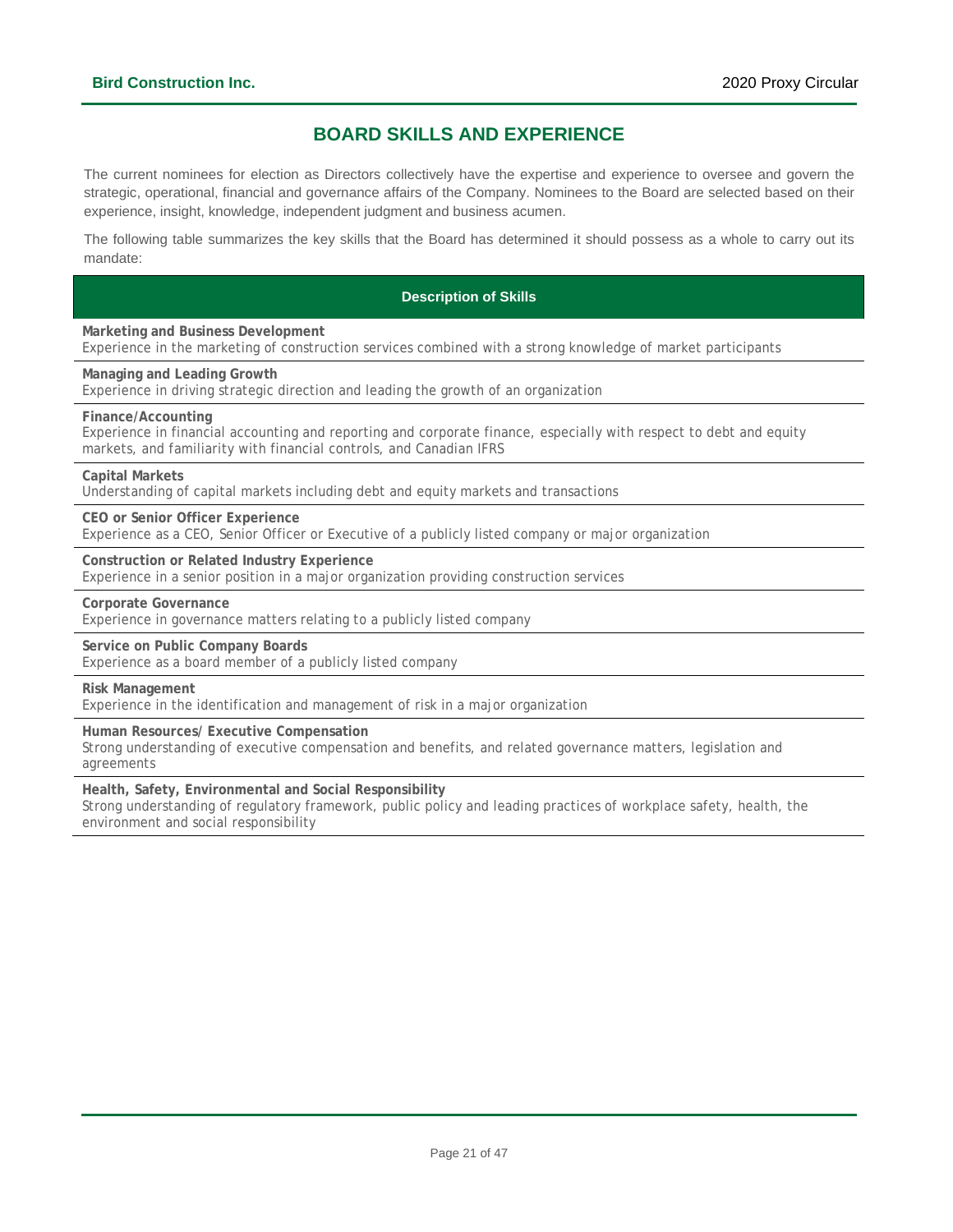| <b>Director</b>           |                                                   | <b>Tenure on Bird</b><br><b>Board</b> |              |                                       |                                |                    |                        |                                         | <b>Skills, Experience or Expertise</b>         |                      |                                  |                        |                                               |                                             |  |
|---------------------------|---------------------------------------------------|---------------------------------------|--------------|---------------------------------------|--------------------------------|--------------------|------------------------|-----------------------------------------|------------------------------------------------|----------------------|----------------------------------|------------------------|-----------------------------------------------|---------------------------------------------|--|
|                           | years<br>$\infty$<br>$\mathbf{L}$<br>$\leftarrow$ | 15 years<br>$\overline{9}$ .          | $16 + years$ | Marketing and Business<br>Development | Leading Growth<br>Managing and | Finance/Accounting | <b>Capital Markets</b> | <b>CEO or Senior Officer Experience</b> | Construction or Related Industry<br>Experience | Corporate Governance | Service on Public Company Boards | <b>Risk Management</b> | Executive<br>Human Resources/<br>Compensation | Environmental and Social<br>Health, Safety, |  |
| J. Richard<br><b>Bird</b> |                                                   |                                       | $\checkmark$ | $\checkmark$                          | $\checkmark$                   | $\checkmark$       | $\checkmark$           | $\checkmark$                            |                                                |                      | $\checkmark$                     | $\checkmark$           | $\checkmark$                                  |                                             |  |
| Karyn A.<br><b>Brooks</b> | $\checkmark$                                      |                                       |              |                                       | $\checkmark$                   | $\checkmark$       | ✓                      | $\checkmark$                            |                                                | $\checkmark$         | $\checkmark$                     | $\checkmark$           | $\checkmark$                                  |                                             |  |
| Paul A.<br>Charette       |                                                   |                                       | $\checkmark$ | $\checkmark$                          | $\checkmark$                   | $\checkmark$       |                        | $\checkmark$                            | $\checkmark$                                   | $\checkmark$         | $\checkmark$                     | $\checkmark$           | $\checkmark$                                  | $\checkmark$                                |  |
| D. Greg<br>Doyle          |                                                   |                                       | $\checkmark$ |                                       | $\checkmark$                   | $\checkmark$       | $\checkmark$           | $\checkmark$                            |                                                | $\checkmark$         | $\checkmark$                     | $\checkmark$           |                                               |                                             |  |
| Bonnie D.<br>DuPont       |                                                   | $\checkmark$                          |              | $\checkmark$                          | $\checkmark$                   |                    |                        | $\checkmark$                            |                                                | $\checkmark$         | $\checkmark$                     | $\checkmark$           | $\checkmark$                                  | ✓                                           |  |
| Terance L.<br>McKibbon    | $\checkmark$                                      |                                       |              | $\checkmark$                          | $\checkmark$                   | $\checkmark$       |                        | $\checkmark$                            | $\checkmark$                                   |                      | $\checkmark$                     | ✓                      | $\checkmark$                                  | $\checkmark$                                |  |
| Luc J. Messier            | $\checkmark$                                      |                                       |              | $\checkmark$                          | $\checkmark$                   | $\checkmark$       |                        | $\checkmark$                            | $\checkmark$                                   | $\checkmark$         | $\checkmark$                     | $\checkmark$           |                                               | ✓                                           |  |
| Ron D.<br>Munkley         |                                                   | $\checkmark$                          |              |                                       | $\checkmark$                   |                    | $\checkmark$           | $\checkmark$                            |                                                | $\checkmark$         | $\checkmark$                     | $\checkmark$           | $\checkmark$                                  | $\checkmark$                                |  |
| Paul R.<br>Raboud         |                                                   | $\checkmark$                          |              | $\checkmark$                          | $\checkmark$                   | $\checkmark$       | $\checkmark$           | $\checkmark$                            | $\checkmark$                                   |                      | $\checkmark$                     | $\checkmark$           |                                               | $\checkmark$                                |  |
| Arni C.<br>Thorsteinson   |                                                   |                                       | $\checkmark$ | $\checkmark$                          | $\checkmark$                   | $\checkmark$       | ✓                      | ✓                                       | $\checkmark$                                   | $\checkmark$         | ✓                                | ✓                      | $\checkmark$                                  | $\checkmark$                                |  |

The following table sets out the skills that each nominee possesses as well as their tenure on the Company's Board:

The Board of Directors has a Human Resources, Safety and Governance Committee, whose members are as listed above under "Board Committee Membership".

The Board of Directors also has an Audit Committee, whose members are as listed above under "Board Committee Membership". The Audit Committee charter is included in the appendices to the Company's Annual Information Form dated March 9, 2021. The Audit Committee has also established a policy on the scope of services that may be provided by the Company's external auditors and a hiring policy with respect to persons previously employed by the Company's external auditors.

### **INDEBTEDNESS OF DIRECTORS, OFFICERS AND EMPLOYEES**

<span id="page-21-0"></span>The Company, including its subsidiaries, does not provide financial assistance to Directors, officers or employees for the purchase of Shares. In addition, loans are not typically made to Directors, officers or employees of the Company or its subsidiaries for any other reason, except in extraordinary circumstances when considered advisable by the Board.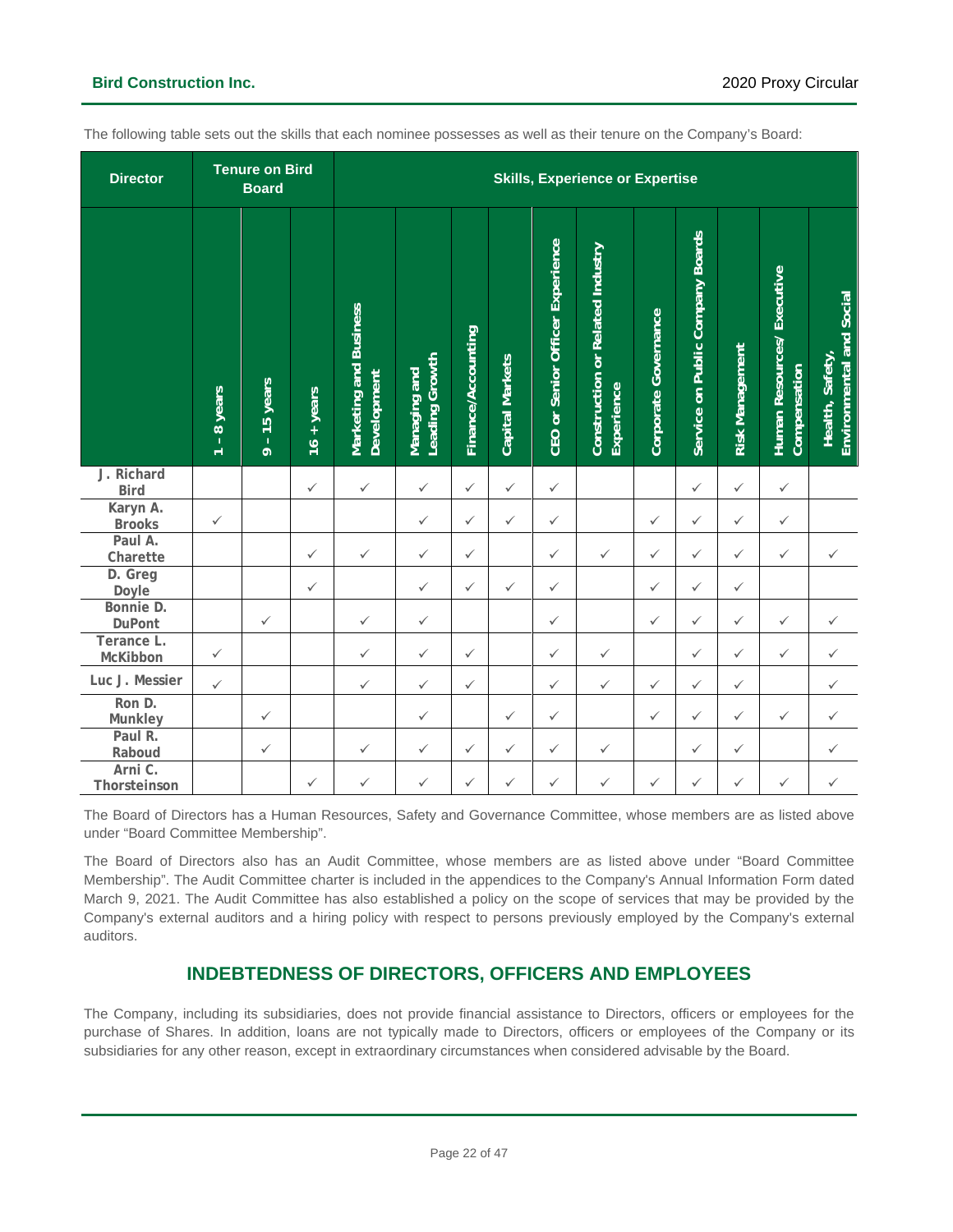### **Bird Construction Inc.** 2020 Proxy Circular

As of March 16, 2021, there was no indebtedness owing to the Company or its subsidiaries by any Director, executive officer or senior officer of the Company or its subsidiaries, except for (1) a non-interest bearing loan from Bird Construction Inc. provided to Mr. Paul Bergman, Executive Vice President; and (2) a non-interest bearing loan from Bird Construction Inc. provided to Mr. Neal Lade, Vice President & District Manager, Atlantic.

The loan to Mr. Bergman was provided in connection with his appointment as an Executive Officer of Bird in 2016 to assist him with the cost of relocating to Toronto. The loan in the amount of \$500,000 will be due in full on August 14, 2021 or, if Mr. Bergman's employment is terminated by Mr. Bergman before that date, upon such termination. The loan is secured by a charge on the title of Mr. Bergman's residence and will immediately become repayable should any of Mr. Bergman's interest in the property be transferred.

The loan to Mr. Lade was provided to him in 2020 in connection with his appointment as Vice President & District Manager. The previous loan in the amount of \$300,000 made to Mr. Lade in 2018 to assist him with the cost of relocating to Toronto was fully repaid by him in 2020. The 2020 loan in the amount of \$300,000 will be due in full on August 18, 2023 or, if Mr. Lade's employment is terminated by Mr. Lade before that date, sixty days after such termination. The loan is secured by a charge on the title of Mr. Lade's residence and will immediately become repayable should any of Mr. Lade's interest in the property be transferred.

### **DIRECTORS' AND OFFICERS' LIABILITY INSURANCE**

<span id="page-22-0"></span>The Company indemnifies its Directors and officers against losses arising from claims against them for their acts, errors or omissions and the Company maintains liability insurance for its Directors and officers in the event they are sued in relation to the performance of their duties as Directors or officers of the Company and its subsidiaries, including legal defense costs.

The limit of the errors and omissions liability insurance policy that provides coverage for any such liability and indemnification was \$60 million at the end of 2020. The premium paid in 2020 was \$134,500 (including all applicable taxes) and there is no retention/deductible for claims against individual Directors or officers.

### **INTERESTS OF INFORMED PERSONS IN MATERIAL TRANSACTIONS**

<span id="page-22-1"></span>During 2020, Bird was involved in construction contracts with Shelter Canadian Properties Limited or companies affiliated with it (collectively and individually, "**Shelter**"). Shelter is controlled by the family of Mr. Thorsteinson, a Director of the Company. All contracts with Shelter were completed on construction terms typical in the industry. The aggregate value of transactions with Shelter during the 2020 fiscal year was \$657,386 (In 2019: \$1,935,021) and the outstanding balance receivable at December 31, 2020 was nil (At December 31, 2019: \$891,313). The Company does not consider these transactions to be material to the Company individually or in the aggregate.

### <span id="page-22-3"></span>**APPOINTMENT OF AUDITOR**

<span id="page-22-2"></span>The Board of Directors and management of the Company recommend that KPMG LLP be re-appointed as auditors of the Company for the 2021 fiscal year at remuneration to be fixed by the Directors. KPMG LLP has served as auditor of the Company or one of its predecessors for over 40 years. In the absence of contrary instructions, the Directors and/or officers named as proxyholders in the enclosed proxy intend to vote FOR the appointment of KPMG LLP as auditors, to hold office for a one-year term at remuneration to be fixed by the Directors.

Information regarding the Audit Committee and its members is contained in the Company's Annual Information Form dated March 9, 2021. Specifically, please refer to the sections in the Annual Information Form entitled "Directors and Executive Officers", "Audit Committee Information" and "Appendix B – Audit Committee Charter".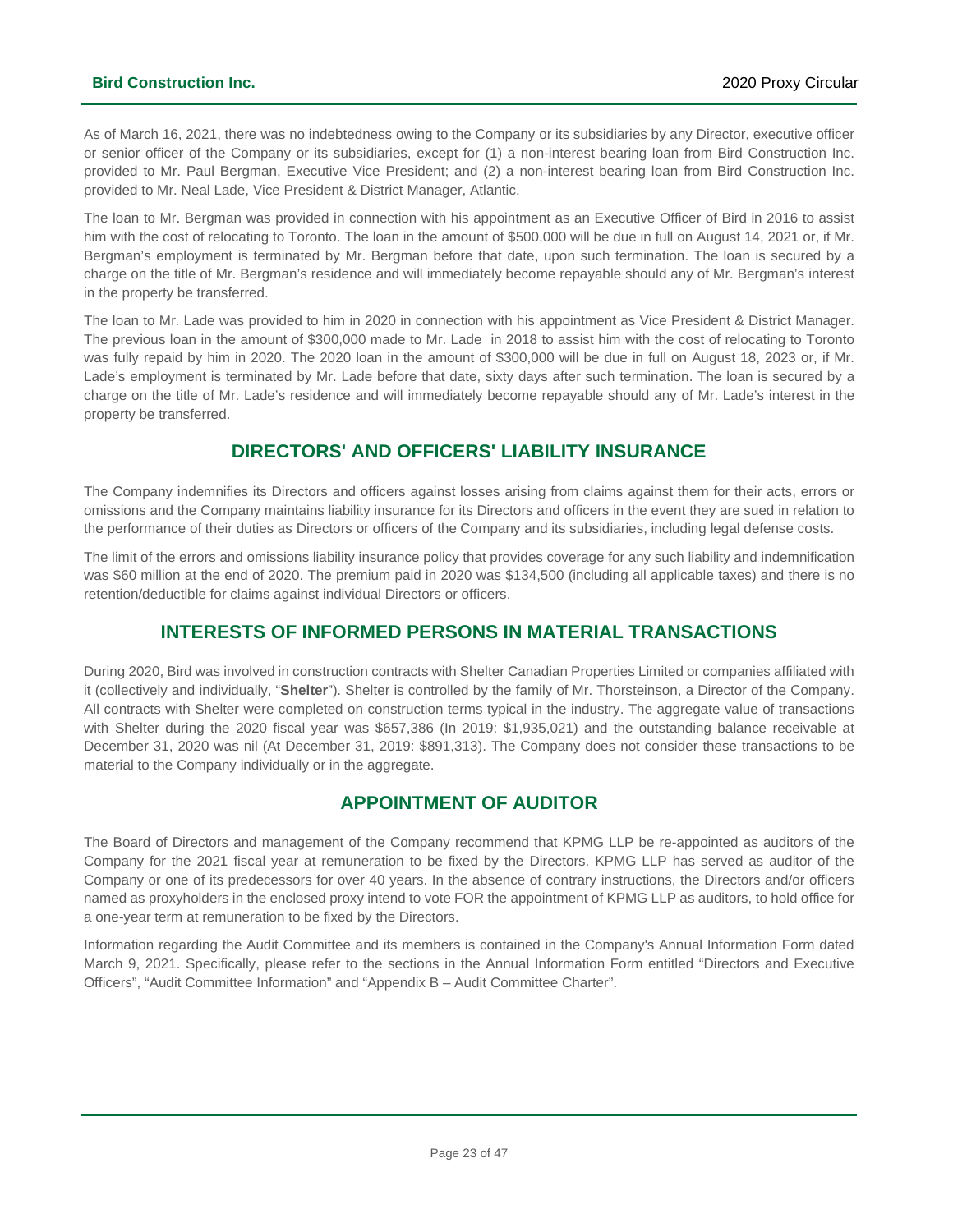### **CORPORATE GOVERNANCE**

### **Board Oversight of Corporate Governance**

This section of the Circular discusses the importance of good governance to the Company, our Shareholders, customers and our employees. It contains a description of our governance philosophy, policies and practices and describes the role of the Board and the two Board committees in relation to governance.

The Board of Directors has adopted, as its approach to corporate governance, the guidelines set out in National Instrument 58-101 - *Disclosure of Corporate Governance Practices*, National Instrument 52-110 – *Audit Committees*, and National Policy 58-201 - *Corporate Governance Guidelines*.

As of the date of the Circular, the Board believes we are in full compliance with all Canadian governance regulations, rules and standards that apply to us.

### **Ethical Business Conduct**

A strong culture of ethical conduct is central to good governance at Bird. The Company and its Board are committed to conducting their activities in accordance with the highest standards of business ethics. These standards are intended to provide guidance regarding ethical issues, to assist in recognizing and dealing with ethical issues, to provide mechanisms to report unethical conduct, and to help foster a culture of honesty and accountability.

The Board has developed a written Director Code of Ethics, a copy of which may be obtained by making a request in writing to the Company. The Board has also approved the following written codes and policies applicable to all employees (the "**Ethics Policies**"): Employee Code of Ethics, Anti-Bribery and Corruption Policy, Whistleblower Policy, and Competition Laws Compliance Policy.

Compliance with the Company's Ethics Policies is monitored by the HRS&G Committee and the Audit Committee, as applicable and appropriate. Management reports all whistleblower complaints at each Board meeting and immediately reports any significant violations of the Ethics Policies to the chair of the HRS&G Committee or the Audit Committee, as applicable. Whistleblower complaints may also be made directly to the chair of the Audit Committee. The Ethics Policies address conflicts of interest, use of corporate assets, confidentiality and compliance with laws and regulations, and employees are required to acknowledge the Ethics Policies in writing.

### **Health and Safety**

As befitting of a Company that started out as a family business, critical to Bird's successful growth is our continued commitment to the health and safety of the employees and other stakeholders who work on our sites and in our offices every day. This is a critical component of our operational strategy, a core company value, and a key corporate social responsibility.

At Bird, we understand that a corporate commitment to health and safety yields tremendous dividends in both business and human capital. In addition to reducing related health and safety costs and reducing the frequency and severity of work-related personal injuries and property damage, a robust health and safety program leads to greater engagement of our employees and other stakeholders. This, in turn, produces a stronger commitment to product and service quality, improved productivity and client satisfaction.

From project planning to execution, through ongoing communication, documentation, orientation, training, and review and analysis, we seek to ensure continuous improvement in all facets of our operations. This approach better prepares and supports all our workers and managers to act as safety leaders in the construction industry.

In a highly competitive business environment, resourcing remains one of the greatest challenges facing the construction industry. Bird's commitment to the health and safety of our employees and partners enhances both employee recruitment and retention and serves to provide a strategic competitive advantage, allowing us to continue to successfully pursue and execute challenging work.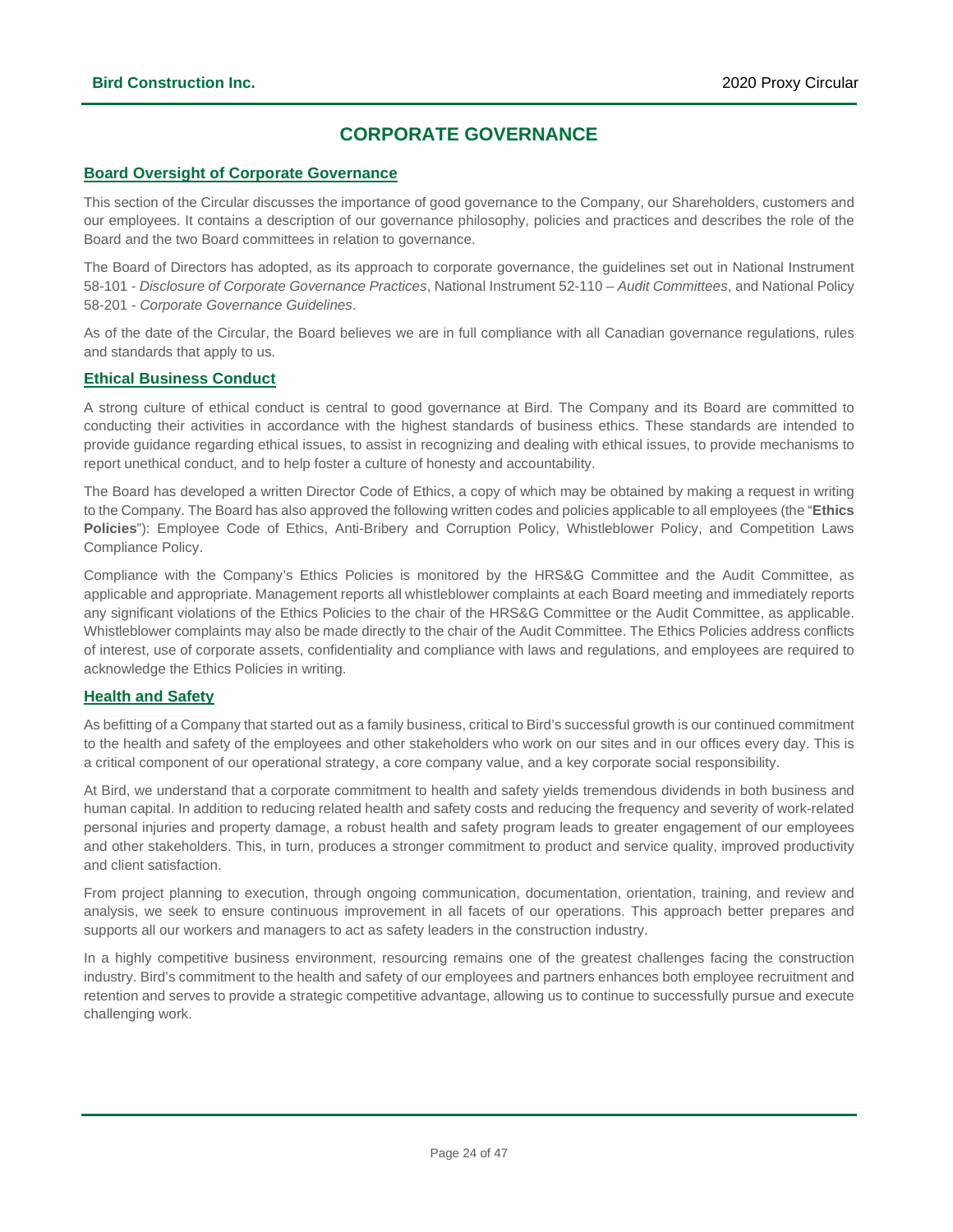### **Conflict of Interest**

The Director Code of Ethics requires that the Company's Directors disclose any potential or actual conflict of interest to ensure independent judgment regarding Board discussions and decision making. In the event of any potential or actual conflict of interest by a Director in relation to a Board matter, the Director will withdraw from the deliberations and not vote upon such matter.

### **Meetings of the Board of Directors**

The Board of Directors meets at least once in each quarter, meets annually to review and approve the business plan of the Company, and holds additional meetings as appropriate. Meetings of the Board are generally held in person but attendance may also be by teleconference or other electronic means. In 2020, due to Covid-19, a majority of the Board meetings were facilitated through virtual mediums.

### **Insider Trading**

The Company's Insider Trading and Blackout Policy places restrictions on insiders, including Directors, as to when they can trade Shares. The Policy, which fulfills the Company's obligations to stock exchanges and regulators, includes the following provisions:

- All insiders are prohibited from trading when they are in possession of Material Information (as defined in the Policy) that has not been generally disclosed.
- In addition, quarterly blackout periods apply when Directors and officers are prohibited from trading in Shares, as follows:
	- o For Directors, these blackouts begin upon the earlier of their receipt of any Material Information relating to a quarterly or annual reporting period or the receipt of quarterly Board packages.
	- o For officers, the blackout periods begin upon the earlier of receipt of any Material Information related to a quarterly or annual reporting period or the first scheduled date for the quarterly or annual review of District profitability in which the officer participates.
	- o Blackout periods end for both groups on the close of business on the first business day following the day on which the Corporation releases its related annual or quarterly financial results.
	- o Blackout periods may also be implemented at other times, at the discretion of the Company or the Directors when deemed necessary.
- Encouraging Directors and officers to pre-clear transactions with the Corporate Secretary's office.

### **Whistleblower Policy**

As noted above, the Company has a Whistleblower Policy which gives employees and others the opportunity to report complaints of potential violations of regulatory matters including accounting, financial reporting, securities laws, and financial audit matters, as well as matters relating to business practices including conflicts, business, professional and personal ethics and other matters set out in the Ethics Policies.

Reports under the Whistleblower Policy may be made by employees internally, directly to the chair of the Audit Committee on a confidential basis or anonymously to a third-party hotline. All complaints are reported to the chair of the Audit Committee and, at each quarterly meeting, the chair of the Audit Committee informs the Board about any complaints received and, if there are complaints, reports on how they were handled or recommends a course of action for dealing with any complaint. The Board has discretion to hire independent advisors (outside legal counsel, independent auditors and others) to help investigate any matter.

### **Meeting in Camera**

The Board and the committees hold in-camera meetings regularly, without officers and management present. These sessions enable the Board and committees to discuss issues in a candid and independent manner without the influence of senior management. To make sure the Board functions independently of management, the Board has the flexibility to meet with external consultants without the presence of management whenever the Board sees fit.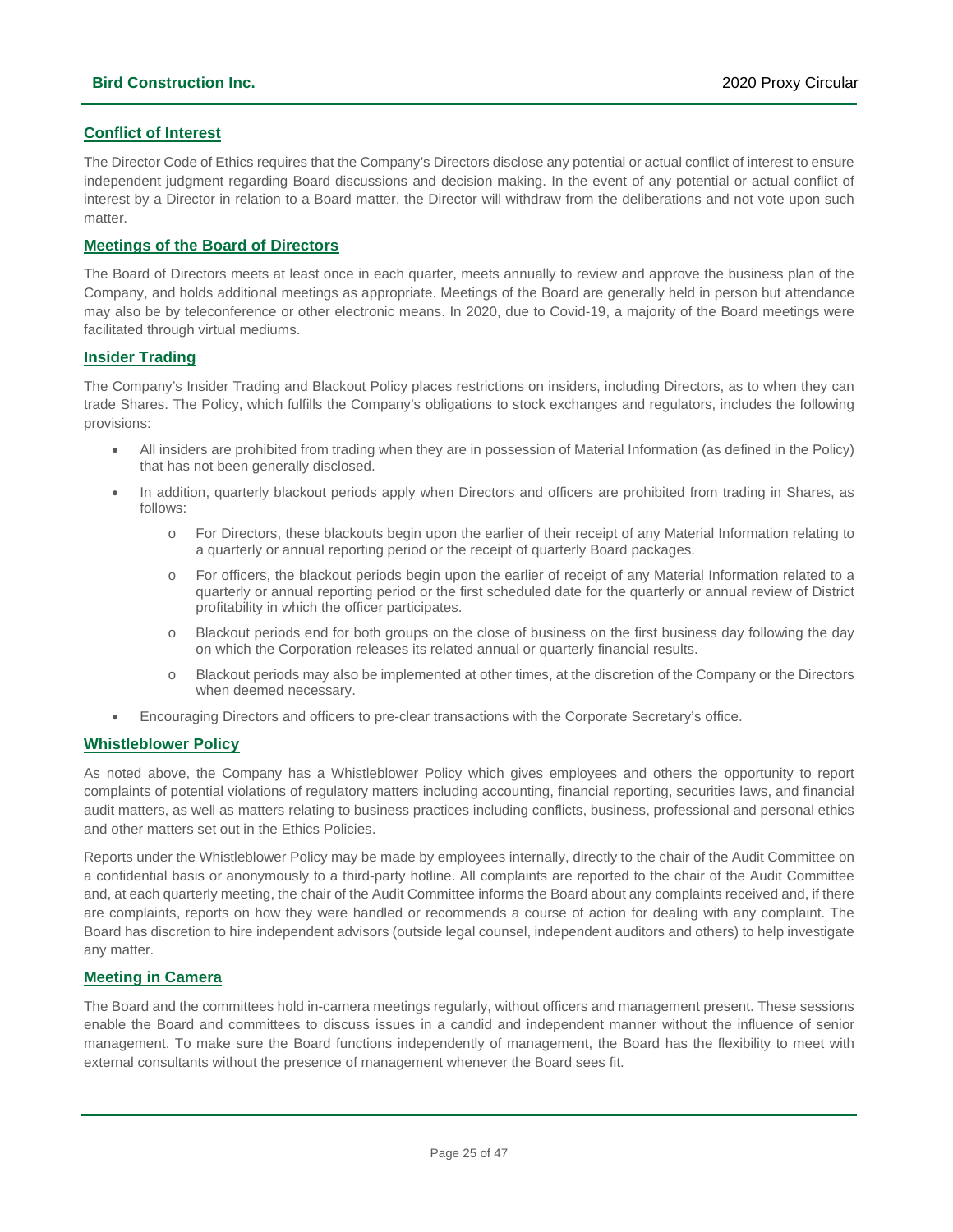### **Orientation and Continuing Education**

The responsibility for the orientation and continuing education of the Directors is delegated to the HRS&G Committee. New Directors are provided with full orientation on the Company's organizational structure, the structure and role of the Board and its committees including duties and responsibilities, the Company's corporate policies and by-laws, the Director Code of Ethics and other relevant policies, and the Company's current business plan. In addition, presentations and reports are provided regularly to the Board and each committee on various aspects of the Company's operations.

The objective is to ensure that new Directors fully understand the role of the Board and its committees, the contribution individual Directors are expected to make (including, in particular, the commitment of time and resources that the Company expects from its Directors) and the nature and operation of the Company's strategy and business.

All Directors are encouraged to attend appropriate educational programs to enhance their Board membership and the costs of each program will be paid by the Company. In 2020, independent Directors attended a total of 17 separate programs.

### **Nomination of Directors**

The Board, as a whole, is responsible for identifying and recommending candidates for election to the Board. The skills and attributes described above under "Board Skills and Experience" are considered from time to time and the Board determines whether the Board can, and should, be strengthened by adding a particular skill set or knowledge base in light of Board composition at the time and other factors including anticipated growth and development of the Company.

Moreover, we recognize the benefits of promoting Board diversity. Diverse perspectives contribute to innovation and growth opportunities, and the Board believes that diversity may be achieved through a range of factors including gender diversity, diverse skills and experiences, regional diversity and industry diversity.

Regardless of whether the Board is actively recruiting new members at any given time, the Board regularly discusses skill sets and considers potential candidates that would be desirable.

### **Board Evaluation**

The HRS&G Committee is responsible for evaluating the performance of the Board, the Audit Committee, the HRS&G Committee, each of their chairs and individual Directors on a regular basis. The HRS&G Committee has designed written questionnaires to solicit constructive input to improve individual and overall Board performance, and includes among other things, Board composition and structure, Board and committee leadership, Board culture, overall Board and committee effectiveness, and individual director performance.

The Chair of the HRS&G Committee presents the results to the Board for discussion and recommendations may be developed and implemented, as appropriate. From time to time, the Chair of the Board meets informally with each Director to discuss their individual and overall Board performance.

### **Women in Leadership Positions**

The Board has not adopted a written policy regarding the identification and nomination of women Directors. As noted above under "Nomination of Directors", the Board is of the view that a number of skills and attributes are important when seeking new Directors. An overview of these skills and attributes is described above under "Board Skills and Experience". The Board is of the view that diversity among Board members is important and that gender is only one element of ensuring a diverse Board.

Currently, two of the ten Directors, Ms. Bonnie D. DuPont and Ms. Karyn A. Brooks, are women, representing 20% of the Board. Ms. DuPont was elected to the Board in 2011 and, while the Board did consider it a positive element that she is a woman, Ms. DuPont was sought out and asked to join the Board in particular because of her strong governance background, her experience in human resource matters and her experience as a senior executive of a public company. Ms. Brooks was appointed to the Board in 2017 and, similarly, while the Board did consider it a positive element that she is a woman, Ms. Brooks' appointment was made after a robust director recruitment process and she was asked to join the Board because of her qualifications, including her executive and board experience, her finance background, and her governance and leadership skills and knowledge.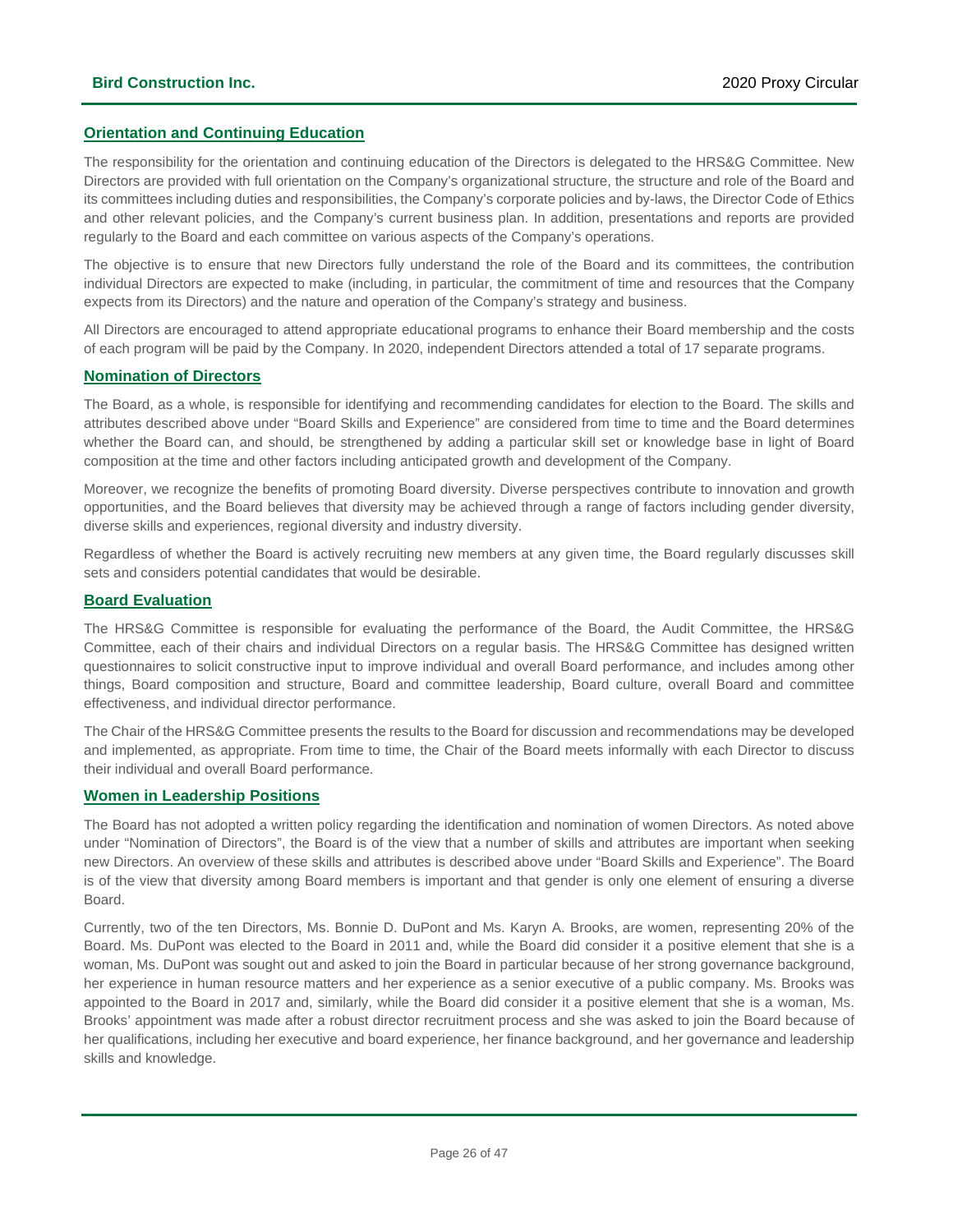The Board has not adopted a specific target for the number of women on the Board. The Board assesses Director candidates on a case by case basis and does not believe that strict adherence to a target ultimately results in the best Board composition. In a similar fashion, the Board takes the same approach when considering the slate of Directors it wishes to nominate for reelection to the Board.

The Company has not adopted a specific target regarding the number of women in senior executive positions. Promotions and new hires to senior executive positions are made purely based on merit, based on achievements within the Company for promotions and achievements external to the Company for new hires. Currently, there is one woman in an executive officer position at the Company and its subsidiaries, and there are a number of women on the Company's senior management teams, and the Company is prepared to promote or hire more women into more senior positions. However, given the low percentage of women in the construction industry, compared to the percentage of women in the workforce generally, the Company does not believe it is appropriate at this time to have a specific target percentage of women in senior executive positions.

While the company will seek out external candidates to fill senior executive positions where considered necessary or appropriate, Bird has a long history of promoting internal candidates to many of these positions. A significant number of our current senior executives have a long history with Bird, building on their skills and experience with the Company. In 2011, Bird developed an internal program, the Bird Leadership Academy, in which existing employees of Bird may be selected to complete a four-session, twelve-day leadership program. Of the employees who have completed this program, almost 7% have been women. In 2018, Bird developed an additional manager training program, Taking Flight, to help develop manager's skillsets and to be a precursor to the Bird Leadership Academy. Of the employees who have been selected to participate in this program approximately 10% are women.

The construction industry has traditionally been and remains a male dominated business, though the promotion of women in the construction industry is increasing. Bird recruits a number of its new employees from post-secondary institutions across the country and its representatives attend career fairs and other functions in an effort to recruit qualified employees. The Company will select female candidates should they have the skill sets required and 28% of Bird's full-time employees are women.

Bird also recognizes that not all roles within the Company or at the executive level require experience in the construction industry. For example, while experience in the construction industry may be an asset, individuals working in Bird's finance, marketing, human resources, IT and legal departments do not necessarily require construction-industry experience to succeed. These are areas where Bird has increased diversity of its workforce.

### **Board Renewal**

The Board does not believe it is appropriate to establish fixed term limits for Directors and, as such, it has not adopted such a policy for Directors. Advocates of term limits believe that they contribute to the effectiveness and accountability of boards, by ensuring continuous refreshment and greater independence from management. However, we believe that applying term limits would result in a loss of the contributions of Directors who have valuable business experience upon which to draw and who have been able to develop, over a period of time, insight into the Company and its industry. These Directors continue to provide a significant contribution to the Board and the Company.

The Board is of the view that thoughtful and robust governance and Director assessment processes are better mechanisms for ensuring independence, accountability and Board effectiveness. A Director's length of service is one factor to be considered in an annual assessment of the effectiveness of the individual Director and Board as a whole but is not determinative.

The Board has adopted a retirement policy whereby Directors are expected to retire and not seek re-election at the annual shareholders' meeting occurring after they turn 75. This policy may be waived by the Board in special circumstances. In its annual assessment of the effectiveness of the Board and individual Directors, the Board considers the contribution of each Director so that, as a Director approaches the mandatory retirement age, the Board can better determine whether it would be appropriate to waive the retirement policy in respect of a Director. This annual assessment also helps the Board determine, where appropriate, which Directors should not seek re-election even before age 75 and to prepare for succession in a timely manner.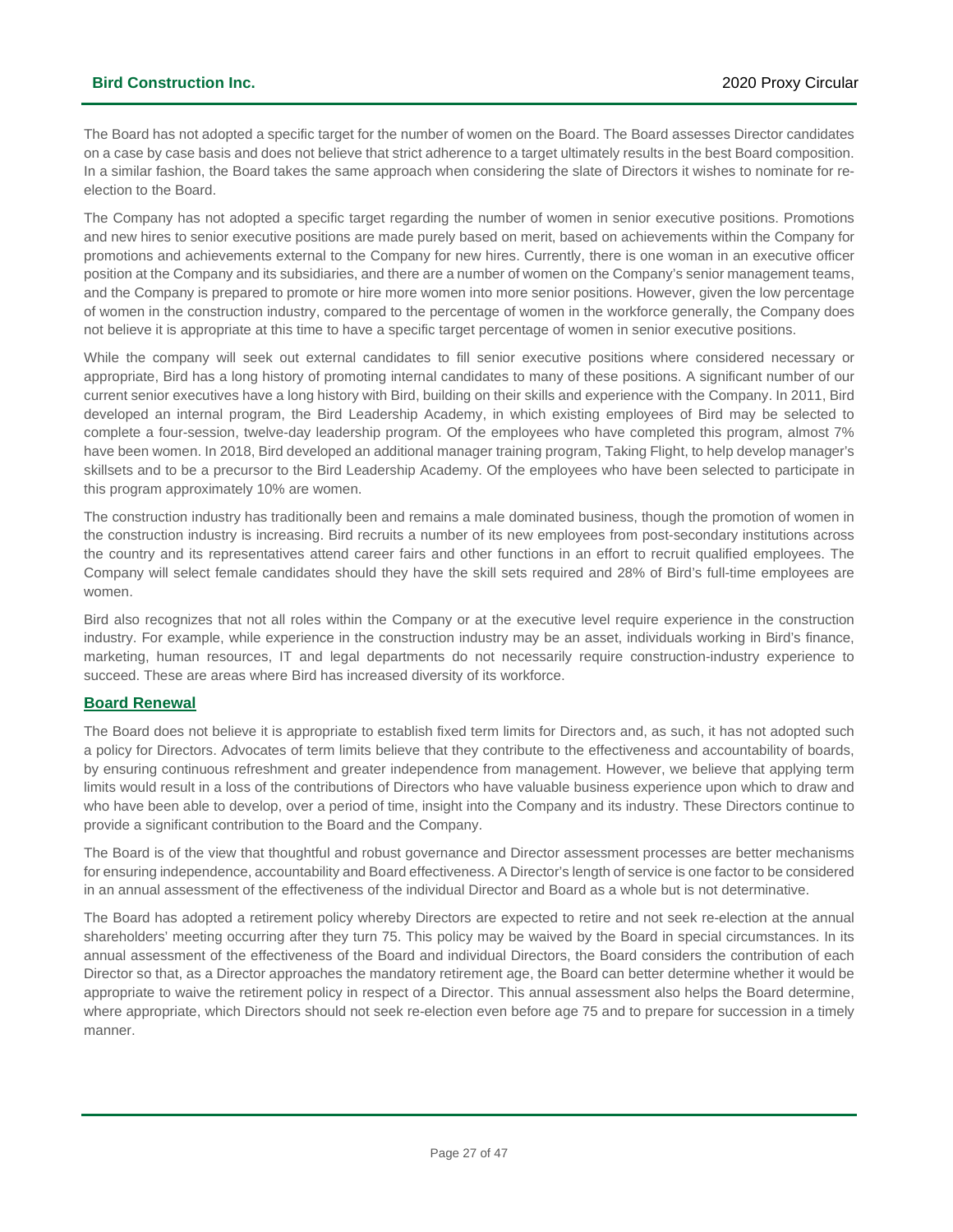The tenure of existing non-employee Directors ranges from three to thirty-three years. On an annual basis, the Board, as a whole, assesses the effectiveness of each Director taking into account his or her age and tenure, as well as his or her contribution to the Board and the desired skills and experience that the Board believes are necessary and appropriate.

### **Mandate, Role and Responsibilities**

The Board's Mandate (attached as Schedule "A" to this Circular and available on the Company's website at www.bird.ca) provides that the Board is responsible for the stewardship and oversight of management of the Company. The Board's principal duties include overseeing and approving the Corporation's business strategy and strategic planning process as well as approving policies, procedures and systems for implementing strategy and managing risk. The Board regularly schedules meetings during the year, including risk management and strategy as key components of these meetings. The Board also annually holds a meeting with a specific agenda to approve a strategic business plan for the upcoming year. Special meetings of the Board are convened as appropriate. In 2020, the Board met nineteen times.

The Board exercises its duties directly and through its two standing committees: the Audit Committee and the HRS&G Committee.

The Audit Committee assists the Board in overseeing:

- the integrity of the Company's financial statements and financial reporting process;
- the integrity of the internal control systems relating to financial reporting;
- the relationship with the Company's external auditors; and
- compliance with financial and legal regulatory requirements.

Details of the Audit Committee Charter can be found in the Company's Annual Information Form located on SEDAR and on the Company's website at www.bird.ca.

The HRS&G Committee assists the Board in overseeing the Company's:

- development of and compliance with Human Resources policies and practices;
- development of and compliance with safety and health policies and practices;
- development of compensation and benefit policies;
- policies and procedures designed to provide for effective and efficient corporate governance; and
- succession planning for the CEO and other key officers.

Details of the HRS&G Committee Charter can be found on the Company's website at www.bird.ca.

The Board has developed written position descriptions for the Chair of the Board, the chair of each of the committees, the Lead Director and the President and Chief Executive Officer. The duties and responsibilities of the Chair of the Board include the following:

### *Chair of the Board*

- i. Establishing procedures to govern the Board's work, including the location and time of meetings of the Board and the procedures to be followed with respect to meetings of the Board, including determining who may be present at such meetings in addition to the Directors and the Corporate Secretary;
- ii. Ensuring the Board has adequate resources, especially by way of full, timely and relevant information to support its decision-making requirements;
- iii. Working with the chairs of the Board committees to coordinate the schedule of meetings for such committees;
- iv. Ensuring that delegated committee functions are carried out and reported to the Board;
- v. Meeting periodically with the Corporate Secretary to review governance issues, including the level of communication between management and the Board;
- vi. In conjunction with the HRS&G Committee, ensuring the effectiveness of the Board and individual Directors including initiating performance discussions with individual Directors when appropriate;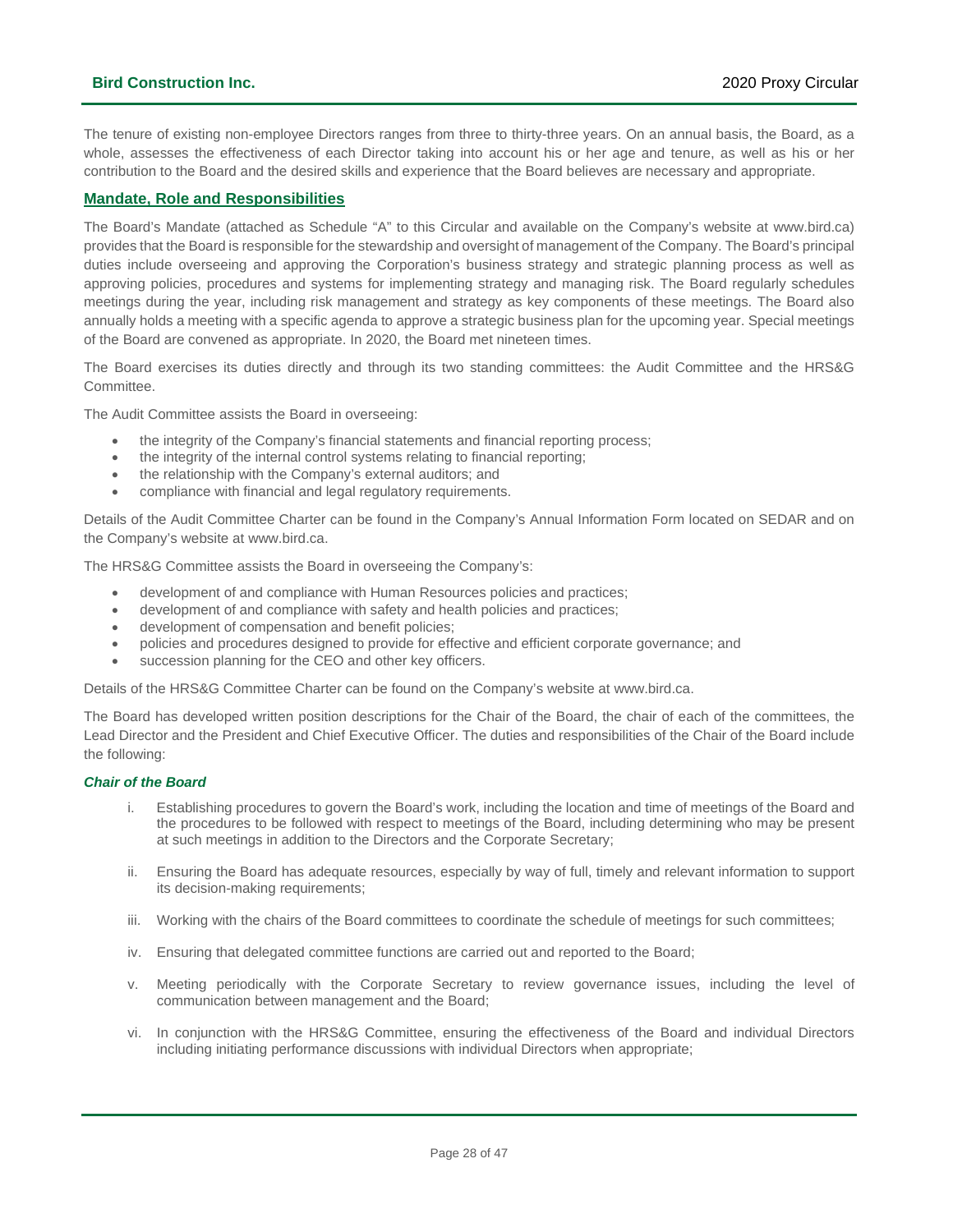- vii. Acting, as necessary, as liaison between the Board and the Company's shareholders and other stakeholders;
- viii. Facilitating a candid and full discussion of all key matters that come before the Board, ensuring that sufficient time is allotted during Board meetings for this and ensuring that the independent Directors have adequate opportunities to meet to discuss matters without management present and that decisions are made on a sound and wellinformed basis; and
- ix. Carrying out such other duties as may be reasonably requested by the Board, depending on its evolving needs and circumstances.

#### *Lead Director*

The Lead Director will assume the role of Chair of the Board in the absence of the Chair or if and when the Chair has a conflict of interest. The Lead Director's functions include, but are not limited to, the following: presiding at all meetings of the Board at which the Chair is not present; serving as liaison between the Chair and the other Directors, if and as determined by the Board; collaborating with the Chair to set meeting agendas for the Board and to approve Board meeting schedules to assure there is sufficient time for discussion of all agenda Items; and having the authority to call meetings of the independent Directors.

For a full description of the positions of Chair of the Board and Lead Director see the "Mandate of the Board of Directors & Corporate Governance Framework".

### **Corporate Cease Trade Orders or Bankruptcies**

To the knowledge of the Company, within the past ten years, no proposed Director or executive officer of Bird Construction Inc. have: (a) served as a director, chief executive officer or chief financial officer of any company that was subject to a "cease trade" or similar order, or an order denying the relevant company access to any exemption under securities legislation, which remained in effect for more than 30 consecutive days (an "**Order**"), and that was issued (i) while the proposed nominee was acting as director, chief executive officer or chief financial officer, or (ii) after the proposed nominee ceased to be a director, chief executive officer or chief financial officer and which resulted from an event that occurred while the proposed nominee was a director, chief executive officer or chief financial officer; (b) served as a director or executive officer of any company that, while the proposed nominee was acting in that capacity, or within a year after the proposed nominee ceased to act in that capacity, became bankrupt, made a proposal under any legislation relating to bankruptcy or insolvency or was subject to or instituted any proceedings, arrangement or compromise with creditors or had a receiver, receiver manager or trustee appointed to hold the company's assets; or (c) become bankrupt, made a proposal under any legislation relating to bankruptcy or insolvency, or become subject to or instituted any proceedings, arrangement or compromise with creditors, or had a receiver, receiver manager or trustee appointed to hold his or her assets.

The foregoing information, not being within the direct knowledge of the Company, has been furnished by the Directors and executive officers of the Company.

### *Penalties or Sanctions*

To the knowledge of the Company, no proposed Director or executive officer of Bird Construction Inc., nor any personal holding company thereof owned or controlled by them (i) has been subject to any penalties or sanctions imposed by a court relating to securities legislation or by a securities regulatory authority or has entered into a settlement agreement with a securities regulatory authority, or (ii) has been subject to any other penalties or sanctions imposed by a court or regulatory body that would likely be considered important to a reasonable investor in making an investment decision.

#### *Personal Bankruptcies*

To the knowledge of the Company, in the last ten years, no proposed Director or executive officer of the Company, nor any personal holding company thereof owned or controlled by them, has become bankrupt, made a proposal under any legislation relating to bankruptcy or insolvency, has become subject to or instituted any proceedings, arrangement or compromise with creditors, or had a receiver, receiver manager or trustee appointed to hold his or her assets or the assets of his or her holding company.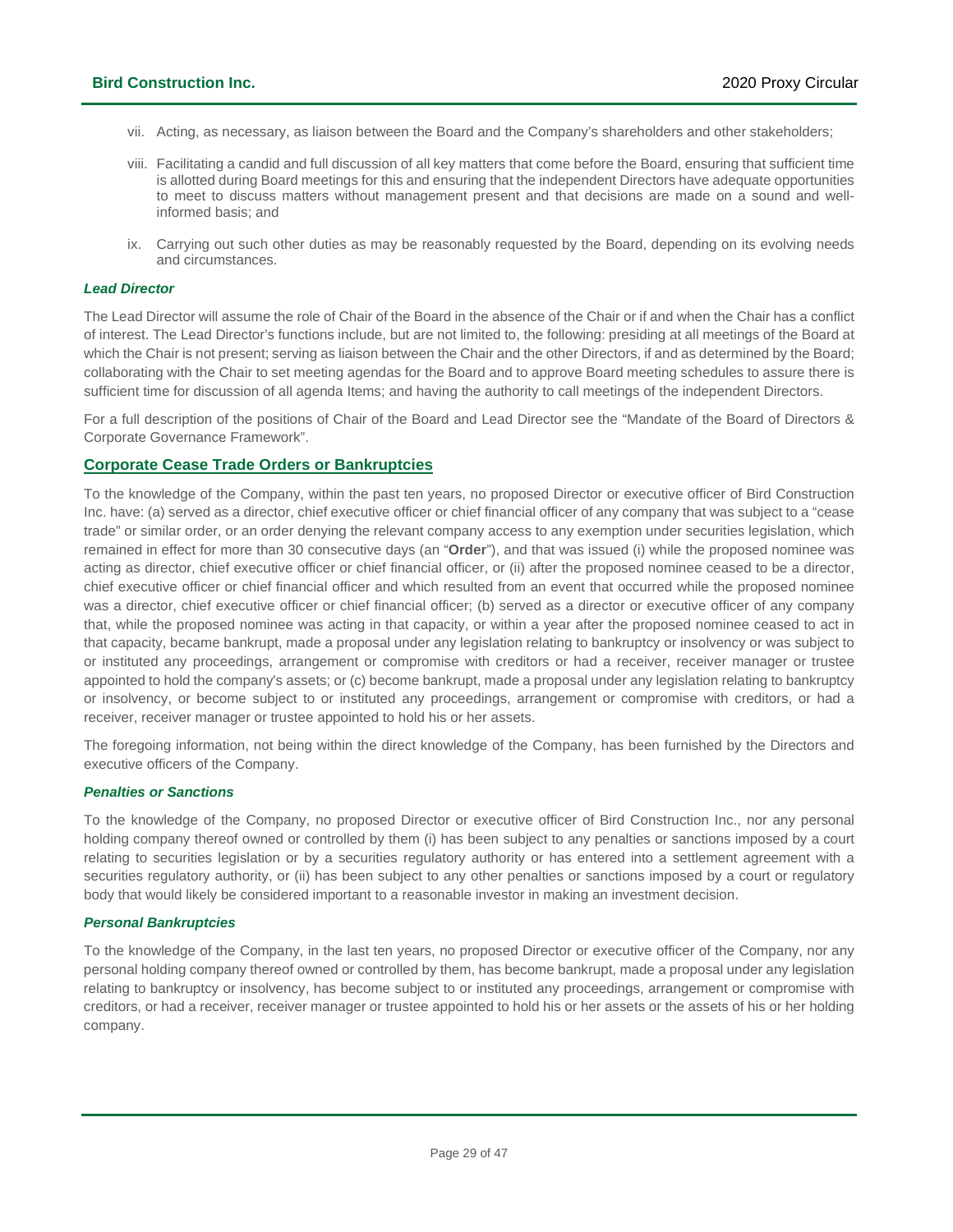### **COMPENSATION OF EXECUTIVE OFFICERS**

### <span id="page-29-0"></span>**Compensation Discussion and Analysis**

In 2015, with the assistance of Mercer, the HRS&G Committee undertook a review of the Company's then existing executive compensation program. As a result, the HRS&G Committee recommended and the Board approved in 2016 a new executive compensation program (the "**Executive Compensation Program**"), including the Equity Incentive Plan (the "**EIP**") (as discussed below) that was approved at the 2017 annual and special meeting of Shareholders, and implemented in 2017. In 2019, Mercer was again engaged to assist the HRS&G Committee in its review of the Executive Compensation Program (the "**2019 Review**"). After this more recent review, the Committee concluded that Executive Compensation Program was being successfully executed and no additional changes needed to be made to the program. The discussion below focuses on the key elements of the Executive Compensation Program.

### *Objectives of the Executive Compensation Program*

The goal of Bird's Executive Compensation Program is to attract and retain high-level performing executives and to provide incentives for them to earn profits for the Shareholders of the Company similar to the incentive resulting from holding an ownership interest in the Company. The Executive Compensation Program is designed under the direction of the HRS&G Committee, whose responsibilities pertaining to executive compensation include:

- reviewing and recommending to the Board the CEO's salary, any awards and distributions made under the shortterm incentive plan ("**STIP**") and any awards of performance share units ("**PSUs**") or restricted share units ("**RSUs**", and together with PSUs, the "**Units**") under the EIP, and distributions made thereunder;
- reviewing and recommending to the Board the salaries, awards and distributions made under the STIP and any awards and distributions of Units recommended by the CEO for other executive officers; and
- reviewing the design of the Executive Compensation Program on an annual basis and assessing its effectiveness and competitiveness.

### *Design of the Executive Compensation Program*

The Executive Compensation Program is designed to emphasize pay-for-performance and to provide incentives to management to increase the amount of income and cash available to Shareholders of the Company. In 2020, as in the past, the pay-for-performance mandate resulted in a compensation program that:

- aligned the interest of Bird's executive officers (the "**Executive Officers**") with both the short- and long-term interests of the Shareholders;
- provided pay that varied depending on financial performance of the Company as well as the performance of each Executive Officer; and
- could be easily understood by the Executive Officers and the Shareholders.

### *Elements of the Executive Compensation Program*

Compensation for the Executive Officers in 2020 consisted of four elements:

- 1. Base salaries;
- 2. Annual cash profit sharing pursuant to the STIP;
- 3. Awards made under the EIP, consisting of PSUs and RSUs; and
- 4. Benefits.

The basic philosophy of Bird in the design of its Executive Compensation Program is to pay for performance. This approach is intended to directly tie a significant portion of each Executive Officer's remuneration to their respective performance in the given year and balance the compensation payout with the corresponding net income return to Shareholders. The primary drivers of the Program are base salaries and pay-for-performance through the STIP and the EIP. Base salaries are generally at the 50<sup>th</sup> percentile mark, as determined in the 2019 Review. The Company's general philosophy is to provide meaningful upside potential through the STIP and the EIP which, in turn, will help to balance compensation expense with market cycles and promote retention. See "*Summary Compensation Table"* for a discussion of the Units issued in 2018 through 2020.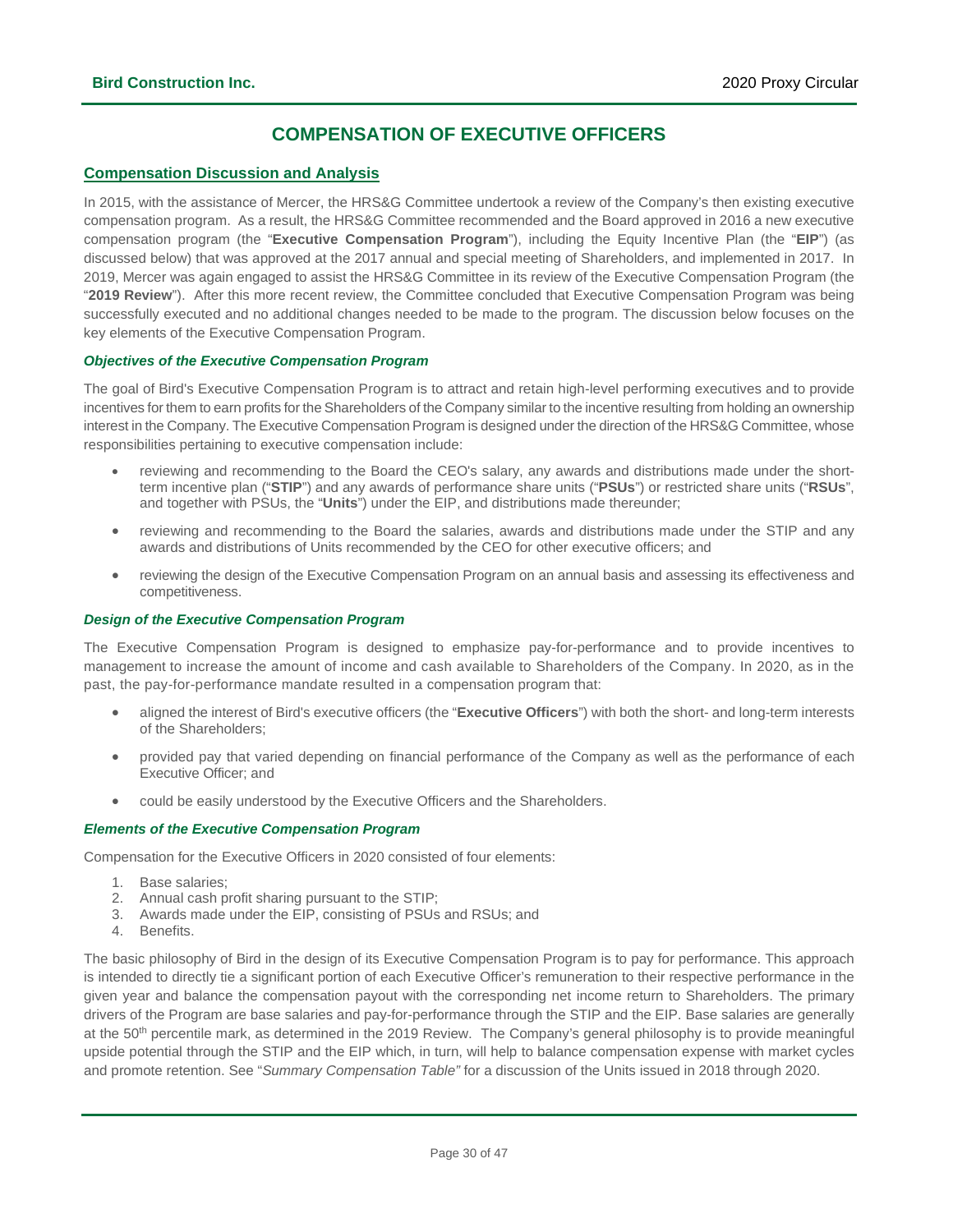### **Bird Construction Inc.** 2020 Proxy Circular

The Company's benefit plans were developed to be at about market, with no significant impact on the other components of the Executive Compensation Program. The benefit plans were comprehensively reviewed in 2019 against external benchmarks and were found to be meeting the stated objective.

### *Compensation Review*

In 2019, the HRS&G Committee engaged Mercer to perform the 2019 Review of the Company's compensation programs, including the Executive Compensation Program, to ensure that they remained competitive and viable under industry conditions at the time, and to review and adopt governance best practices. As a result, the HRS&G Committee concluded that the Executive Compensation Program was being successfully executed and no additional changes needed to be made to the program.

As part of the 2019 Review, detailed terms of reference were developed, including the required deliverables. Mercer evaluated the Executive Compensation Program in accordance with the terms of reference against a benchmark of related industry comparator companies (the "**Related Industry Comparator Group**"), as set out below. No changes were made to the Related Industry Comparator Group in 2020:

- Aecon Group Inc.
- IBI Group Inc.
- North American Construction Group Ltd. •
- Stantec Inc. Stuart Olson Inc.
- Badger Daylighting Inc. Calfrac Well Services Ltd.
- Richelieu Hardware Ltd.
- Trican Well Services Ltd. • Wajax Corp.
- Exco Technologies Ltd.
- Russel Metals Inc.

The 2019 Related Industry Comparator Group was used to determine executive compensation for 2020. The Company's total direct compensation for the NEOs was reasonably within the range of the 50<sup>th</sup> percentile target established by the Board.

In February 2021, the HRS&G Committee engaged Meridian Compensation Consultants ("Meridian") to provide advice on the competitiveness and appropriateness of the Company's Executive Compensation Program for the current year. As part of this review, the HRS&G Committee reviewed the current Related Industry Comparator Group set out above and determined that, taking into consideration the change in the Company's revenue, assets and market capitalization, the current Related Industry Comparator Group be modified. Following the analysis conducted by Meridian, a new group for 2021 was approved by the HRS&G Committee. The new 2021 Related Industry Comparator Group to be used to review 2021 executive compensation is set out below:

- Aecon Group Inc.
- Badger Daylighting Inc.
- Calfrac Well Services Ltd.
- Enerflex Ltd.
- IBI Group Inc. • North American Construction Group Ltd. •
- Richelieu Hardware Ltd.
- 
- Russel Metals Inc.
- Uni-Select Inc.
- Taiga Building Products
- NFI Group Inc.
	- Wajax Corp.
	- Secure Energy Services Inc.

• Martinrea International Inc.

The members of the Related Industry Comparator Group were selected because these organizations represent a reasonable cross section of similar publicly-traded construction, engineering, industrials, materials and other related companies that have executives in positions that could readily be compared to the Executive Officers at Bird.

The Executive Compensation Program includes the following:

- Base salaries adjusted to be closer to the 50<sup>th</sup> percentile target.
- The STIP, with annual awards paid out in cash based on the achievement of pre-established performance metrics.
- The EIP.
- Benefits.

In 2020, the amount of consulting fees paid to any consultant related to executive compensation was \$13,488. In 2019 and 2018, the amount of consulting fees paid to Mercer related to executive compensation was \$105,090 and \$nil, respectively.

### *Base Salaries*

Base salaries are a component of the overall compensation program for the Executive Officers. As such, it is the intent that base salaries, in conjunction with the other elements of the Executive Compensation Program, are structured so that the total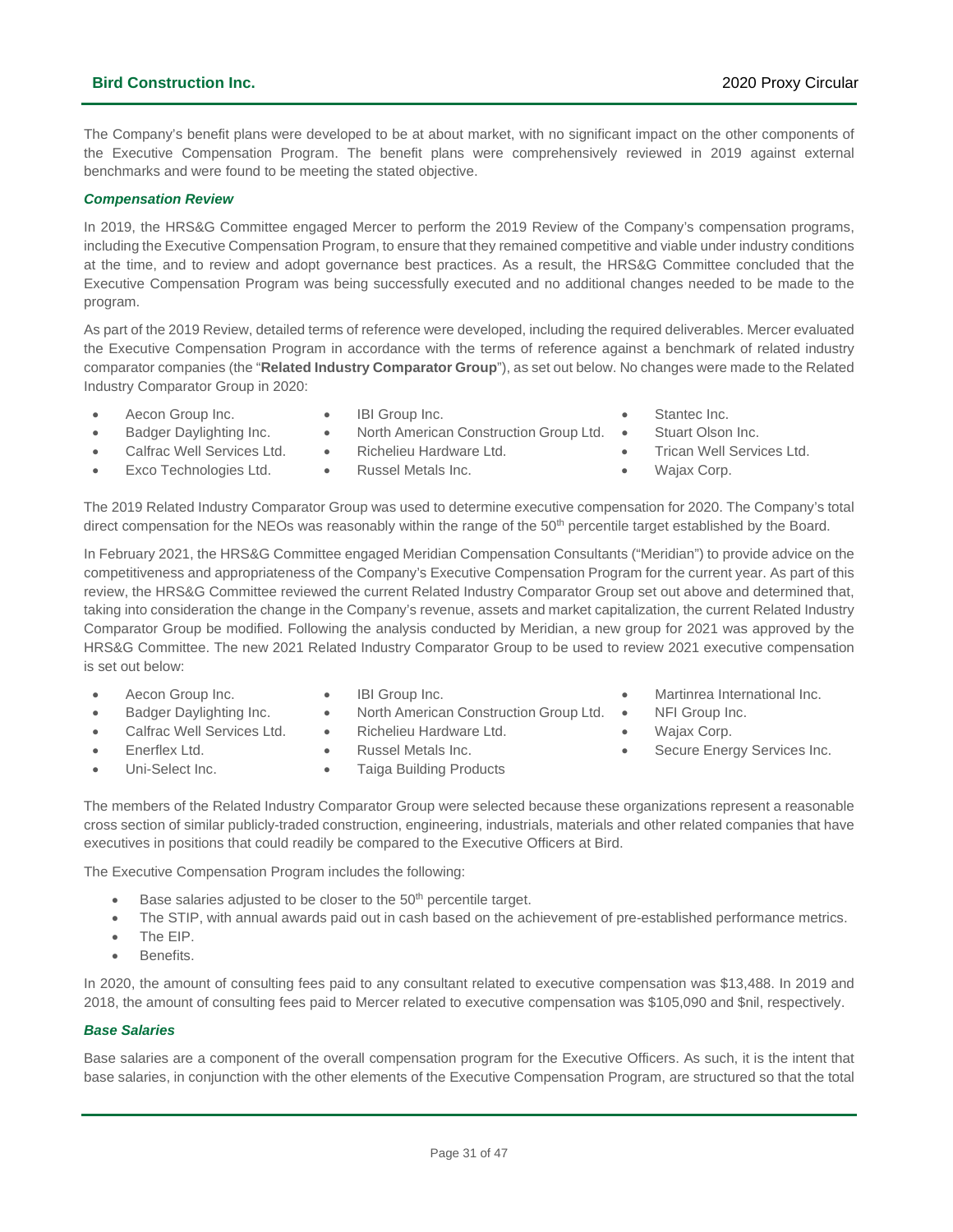direct compensation of the Executive Officers falls within an acceptable range of the the benchmark total direct compensation as established by the Board. Accordingly, base salaries have generally been adjusted to the 50<sup>th</sup> percentile target relative to the peer group.

### *Short Term Incentive Plan*

Under the STIP, applicable in 2020, short-term incentive awards are based on an assessment of corporate, executive team and individual performance, which support the Company's strategy and objectives. Each named executive officer ("**NEO**") is assigned a target STIP award, which is a percentage of base salary. At the beginning of the year, the corporate, executive team and individual performance measures and targets are set. At the end of the year, performance is assessed against those measures and targets to calculate the STIP award for each executive officer. The Board approves the final corporate score. The bulk of the STIP award is based on the achievement of corporate (economic) goals, which are objectively determinable, as noted in the table below.

|                 |                    | <b>SHORT TERM COMPENSATION TARGET</b> |                 |                  |      |                   |      |  |
|-----------------|--------------------|---------------------------------------|-----------------|------------------|------|-------------------|------|--|
|                 | <b>TARGET % OF</b> |                                       | <b>ECONOMIC</b> | <b>NEPE TEAM</b> |      | <b>NEPE INDIV</b> |      |  |
| <b>POSITION</b> | <b>SALARY</b>      | $\%$                                  | Cap             | $\%$             | Cap  | $\%$              | Cap  |  |
| CEO             | 125%               | 90%                                   | 250%            | 5%               | 120% | 5%                | 120% |  |
| COO*/CFO/EVP    | 80%                | 80%                                   | 250%            | 10%              | 120% | 10%               | 120% |  |
| SVP             | 50%                | 80%                                   | 250%            | 10%              | 120% | 10%               | 120% |  |

\*Gilles Royer assumed the role of Chief Operating Officer on August 11, 2020, after serving the Company as Executive Vice President, Industrial since 2015.

For 2020, the Board determined that the corporate (economic) goals under the STIP would be driven by the achievement of return on equity ("**ROE**") at levels determined by the Board at the beginning of 2020. ROE is a Key Performance Indicator and is measured as net income during the performance period as a percentage of opening total shareholders equity on balance sheet for the performance period. The actual STIP payment at the end of the year is calculated based on ROE achieved and ranges from 0% of the target award to a maximum of 250% of the target award depending on the ROE achieved in the year. In 2020, the Company achieved an ROE of 29.4%, resulting in achievement of 219.1% of the STIP economic target award.

The non-economic team performance ("**NEPE Team**") and the non-economic individual performance ("**NEPE Individual**" together with NEPE Team, "**NEPE**") are related to performance objectives established by the Board at the start of each year. These objectives correlate to the Company's strategic plan, including safety, building profitable work programs, employee engagement and executing the Company's strategic plan. Each objective is assigned a weighting. At the end of each year, the CEO will recommend to the Board for approval the level of achievement of the NEPE objectives and assign a score against the percentage weighting of each objective base on a scale such that eighty percent achievement of a NEPE goal will generate 100% attainment of the award for the NEO. This assessment will be done by the HRS&G Committee in respect of the CEO. A maximum of 120% of target award may be earned based on 100% achievement of the NEPE goals.

### *Equity Incentive Plan ("EIP")*

The purpose of the EIP is to provide executive officers of the Company or any Related Entity (as such term is defined in Section 2.22 of National Instrument 45-106 of the Canadian Securities Administrators, as amended from time to time) with the opportunity to acquire Units, i.e. PSUs or RSUs. The EIP is a full-value share unit plan using the value of Shares as the basis for the Units. The PSU award is performance based with the performance multiplier for each PSU capped at 200%. RSU awards are set at a specific number of Shares which are time-vested with no performance multiplier. As noted in the table below, the total EIP award is targeted for NEOs at between 50% and 125% of an executive's base salary. Half of each EIP award is made in RSUs and half is made in PSUs.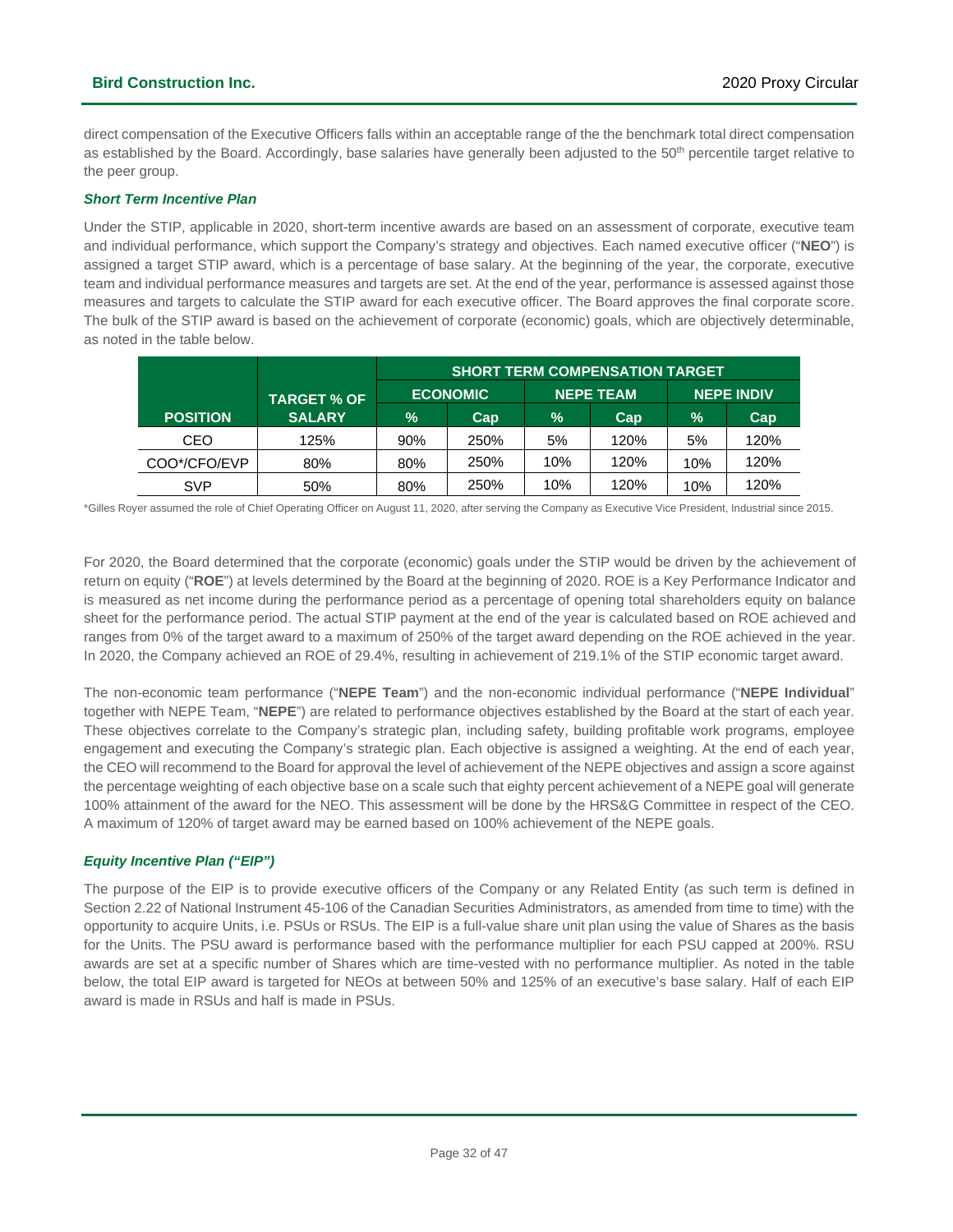|               |                  | <b>LONG TERM COMPENSATION TARGET</b> |                                 |               |  |  |  |
|---------------|------------------|--------------------------------------|---------------------------------|---------------|--|--|--|
|               | <b>TARGET %</b>  |                                      | <b>PERFORMANCE SHARES (PSU)</b> | <b>RSU</b>    |  |  |  |
|               | <b>OF SALARY</b> | $\%$                                 | Cap                             | $\frac{1}{2}$ |  |  |  |
| CEO           | 125%             |                                      |                                 |               |  |  |  |
| COO*/ CFO/EVP | 80%              | 50%                                  | 200%                            | 50%           |  |  |  |
| SVP           | 50%              |                                      |                                 |               |  |  |  |

\*Gilles Royer assumed the role of Chief Operating Officer on August 11, 2020, after serving the Company as Executive Vice President, Industrial since 2015.

The Company intends to settle EIP awards in cash on the third anniversary of the date of the award. However, the settlement of Units may be made, at the Company's election and in its sole and exclusive discretion, in either cash or Shares purchased on the TSX or issued from treasury, or a combination thereof. The amount of cash paid or number of Shares delivered on the surrender of Units is adjusted to account for dividends paid since the grant of such Units and, in the case of PSUs, based on the achievement of pre-established performance metrics. In the event that a cash payment is made, it will be based on the volume weighted average trading price of the Shares on the TSX for the five trading days prior to the issue date. Until a participant has achieved any applicable minimum share ownership requirements, the participant will be required to receive Shares (purchased in the market or issued from treasury) in settlement of Units.

The EIP is intended to promote a proprietary interest in the Company by its officers and employees, to encourage such individuals to remain in the employ of the Company and to focus management on operating and financial performance and total long-term return of shareholders. In addition, it is believed that the EIP will help attract and retain qualified officers and employees.

The maximum number of Shares that may be issued from treasury pursuant to the EIP is 1,200,000, which represents 2.26% of all issued and outstanding Shares at the time the EIP was approved by Shareholders and at March 16, 2021. In addition, no more than 5% of the issued and outstanding Shares may be issuable from treasury, at any time, pursuant to the settlement of Units granted to insiders under the EIP, together with Shares issuable to insiders from treasury under any other share compensation arrangements of the Company. Furthermore, the number of Shares issued from treasury to insiders within any one-year period pursuant to the settlement of Units, together with the number of Shares issued from treasury to insiders pursuant to all other share compensation arrangements of the Company, shall not exceed 5% of the issued and outstanding Shares. The Shares in respect of Units that do not vest prior to their expiry or cancellation shall be available for subsequent Unit grants.

The EIP provides that the Board may, in its sole discretion, accelerate the issue date (the date upon which Shares and/or cash shall be issued/paid to the participant in settlement of Units) for all or any Units, at any time, and from time to time. The number of Shares to be issued on such issue date shall be adjusted by: (i) the adjustment ratio applicable in respect of each such Unit; and (ii) in the case of PSUs, the performance multiplier applicable to such PSU at such time.

The adjustment ratio adjusts the number of Shares to be issued on applicable issue dates (or cash to be paid) for dividends that are paid to holders of Shares. The number of Shares to be issued on the issue date (or cash to be paid) shall be adjusted by multiplying the number of Units by the adjustment ratio. The adjustment ratio is initially equal to one and shall be cumulatively adjusted on each dividend payment date by increasing the adjustment ratio by an amount equal to a fraction:

- 1. the numerator of which is the dividend declared and paid on Shares, expressed as a per share amount; and
- 2. the denominator of which is the volume weighted average trading price of the Shares on the TSX for the five trading days preceding the date for the payment of the dividend on Shares.

For PSUs awarded in 2020, the Board determined that the performance multiplier applicable to the PSUs will be determined (i) as to 2/3 based on relative total shareholder return ("**TSR**"), and (ii) as to 1/3 based on the achievement of earnings before income tax compared to the Company's business plan. The performance multiplier for achievement of TSR will be based on a comparison against TSR achieved in the performance period by industry comparator companies.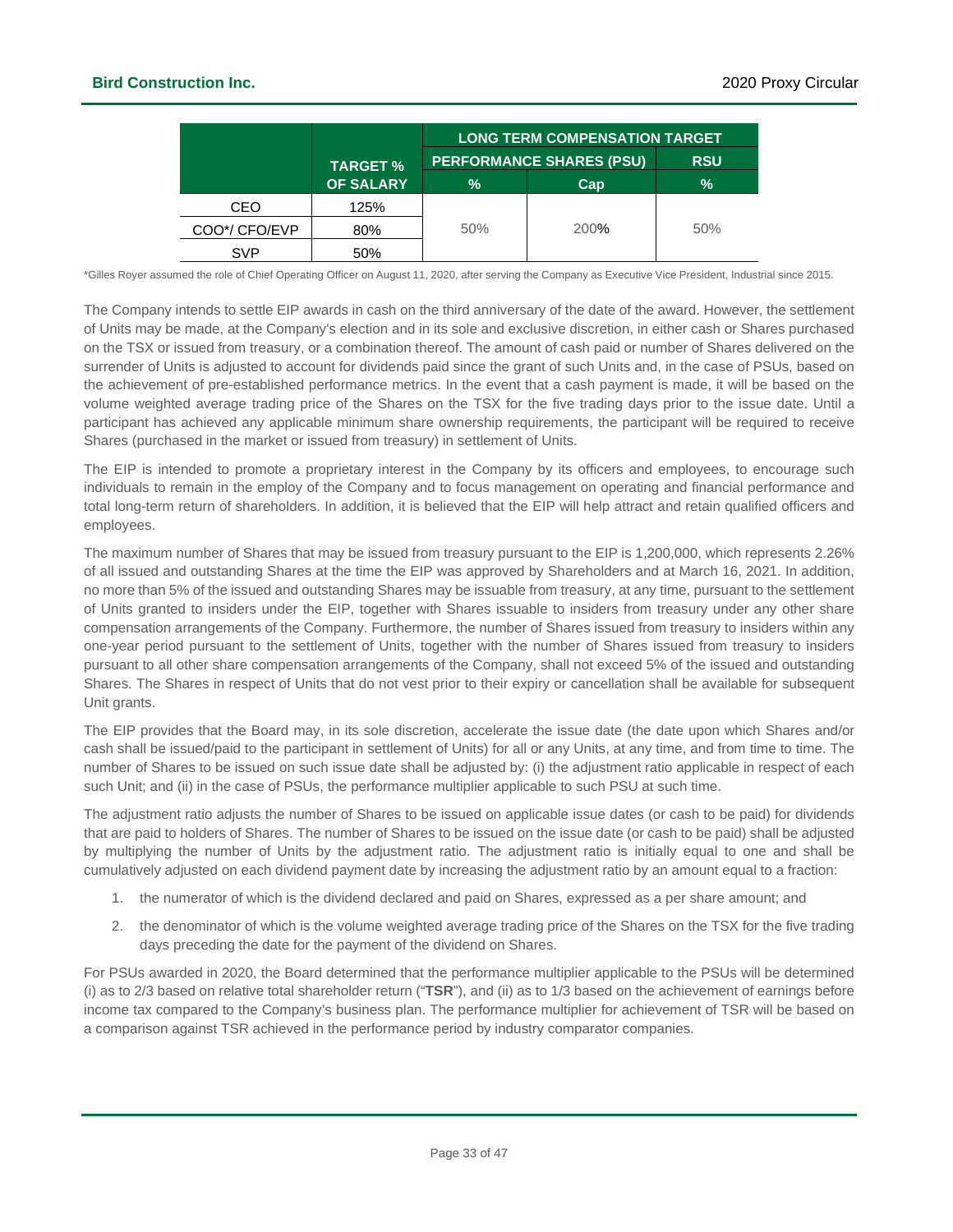The following table indicates the range of TSR multiplier based on relative TSR ranking:

| <b>Relative TSR Percentile</b><br>Rank | <b>Performance</b><br><b>Multiplier</b> |
|----------------------------------------|-----------------------------------------|
| 25 <sup>th</sup> percentile or less    | 0.00                                    |
| 50 <sup>th</sup> percentile            | 1.00                                    |
| 75 <sup>th</sup> percentile or greater | 2.00                                    |

The performance multiplier for achievement of earnings before income tax compared to the business plan is as follows:

| <b>Earnings Before Tax</b><br><b>Achievement</b> | <b>Performance</b><br><b>Multiplier</b> |
|--------------------------------------------------|-----------------------------------------|
| $2/3$ or less                                    | 0.00                                    |
| 100% achievement                                 | 1.00                                    |
| 4/3 or more                                      | 2.00                                    |

In the case of both the TSR and earnings objectives, achievement between the end points is interpolated on a straight-line basis.

For the performance period, the TSR is calculated as follows:

- 1. a numerator based on:
	- a. the volume weighted average price of the Shares for the five trading days preceding the last day of the performance period, plus
	- b. the dividend paid during the performance period in respect of each Share, divided by
- 2. a denominator based on the volume weighted average trading price of the Shares for the 5 trading days immediately preceding the first day of the performance period.

For future PSU awards, after 2020, the Board may establish different or additional performance metrics to those described above.

Absent any accelerated vesting or termination of Units, described below, or other vesting period established in a participant's award agreement, Units will vest and be paid out on their issue date which will be no later than December 31 in the third year following the date of grant. This timing is subject, however, to the following rules governing the termination of the relationship with the Company:

- 1. if the participant is terminated with cause, all outstanding Units shall be terminated and all rights to receive Shares or cash thereunder shall be forfeited by the participant;
- 2. if the participant is terminated without cause, subject to the discretion of the Board, the participant shall, on the issue date, be entitled to receive the number of Shares or cash, prorated for the number of days the participant was an active employee during the performance period set out in the Unit award agreement. The performance multiplier and adjustment ratio, as applicable, shall be determined as of the issue date;
- 3. if the participant resigns, other than as a result of retirement, disability or death, in accordance with the defined policies of the Company, all outstanding Units shall be terminated and all rights to receive Shares or cash thereunder shall be forfeited by the participant;
- 4. if the participant enters Retirement (as defined in the EIP), the participant shall, on the issue date (and provided he or she is still retired at that time), be entitled to receive the number of Shares or cash, prorated for the number of days the participant was an active employee of the Company during the performance period set out in the Unit award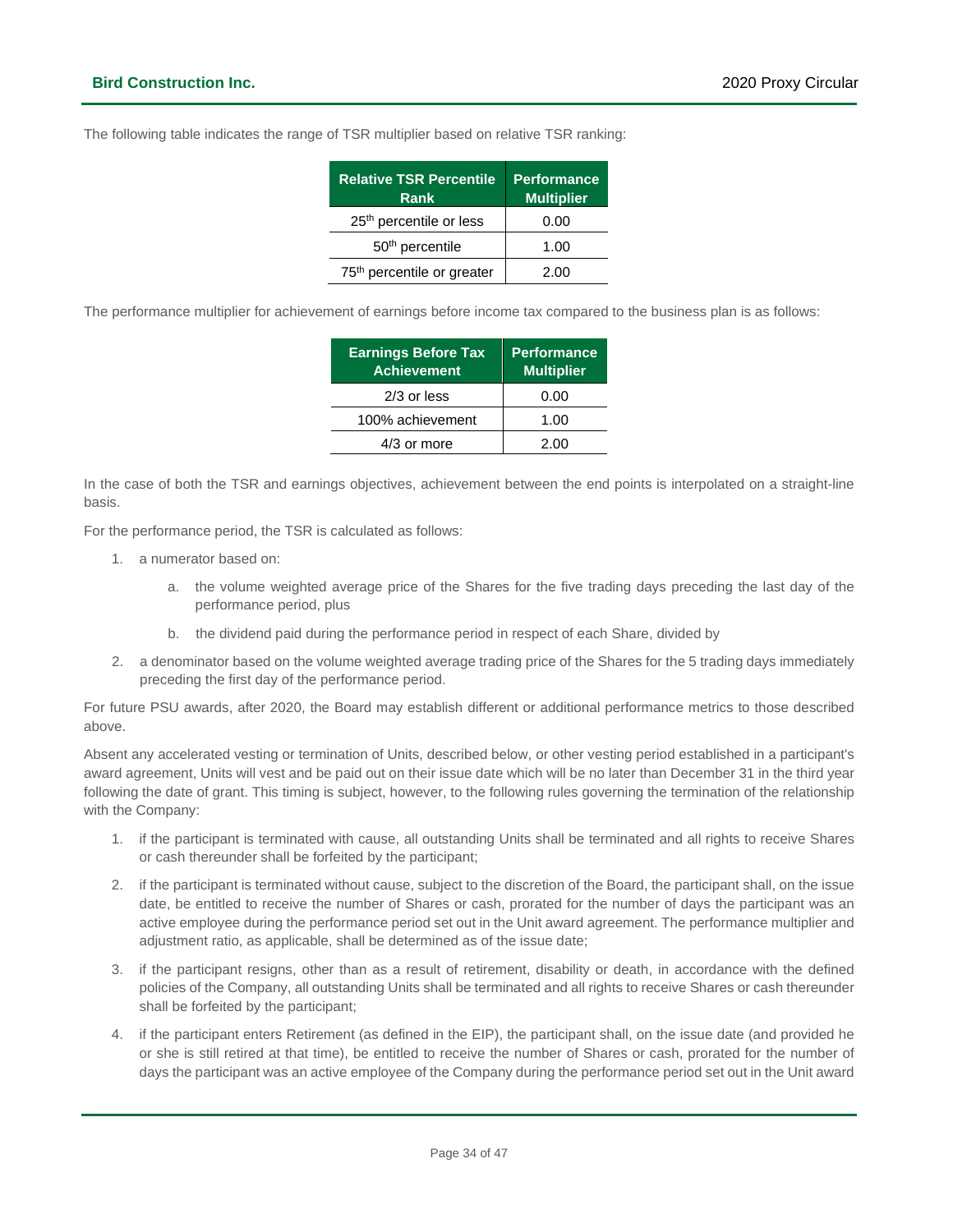agreement. The performance multiplier and the adjustment ratio (in respect of dividends) shall be determined as of the issue date;

- 5. if the participant is no longer an active employee as a result of a Disability (as defined in the EIP), the participant shall, on the issue date, be entitled to receive the number of Shares or cash, prorated for the number of days the participant was an active employee of the Company during the performance period set out in the Unit award agreement. The performance multiplier and the adjustment ratio (in respect of dividends) shall be determined as of the issue date; and
- 6. if the participant dies, the issue date for all Units awarded to such participant shall be 30 days after the date of such death and, on the issue date, the participant's beneficiary or estate shall be entitled to receive the number of Shares or cash, prorated for the number of days the participant was an active employee of the Company during the performance period set out in the Unit award agreement. The performance multiplier and the adjustment ratio (in respect of dividends) shall be determined as of the issue date.

Notwithstanding any other elements of the EIP, the Board may, in its sole discretion, accelerate the issue date for all or any Units, at any time, and from time to time. In the event any issue date falls within any period in which a participant is prohibited from trading in Shares pursuant to: (i) applicable law; (ii) the Company's written policies; or (iii) being provided notice by a senior officer or director of the Company, then such issue date will be deferred until the second business day following the expiration of such prohibited period.

The EIP provides that if a Change of Control (as defined in the EIP) occurs and the participant ceases to be an employee of the Company by reason of termination:

- 1. by the Company or a Related Entity or by the entity that entered into a valid and binding agreement with the Company and/or Related Entity to effect the Change of Control, at any time after such agreement is entered into and prior to the 12-month anniversary of the Change of Control, and such termination was for any reason other than for cause; and
- 2. by the participant within 90 days after an act of constructive dismissal, provided such act of constructive dismissal occurs during the 12-month period after the date of Change of Control.

In the event of such a Change of Control and termination of a participant, the issue date for Units awarded to such participant under any outstanding unit award agreements (or any replacement awards) shall be as of the date of such participant's termination and all Units, or replacement awards, shall vest in full. The performance multiplier and the adjustment ratio shall be determined as of the issue date, provided that, if the performance multiplier is not reasonably capable of calculation at such date, it shall be determined by any committee appropriately appointed by the Board, acting reasonably, and subject to approval of the Board.

It is the Company's policy, and participants will be required to acknowledge as a condition of receiving any award of Units under the EIP, that the Company expressly reserves the right to reduce or eliminate the number of Shares issued and/or any cash payment to be made to a Participant, and the Company may further recover (i.e. claw back) from any unpaid compensation, including salary, otherwise due to a Participant by the Company, the value of any Shares issued and/or cash payments made to a Participant pursuant to the EIP and any applicable Unit award agreement, in the event and to the extent the Board determines that, in the applicable performance period, the Participant was grossly negligent or was guilty of wilful misconduct in carrying out any of his or her duties owed to the Company. The Board would have the right to claw back under this provision in the event of any financial restatement resulting from gross negligence or wilful misconduct.

Subject to specific amendments requiring TSX and shareholder approval, as discussed below, the EIP has an amendment provision which provides that the Board may, subject to the rules and policies of the TSX and applicable law, without notice or shareholder approval, at any time or from time to time, suspend or terminate the EIP or amend the terms of the EIP or any Unit award agreement thereunder. In addition, the EIP provides that the Board, and any duly appointed committee, has the sole and complete authority, without notice or shareholder approval, to: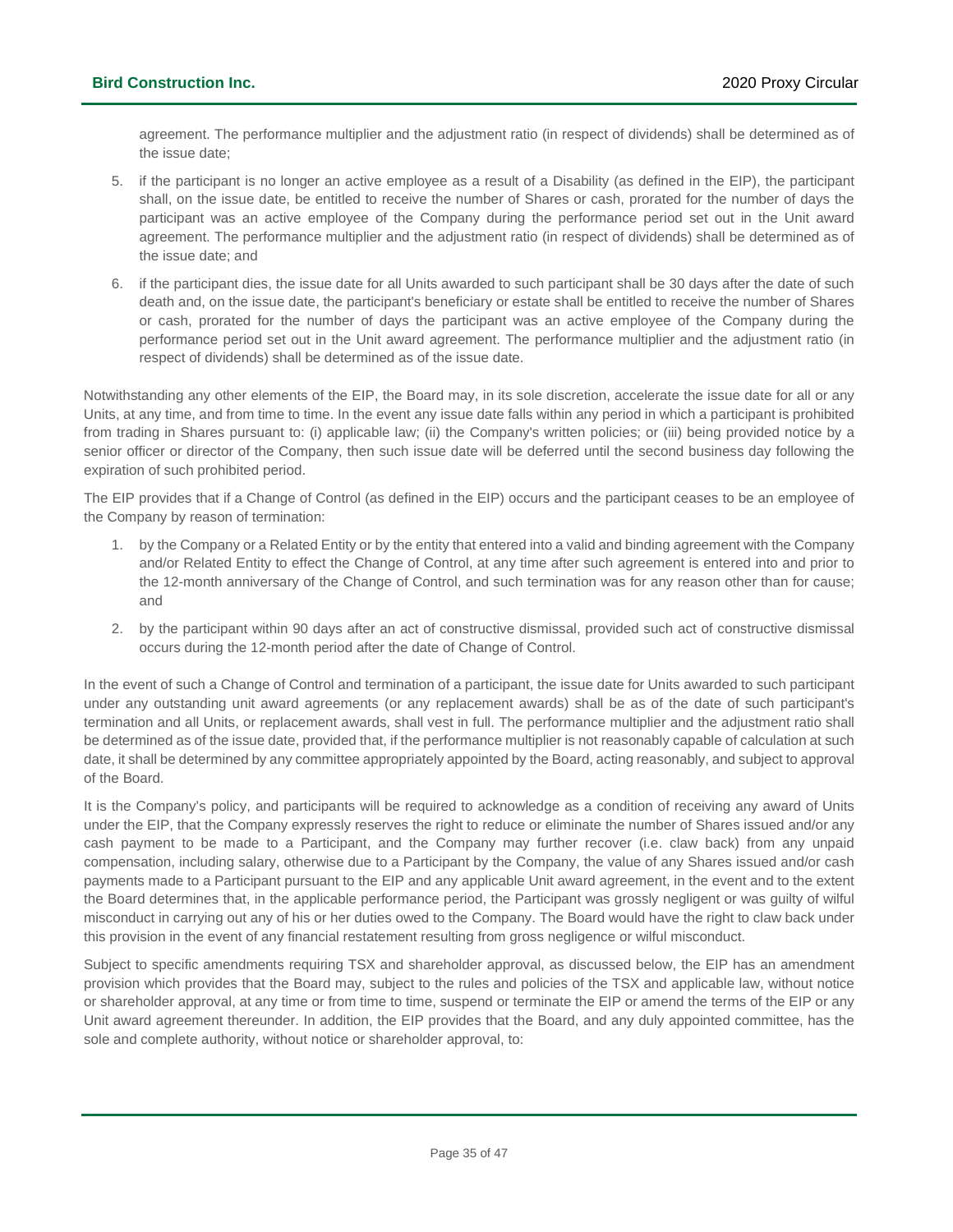- 1. grant Units to participants under the EIP;
- 2. with respect to the PSUs, set and waive any performance criteria and determine the calculation of any performance criteria;
- 3. interpret the EIP, and modify and rescind rules and regulations relating thereto;
- 4. correct any defect or supply any omission or reconcile any inconsistency in the EIP in the manner and to the extent it considers necessary or advisable;
- 5. exercise rights reserved to the Company under the EIP;
- 6. require the participant to receive Shares or cash on any issue date;
- 7. prescribe forms for notices to be prescribed by the Company under the EIP; and
- 8. make all other determinations and take all other actions necessary or advisable for the implementation and administration of the EIP.

Notwithstanding the above, the foregoing power of the Board to amend or alter the EIP is subject to the requirement that the Company obtain approval of the TSX and shareholder approval in the case of the following amendments:

- 1. any increase in the total number of Shares issuable under the EIP;
- 2. any increase in the total number of Shares issuable to insiders;
- 3. any extension of the term of any Units beyond their original expiry date;
- 4. any amendment that would permit the grant of Units to non-employee directors or add any non-employee directors as Participants under the EIP on a discretionary or other basis;
- 5. any amendment: (i) changing the date of grant of any Units; or (ii) permitting the transfer or assignment of any Units other than on the death of a participant; and
- 6. any change to the amendment provisions of the EIP respecting matters requiring shareholder approval other than the addition of matters to be subject to shareholder approval.

Notwithstanding any of the above provisions relating to the amendment of the EIP, the Board is not permitted to alter or impair any rights or increase any obligations with respect to a Unit that was previously granted under the EIP, without the consent of the participant.

Notwithstanding these restrictions, if the outstanding Shares are increased, decreased, changed into or exchanged for a different number or kind of Shares or securities of the Company through reorganization, merger, recapitalization, reclassification, stock dividend, subdivision or consolidation, an appropriate and proportionate adjustment shall be made by the Board, in its discretion, in the number or kind of awards as regards previously granted and unexercised awards to prevent dilution or enlargement of the rights granted to participants under the EIP. In the event of change of control, all outstanding Units shall be replaced with similar units (provided, however, that any PSUs granted hereunder may be replaced with an equivalent number of RSUs) of the entity resulting from the transaction on substantially the same terms and conditions as the EIP, unless such replacement is not possible or practical, as the Board may, in its sole discretion, determine.

Subject to rules governing transfers on the death of a participant, no Units granted pursuant to the EIP may be assigned or transferred by a participant.

### *Medium Term Incentive Program ("MTIP")*

The MTIP, together with the Stock Option Plan, was replaced by the EIP in 2017 for Executive Officers. Accordingly, no MTIP awards were made to Executive Officers in respect of 2020, 2019 or 2018.The last MTIP awards made to Named Executive Officers were for the 2016 year and the last vesting of MTIP awards to them was on November 30, 2019, with payment in December 2019. However, MTIP awards continue to be made to other employees and, where such employees having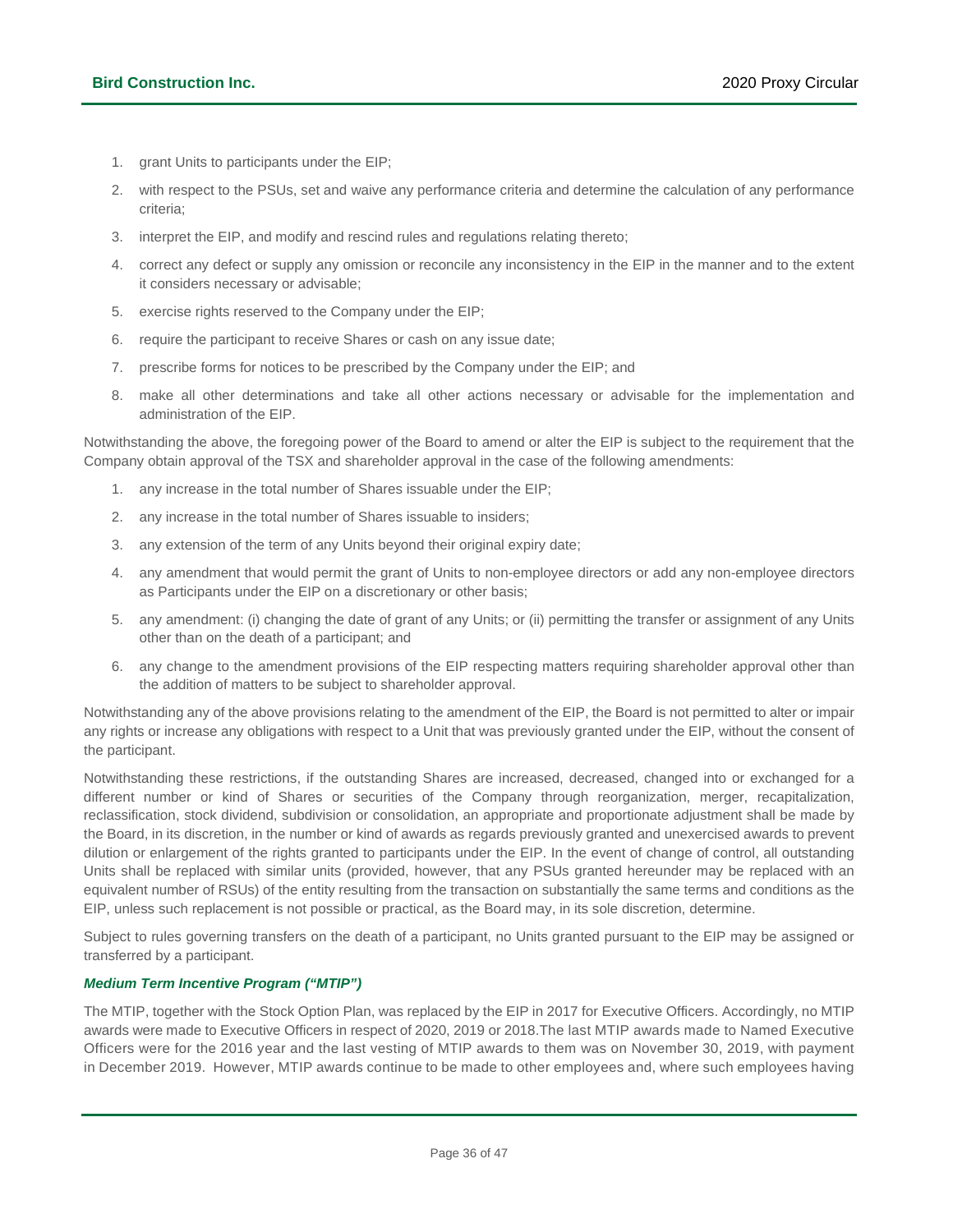received MTIP awards are promoted to Executive Officer positions, their MTIP awards will continue to vest and be paid out in accordance with the terms of the MTIP.

During the unvested period, phantom shares are deemed to earn dividends ("**Dividends**") equivalent to those that would have been earned had they been Shares of the Company. These Dividends are notionally reinvested in phantom shares of the Company based on the 10-day weighted average trading price immediately prior to the Dividend payout date.

Upon vesting, the Executive Officer will receive a cash payment equal to the number of phantom shares times the weighted average closing price of the Shares during the 10-day trading period immediately preceding the vesting date. During the unvested period, the interests of the MTIP recepient are aligned with those of the Shareholders, as their compensation related to the MTIP is tied to the performance of Shares.

In the event of involuntary termination resulting from disability, death, termination without cause, retirement or a resignation within 180 days of a direct or indirect change of control of the Company, any phantom shares held on behalf of the MTIP recipient will immediately vest. In the event of voluntarily termination or is terminated for cause, entitlement under the MTIP is forfeited.

### *Stock Option Plan*

As previously discussed, in 2017, the EIP replaced both the MTIP for Executive Officers and the Stock Option Plan. Accordingly, the Board did not grant any options in 2020, 2019 or 2018 and has resolved to not make any further awards of options under the Stock Option Plan. As at December 31, 2020, there were no stock options outstanding.

The Company's Stock Option Plan was a component of the compensation program designed to provide key employees, including Executive Officers, with a long-term incentive that benefits both the Shareholders and the selected employees. Nonemployee Directors of the Company were not eligible to participate in the Stock Option Plan.

The purpose of the Company's Stock Option Plan was to provide Executive Officers and other selected employees of the Company and its subsidiaries with a share-related mechanism designed to develop and increase their interest in the growth and development of the Company by providing to them the opportunity to acquire a proprietary interest in the Company through the purchase of Shares.

The number of Shares issued to insiders pursuant to the Stock Option Plan and all other security-based compensation arrangements (as defined in the Company Manual of the TSX), within any one-year period, did not exceed 10% of the number of outstanding Shares and the number of Shares issuable to insiders, at any time, pursuant to the Stock Option Plan and all other security-based compensation arrangements, did not exceed 10% of the number of outstanding Shares. Furthermore, the aggregate number of Shares reserved for issuance pursuant to all options granted to any one optionee did not exceed 5% of the number of Shares outstanding on a non-diluted basis at the time of such grant.

In accordance with the Stock Option Plan and applicable TSX rules, the exercise price of the options was fixed by the Board at the date of grant and was not less than the "market price" on the date of grant. Outstanding options will vest in accordance with the vesting schedule fixed at the time of those grants by the Board.

Options granted under the Stock Option Plan are personal to each optionee and are not assignable, except to "permitted assigns", as defined in National Instrument 45-106 – *Prospectus and Registration Exemptions*.

The Stock Option Plan provides that in the event that an optionee ceases to be an employee, officer or consultant of the Company or its subsidiary (other than due to a termination for cause or voluntary resignation, other than retirement), the optionee may exercise any unexercised options which had vested and were exercisable within a period of 90 days following such cessation, subject to the earlier expiry of the options, and provided that no options may be exercised beyond the expiry of the maximum term permitted under the Stock Option Plan.

In the event that the optionee is terminated for cause or voluntarily resigns (other than due to retirement), the options granted to him or her will terminate immediately. In the event of the death of an optionee, the personal representatives of the optionee may exercise any unexercised options which had vested and were exercisable within a period of one year following such death, subject to the earlier expiry of the options, and provided that no options may be exercised beyond the expiry of the maximum term permitted under the Stock Option Plan.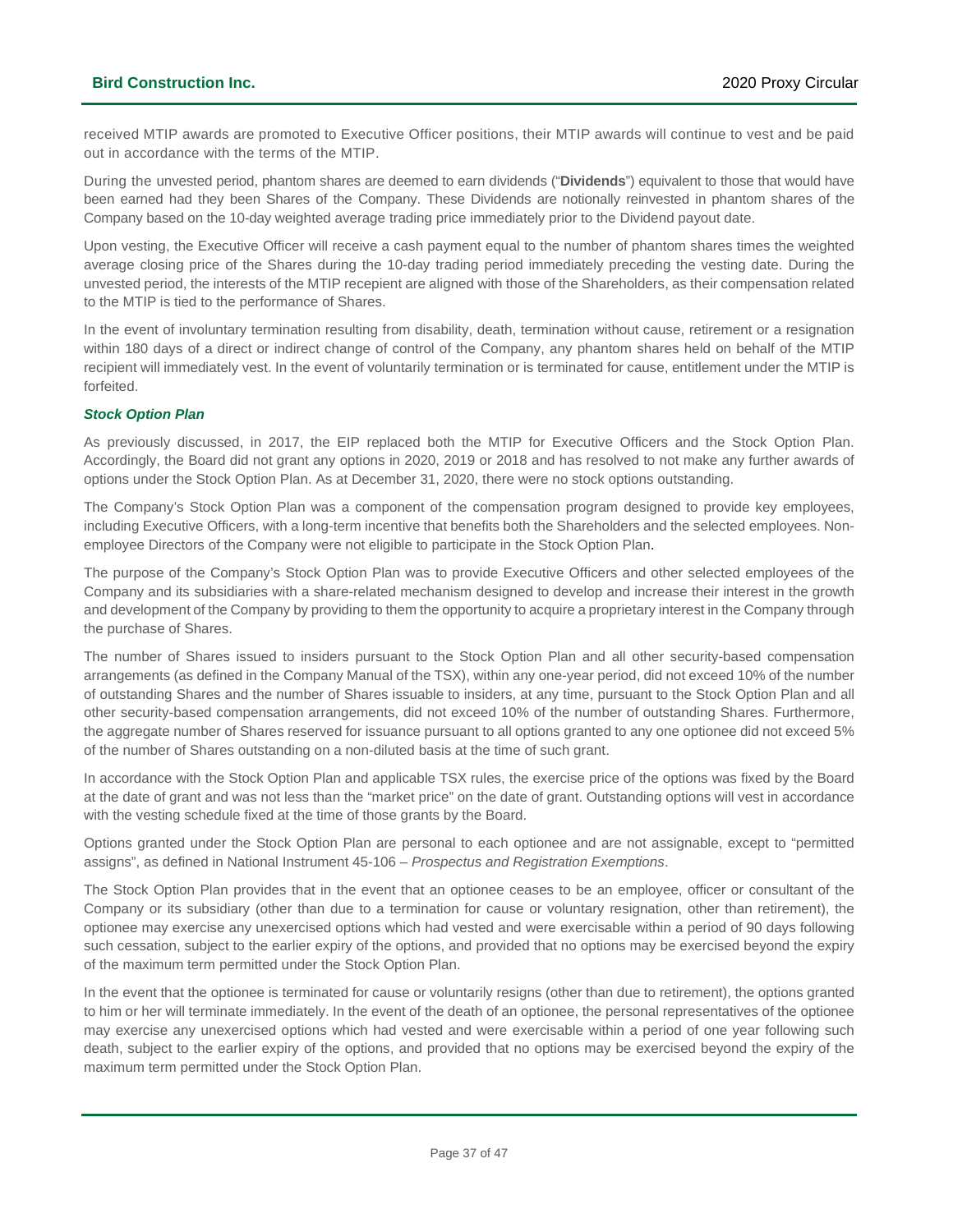### *Burn Rate Disclosure*

In accordance with the requirements of the TSE, below are the annual burn rates of each security-based compensation arrangement maintained by the Company for the most recently competed fiscal years.

| <b>Share based plan</b> | <b>MTIP</b> | <b>RSU</b> | <b>PSU</b> | <b>DSU</b> | <b>Options</b> |
|-------------------------|-------------|------------|------------|------------|----------------|
| Fiscal 2020             | 0.75%       | 0.55%      | 0.55%      | 0.44%      | $0.00\%$       |
| Fiscal 2019             | 0.23%       | 0.73%      | 0.64%      | $0.44\%$   | $0.00\%$       |
| Fiscal 2018             | 0.17%       | 0.36%      | 0.36%      | 0.30%      | $0.00\%$       |

### *Director and Senior Executive Common Share Ownership Policy*

The Board has established minimum equity ownership requirements for the Directors and senior management of the Company, including all the NEOs. These minimum equity ownership requirements are intended to encourage Directors and members of senior management to have meaningful equity ownership in the Company and thereby more effectively align their interests with those of the Shareholders.

Common share ownership can be met through direct or indirect ownership of Shares and Units for Executive Officers, and DSUs for Directors.

The table below shows the minimum equity ownership requirements for each applicable position. The time allowed to achieve the minimum equity ownership requirement is five years.

| <b>Position</b>                  | <b>Minimum Equity Ownership Requirement</b> |  |  |  |
|----------------------------------|---------------------------------------------|--|--|--|
| Director                         | Three times annual retainer and other basic |  |  |  |
|                                  | fees excluding expenses                     |  |  |  |
| President and CEO                | Three times base salary                     |  |  |  |
| <b>Chief Operating Officer</b>   | Two times base salary                       |  |  |  |
| <b>Chief Financial Officer</b>   | Two times base salary                       |  |  |  |
| <b>Executive Vice Presidents</b> | Two times base salary                       |  |  |  |
| <b>Senior Vice Presidents</b>    | One and a half times base salary            |  |  |  |
| <b>Vice Presidents</b>           | One-time base salary                        |  |  |  |

### *Benefits*

The Executive Compensation Program includes the following benefits:

- Standardized vehicle allowances for all Executive Officers.
- An Executive Share Purchase Plan for all Executive Officers, with the Company matching Executive Officer contributions for Share purchases in the plan to a maximum of the lesser of 5% of the Executive Officer's Participant's Eligible Earnings (as defined in the plan) or \$15,000.
- Enrolment for Executive Officers in a corporate health plan, which includes an annual health assessment, diagnostic testing and an in-depth physical examination.

Other benefits offered to Executive Officers in 2020 were substantially the same as those offered to all employees of the Company, including health and dental coverage, life insurance, accidental death and disability programs and long-term income disability protection. The cost of the accidental death and disability and income protection programs are paid entirely by the respective Executive Officer.

### *Risk Assessment*

The HRS&G Committee has been actively involved in the design of the Company's Executive Compensation Program including the establishment of base salaries, the form and amount of profit sharing, the amount awarded under the STIP, EIP and MTIP programs and the amount of options granted under the Company's Stock Option Plan.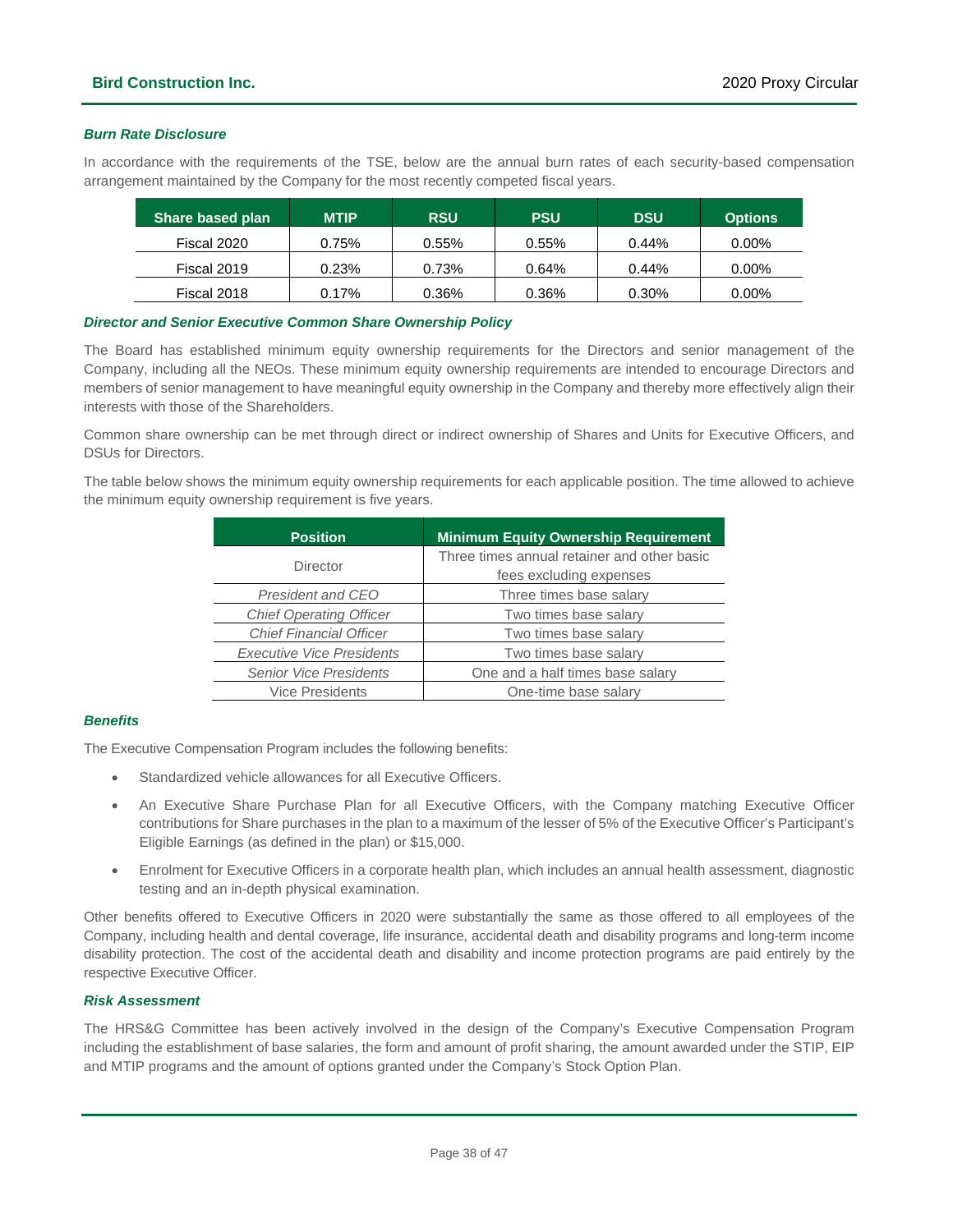One of the purposes for the HRS&G Committee is to assist the Board in fulfilling its obligations relating to human resources, compensation, safety and governance matters and to establish a plan of continuity and development of senior management.

All changes to both salary and any awards of Units for each executive are reviewed by the HRS&G Committee and subject to Board approval. The amounts targeted to be awarded under the STIP and the EIP are prescribed, based on each Executive's base salary and position level. Any changes and awards pursuant to the Company's Stock Option Plan and to the Equity Incentive Plan are at the discretion of the Board, subject to Shareholders' approval where required.

The Board reviews and manages potential risks associated with the Company's Executive Compensation Program through regular oversight of the Company's compensation policies and practices combined with regular review of the Company's financial results. The following are practices used by the HRS&G Committee and the Board, as applicable, to manage and mitigate potential risks associated with the Company's Executive Compensation Program:

- Upon conclusion of every quarter, the Board, including members of the HRS&G Committee, receives a report summarizing any significant changes to the amount of gross margins reported for major projects which were in progress during the quarter, obtaining explanations for any significant variances.
- Construction projects are subject to Board approval prior to tender or proposal submission, or execution of the construction contract, where the contract value exceeds \$200 million and the Board is informed regarding projects in excess of \$100 million.
- All alternative finance projects, with or without equity investment (made by Bird Capital), are subject to approval by the Board.
- All acquisitions are subject to the Board of Directors' approval prior to executing any agreements relating to the transaction.
- All significant purchases of Company assets are subject to Board approval.
- All portfolio investments are governed by the Board's sanctioned investment guidelines, and all portfolio investment transactions are summarized for the Board on a quarterly basis.
- As a matter of Audit Committee routine, the Board enquires about regulatory compliance, and the nature and extent of any provisions and contingencies or any other accounting adjustments which are considered outside the norm.
- A review of whistleblower activity is a quarterly Board agenda item.

By engaging in these activities, the Board and the HRS&G Committee can identify any areas where the Executive Officers may be taking undesired risks in the expectation of obtaining short-term gain that may not be beneficial to the Company. Furthermore, the performance objectives established under the STIP are designed, as a rule, to reward Company-wide performance so that there is little incentive to engage in behaviour that may produce short-term profit at the expense of other objectives such as safety and strategic planning.

### *Exposure to Compensation Risk*

The HRS&G Committee has not identified any unusual risks arising from the Company's executive compensation policies and practices that could have a material adverse effect on the Company. The Executive Compensation Program applies to all executives, though the target and compensation mix differ between executives.

The Executive Officers and Directors are not permitted to purchase financial instruments that are designed to hedge or offset a decrease in the market value of equity securities granted as compensation or held, directly or indirectly by the NEO or Director.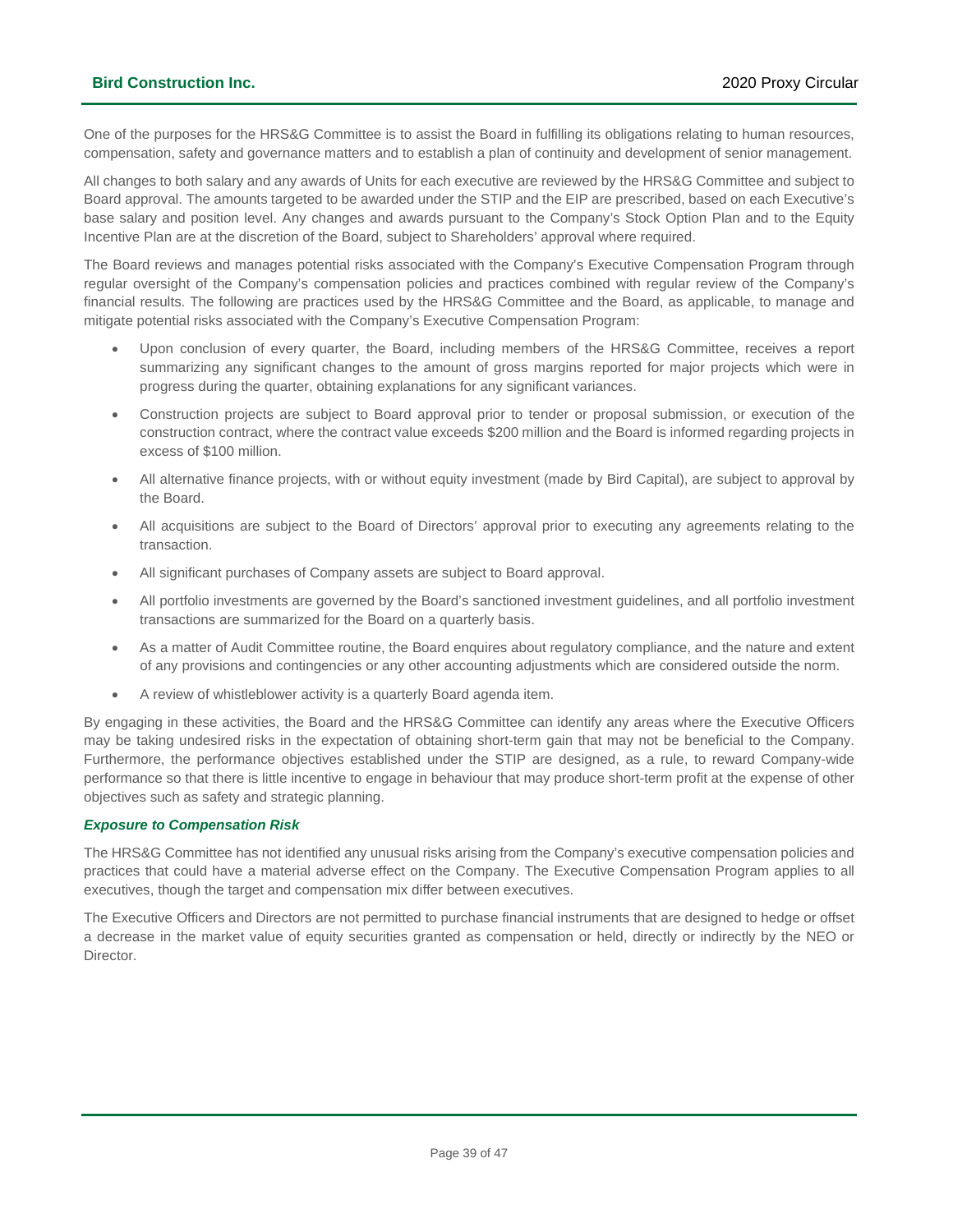### *Composition of Human Resources, Safety and Governance Committee*

| <b>Director</b>                  | <b>Independent</b> | <b>Expertise / Experience</b>                                                                                                                                                                                                                                                                                                                                                                                                                                                                                                                                                                                            |  |  |
|----------------------------------|--------------------|--------------------------------------------------------------------------------------------------------------------------------------------------------------------------------------------------------------------------------------------------------------------------------------------------------------------------------------------------------------------------------------------------------------------------------------------------------------------------------------------------------------------------------------------------------------------------------------------------------------------------|--|--|
| J. Richard Bird                  | yes                | Mr. Bird contributes to the committee because of his 25-year history as an<br>executive officer of a public company dealing regularly with human resources and<br>compensation matters.                                                                                                                                                                                                                                                                                                                                                                                                                                  |  |  |
| Karyn A. Brooks                  | yes                | Ms. Brooks contributes to the committee because of 20 years of executive<br>management experience at large Canadian corporations dealing regularly with<br>human resources and compensation matters.                                                                                                                                                                                                                                                                                                                                                                                                                     |  |  |
| Paul A. Charette                 | yes                | Mr. Charette contributes to the committee as because of his 33 years of<br>experience at the Company in a variety of senior management positions, including<br>Chief Executive Officer. He has a comprehensive understanding of the human<br>resource needs of the Company as well as compensation matters.                                                                                                                                                                                                                                                                                                              |  |  |
| D. Greg Doyle                    | yes                | Mr. Doyle contributes to the committee because of his 20-year history as a senior<br>partner of an international firm of accountants dealing regularly with human<br>resources and compensation matters.                                                                                                                                                                                                                                                                                                                                                                                                                 |  |  |
| Bonnie D. DuPont                 | yes                | Ms. DuPont holds a Masters degree with a specialization in Human Resources<br>and was the senior officer responsible for Human Resources in two Canadian<br>corporations, most recently Enbridge Inc. She chairs the Human Resources and<br>Compensation committee at NavCanada and previously chaired the Human<br>Resources and Compensation Committees for the Bank of Canada, UTS Energy,<br>SilverWillow Energy, AltaGas Inc. and the University of Calgary. She held the<br>Certified Human Resources Professional (CHRP) designation and has been a<br>Fellow of the Institute of Corporate Directors since 2015. |  |  |
| Luc J. Messier<br>yes<br>Sodexo. |                    | Mr. Messier contributes to the committee because of his 30 years' experience in<br>construction, engineering and project management, having worked as managing<br>director and CEO of global Engineering and Construction Companies, and as<br>Senior Vice-President of a Fortune 500 Company. Through these positions, he<br>has been closely involved in Safety Management, Human Resources,<br>Compensation and Benefits, and Governance. He also serves on the board of                                                                                                                                              |  |  |
| Ron D. Munkley                   | yes                | Mr. Munkley contributes to the committee because of his operational and<br>functional responsibility for executive compensation as the COO and CEO of a<br>large public company as well as his experience on the compensation committees<br>of two other commercial Boards. Mr. Munkley is also the Board's Lead Director.                                                                                                                                                                                                                                                                                               |  |  |
| Arni C. Thorsteinson             | yes                | Mr. Thorsteinson contributes to the committee because of his 20-year history as<br>an executive officer of a public company dealing regularly with human resources<br>and compensation matters.                                                                                                                                                                                                                                                                                                                                                                                                                          |  |  |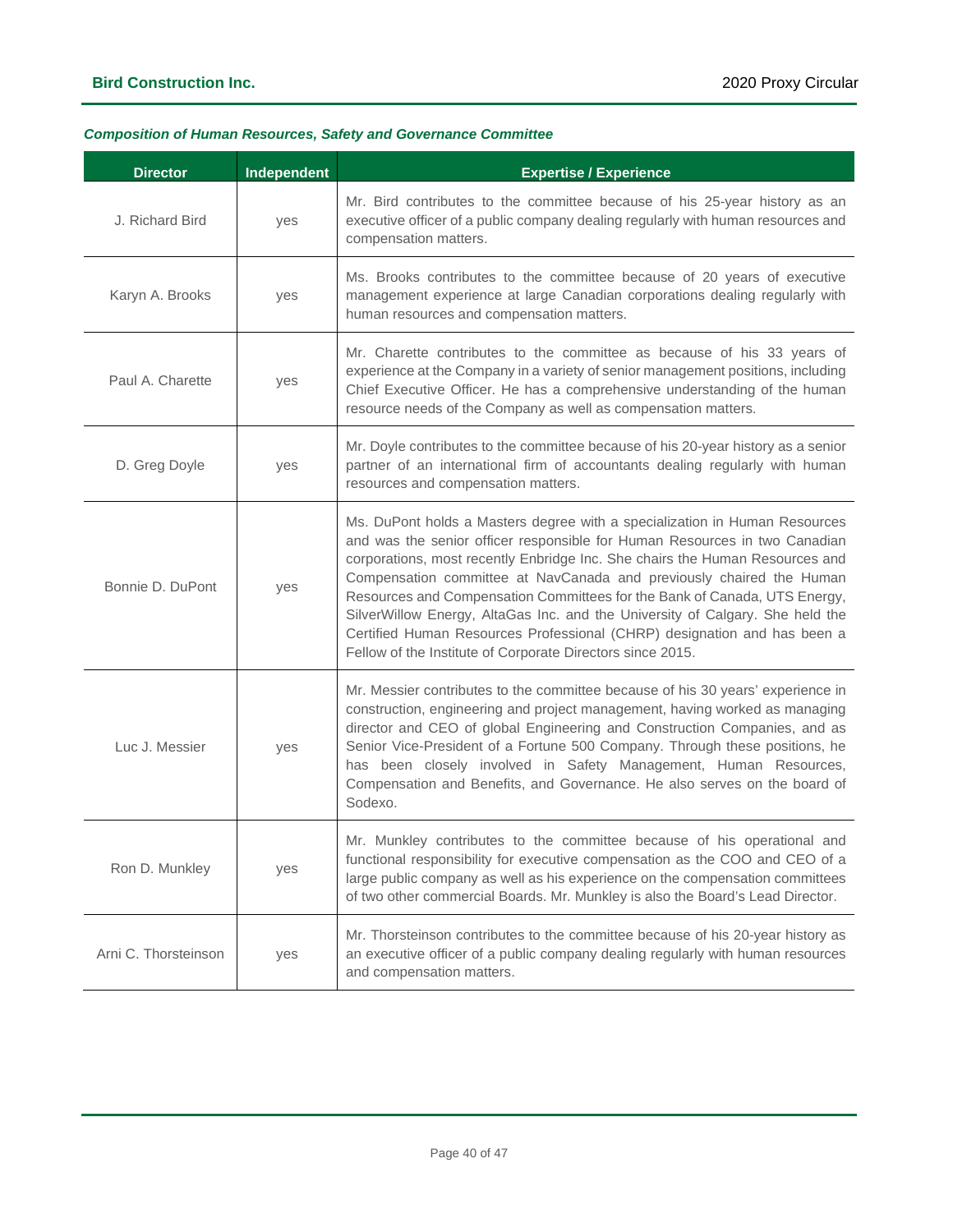### **Summary Compensation Table**

The following table sets forth compensation information for 2020, 2019 and 2018 fiscal years for the CEO, the CFO and the other three most highly compensated executives of the Company who at the end of that year were "named executive officers" of the Company ("**NEO**", as that term is defined in Form 51-102F6 – *Statement of Executive Compensation*.)

|                                               | <b>Annual Compensation</b> |                           |                         |                         |                                   |                                     |                                  |                            |
|-----------------------------------------------|----------------------------|---------------------------|-------------------------|-------------------------|-----------------------------------|-------------------------------------|----------------------------------|----------------------------|
| <b>Name and Principal</b>                     |                            | <b>Share-based awards</b> |                         | Option-<br>based        | <b>Annual Profit</b><br>Sharing / | <b>All Other</b>                    | <b>Total</b>                     |                            |
| <b>Position</b>                               | Year                       | <b>Salary</b><br>(S)      | <b>RSU</b><br>$(5)$ (1) | <b>PSU</b><br>$(5)$ (1) | awards<br>$($ \$) <sup>(2)</sup>  | <b>STIP</b><br>$(5)$ <sup>(3)</sup> | <b>Compensation</b><br>$(5)$ (4) | <b>Compensation</b><br>(s) |
| Terrance L.                                   | 2020                       | 670.000                   | 418.750                 | 418.750                 |                                   | 1.735.426                           | 15.000                           | 3,257,926                  |
| McKibbon <sup>(5)</sup>                       | 2019                       | 572,000                   | 269,000                 | 269,000                 |                                   | 89,846                              | 15,000                           | 1,214,846                  |
| President & Chief<br><b>Executive Officer</b> | 2018                       | 525,000                   | 262,500                 | 262,500                 |                                   | 110,775                             | 15,000                           | 1,175,775                  |
| Wayne R. Gingrich <sup>(4)</sup>              | 2020                       | 442.000                   | 176.800                 | 176,800                 |                                   | 691.296                             | 65.000                           | 1,551,896                  |
| <b>Chief Financial</b><br>Officer             | 2019                       | 429.000                   | 171,600                 | 171.600                 |                                   | 76,534                              | 15.000                           | 863.734                    |
|                                               | 2018                       | 419,000                   | 167,600                 | 167,600                 |                                   | 74,750                              | 15,000                           | 843,950                    |
| Gilles G. Royer                               | 2020                       | 398.108                   | 148,000                 | 148,000                 |                                   | 624,904                             | 15,000                           | 1,334,012                  |
| <b>Chief Operating</b><br>$Officer^{(5)}$     | 2019                       | 320,000                   | 128,000                 | 128,000                 |                                   | 57,600                              | 15,000                           | 648,600                    |
|                                               | 2018                       | 310,000                   | 124,000                 | 124,000                 | $\overline{\phantom{a}}$          | 54,808                              | 15,000                           | 627,808                    |
| J. Paul Bergman <sup>(4)(5)</sup>             | 2020                       | 340.000                   | 136.000                 | 136,000                 |                                   | 530,134                             | 20.000                           | 1,162,134                  |
| <b>Executive Vice</b>                         | 2019                       | 320,000                   | 128,000                 | 128,000                 |                                   | 56,320                              | 20,000                           | 652,320                    |
| President, Buildings<br>East                  | 2018                       | 310,000                   | 124,000                 | 124,000                 |                                   | 55,304                              | 143,125                          | 756,429                    |
| Charles J. Caza $(4)$                         | 2020                       | 351,000                   | 87.750                  | 87.750                  |                                   | 343.106                             | 65,000                           | 934.606                    |
| <b>Executive Vice</b>                         | 2019                       | 335,000                   | 209,605                 | 83,750                  |                                   | 58,625                              | 15,000                           | 701,980                    |
| President and Chief<br>Legal Officer          | 2018                       | 320,000                   | 80,000                  | 80,000                  |                                   | 54,880                              | 15,000                           | 549,880                    |

(1) These amounts represent the value of EIP awards at the time of award made to the NEO using the volume weighted average price of Bird common shares on the TSX for the five trading days prior to the award date set by the Board, which was \$5.022, \$5.455 and \$10.004 for the 2020, 2019 and 2018 awards, respectively. Included in the 2019 RSU awards amount for Mr. Caza is a \$125,855 RSU special award representing 18,500 units at \$6.803 per share, issued in addition to the EIP compensation plan. The following table shows the market value of a PSU and RSU (i.e. a single unit of each) awarded and not vested as at December 31, 2020 for outstanding awards, based on the market value assumptions set out below (see RSU and PSU – Market Value Assumptions), being: (i) a closing price of the Company's common shares on the TSX of \$8.00; (ii) the applicable Adjustment Ratio for PSUs and RSUs; and (iii) the applicable estimated Performance Multiplier for PSUs:

|                      | Value of each PSU and each RSU | Market Value of each PSU                | Market Value of each RSU                                           |
|----------------------|--------------------------------|-----------------------------------------|--------------------------------------------------------------------|
| <b>Year of Grant</b> | at time of award               | at December 31, 2020                    | at December 31, 2020                                               |
| 2020                 | \$5.022                        | \$13.495 (268.7% of issue value)        | \$8.376 (166.8% of issue value)                                    |
| 2019                 | \$5.455<br>\$6.803             | \$15.027 (275.5% of issue value)<br>n/a | \$9.016 (165.3% of issue value)<br>\$9.016 (132.5% of issue value) |
| 2018                 | \$10.004                       | \$6.858 (68.6% of issue value)          | \$9.496 (94.9% of issue value)                                     |

These PSU and RSU awards will vest and be paid no later than December 31 in the third year following the date of the grant.

(2) None of the NEOs of the Company were granted any Options during the financial years ended December 31, 2020, 2019 and 2018, respectively.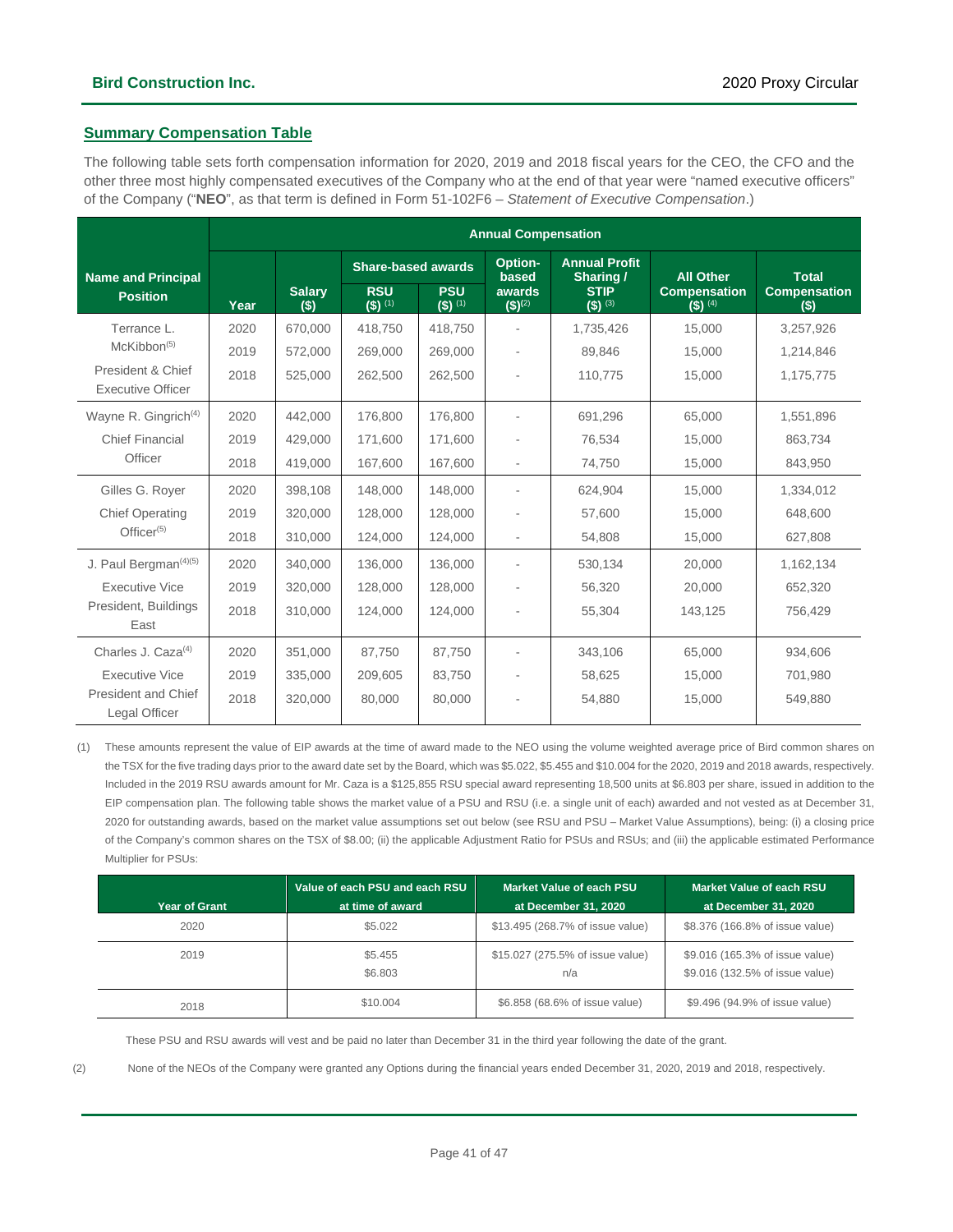- (3) The figures disclosed hereunder represent the annual amounts allocated to the individuals pursuant to Bird's cash settled Short-Term Incentive Plan ("STIP"). The cash payment of the allocated amounts occurs after the close of the fiscal year to which the payment relates.
- (4) Except as stated in this note, "All Other Compensation", including perquisites and other personal benefits, for each NEO does not exceed \$50,000 or 10% of total salary and profit sharing and the amounts paid relate to the Company match portion of the Executive Share Purchase Plan. The amounts paid to Mr. Bergman in 2018 also include a \$123,125 moving allowance and the benefit related to the interest free loan (in 2018, 2019 and 2020) for his relocation to Toronto to become Executive Vice President. Mr. Gingrich and Mr. Caza each received a \$50,000 special bonus in 2020.
- (5) Mr. McKibbon joined Bird on June 5, 2017 as Chief Operating Officer and assumed the role of President & Chief Executive Officer on July 1, 2019. Mr. Royer assumed the role of Chief Operating Officer on August 11, 2020, after serving the Company as Executive Vice President, Industrial since 2015. Mr. Bergman assumed the role of Executive Vice President, Commercial in January 2018.On September 28, 2020 Mr. Bergman assumed the role of Executive Vice President, Buildings East. Mr. Caza assumed the role of Executive Vice President and Chief Legal Officer on September 28, 2020 after serving the Company as Senior Vice President and General Counsel since 2015.

### **Outstanding Share-Based Awards**

As discussed above, the STIP and EIP applied to all Executive Officers of the Company in 2020. On March 9, 2021, the Board approved total awards of \$3,924,866 to the NEOs under the STIP, in respect of the 2020 fiscal year. Under the EIP, the allotment to the NEOs was \$967,300 in PSUs and \$967,300 in RSUs for the 2020 fiscal year. The number of notional Shares issued for 2020 was determined using the weighted average trading price of Bird common shares on the TSX for the five trading days prior to March 19, 2020. The amounts shown in the table below include the unvested 2020, 2019 and 2018 EIP awards.

| <b>Names</b>                                                                               | <b>Number of RSUs</b><br>that have not<br>vested $(H)$ | <b>Number of PSUs</b><br>that have not<br>vested $(H)$ | <b>Market or payout</b><br>value of RSU awards<br>that have not<br>vested $($)^1$ | <b>Market or payout</b><br>value of PSU awards<br>that have not<br>vested $($)^1$ |
|--------------------------------------------------------------------------------------------|--------------------------------------------------------|--------------------------------------------------------|-----------------------------------------------------------------------------------|-----------------------------------------------------------------------------------|
| Terrance L. McKibbon <sup>2</sup><br>President & Chief<br><b>Executive Officer</b>         | 158,935                                                | 158,935                                                | 1,392,189                                                                         | 2,046,186                                                                         |
| Wayne R. Gingrich<br><b>Chief Financial Officer</b>                                        | 83,415                                                 | 83,415                                                 | 737,584                                                                           | 1,062,672                                                                         |
| Gilles G. Royer <sup>2</sup><br><b>Chief Operating Officer</b>                             | 65,330                                                 | 65,330                                                 | 576,107                                                                           | 835,300                                                                           |
| J. Paul Bergman <sup>2</sup><br>Executive Vice President.<br><b>Buildings East</b>         | 62,941                                                 | 62,941                                                 | 556,093                                                                           | 803,054                                                                           |
| Charles J. Caza <sup>2</sup><br><b>Executive Vice President</b><br>and Chief Legal Officer | 59,323                                                 | 40,823                                                 | 527,512                                                                           | 521,341                                                                           |

(1) The market value of these units was based on the closing price of the Company's common Shares on the TSX at December 31, 2020 of \$8.00 per share. The following tables summarize the market value assumptions for the RSUs and PSUs that have not vested:

| RSU and PSU – Market Value Assumptions | 2018 Awards | 2019 Awards | 2020 Awards |
|----------------------------------------|-------------|-------------|-------------|
| Adiustment Ratio                       | 118.7%      | 112.7%      | 104.7%      |
| Performance Multiplier                 | 72.2%       | 166.7%      | 161.1%      |

(2) Mr. McKibbon joined Bird on June 5, 2017 as Chief Operating Officer and assumed the role of President & Chief Executive Officer on July 1, 2019. Mr. Royer assumed the role of Chief Operating Officer on August 11, 2020, after serving the Company as Executive Vice President, Industrial since 2015. Mr. Bergman assumed the role of Executive Vice President Commercial in January 2018. On September 28, 2020, Mr. Bergman assumed the role of Executive Vice President, Buildings East. Mr. Caza assumed the role of Executive Vice President and Chief Legal Officer on September 28, 2020 after serving the Company as Senior Vice President and General Counsel since 2015.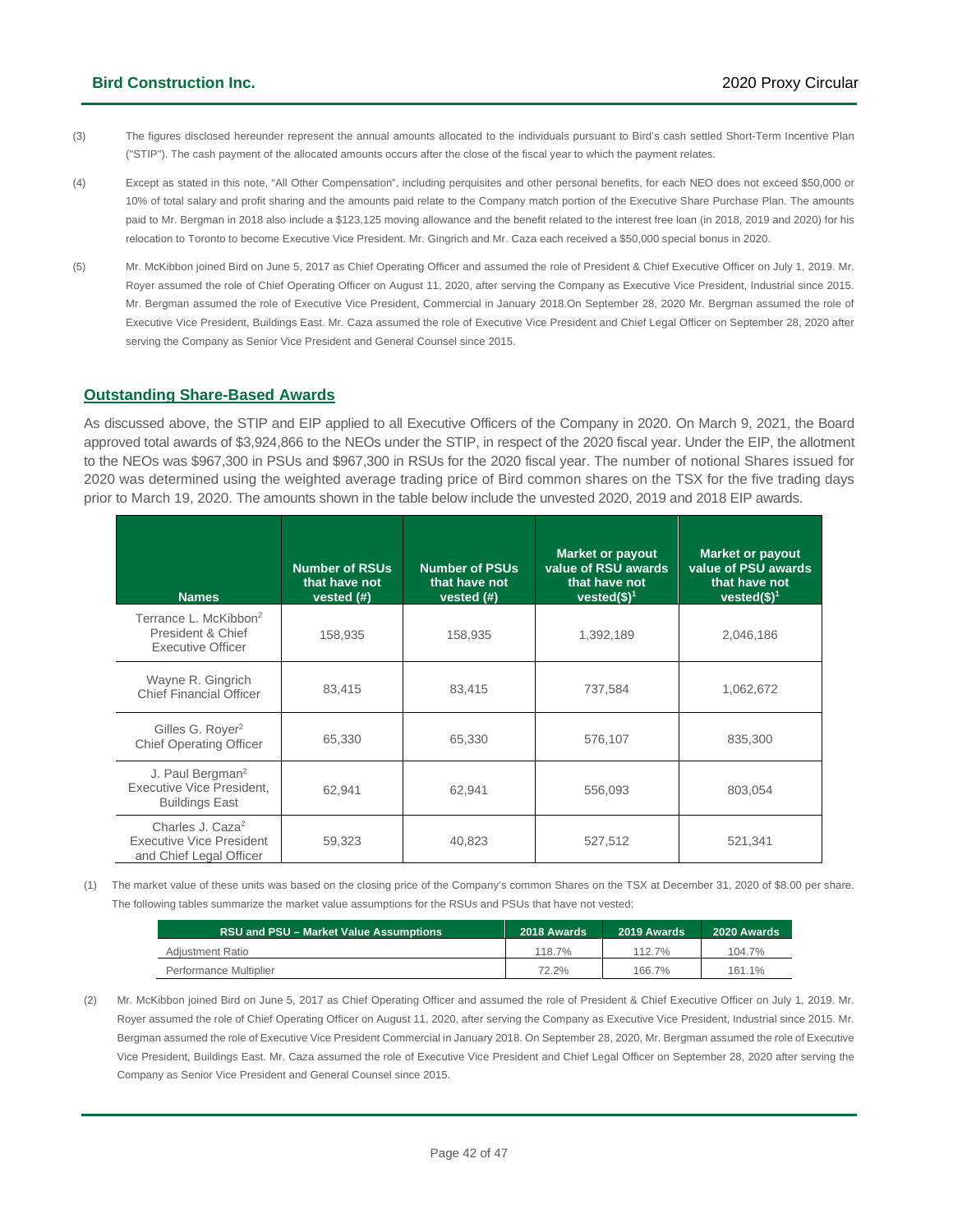### **Incentive Plan Awards – value vested or earned during 2020**

The following table shows for each NEO the amount of share-based awards under the EIP that vested during 2020 and the amount earned in 2020 under the STIP.

| <b>Name</b>                                                                        | <b>Share-based awards - Value</b><br>vested during the year (\$) | Non-equity incentive plan<br>compensation -Value earned<br>during the year (\$) |
|------------------------------------------------------------------------------------|------------------------------------------------------------------|---------------------------------------------------------------------------------|
| Terrance L. McKibbon <sup>(1)</sup><br>President & Chief Executive Officer         | 171,712                                                          | 1,735,426                                                                       |
| Wayne R. Gingrich<br><b>Chief Financial Officer</b>                                | 168,506                                                          | 691,296                                                                         |
| Gilles G. Royer <sup>(1)</sup><br><b>Chief Operating Officer</b>                   | 139,298                                                          | 624,904                                                                         |
| J. Paul Bergman $(1)$<br>Executive Vice President, Buildings East                  | 70,211                                                           | 530,134                                                                         |
| Charles J. Caza <sup>(1)</sup><br>Executive Vice President and Chief Legal Officer | 84,253                                                           | 343,106                                                                         |

(1) Mr. McKibbon joined Bird on June 5, 2017 as Chief Operating Officer and assumed the role of President & Chief Executive Officer on July 1, 2019. Mr. Royer assumed the role of Chief Operating Officer on August 11, 2020, after serving the Company as Executive Vice President, Industrial since 2015. Mr. Bergman assumed the role of Executive Vice President Commercial in January 2018.On September 28, 2020, Mr. Bergman assumed the role of Executive Vice President, Buildings East. Mr. Caza assumed the role of Executive Vice President and Chief Legal Officer on September 28, 2020 after serving the Company as Executive Vice President and General Counsel since 2015.

### **Stock-Based Compensation**

As noted above, the Stock Option Plan was replaced by the EIP in 2017. Accordingly, the Board did not grant any options in 2020, 2019 or 2018 and resolved not to make any future grants under the Stock Option Plan. During 2020, the 100,000 previously outstanding options were forfeited and, as at December 31, 2020, no options were outstanding.

| <b>General Summary Information:</b>                                                                                              | 2018    | 2019    | 2020  |
|----------------------------------------------------------------------------------------------------------------------------------|---------|---------|-------|
| Number of Stock Options Granted                                                                                                  | $\cup$  |         |       |
| Number of Employees Granted Stock Options                                                                                        | 0       |         |       |
| Number of Stock Options Granted in the year as a<br>Percentage of Outstanding common shares at December 31                       | $0\%$   | $0\%$   | $0\%$ |
| Number of Stock Options Outstanding as a<br>Percentage of Outstanding common shares at December 31 <sup>(1)</sup> <sup>(2)</sup> | 1.15%   | 0.24%   |       |
| Average Weighted Exercise Price of Stock Options Outstanding <sup>(1)</sup> (2)                                                  | \$13.55 | \$11.87 | n/a   |
| Number of Stock Options exercised in the year                                                                                    |         |         |       |

(1) The 2017 and 2018 percentages include stock options granted in 2012 that expired in March 2019.

(2) In 2020, all remaining stock options granted in 2015 expired in August 2020.

The total number of Shares reserved under the Company's Stock Option Plan is 4,215,385. However, the Board determined, in connection with the approval of the EIP, to suspend the Stock Option Plan and no future awards under the Stock Option Plan are currently expected.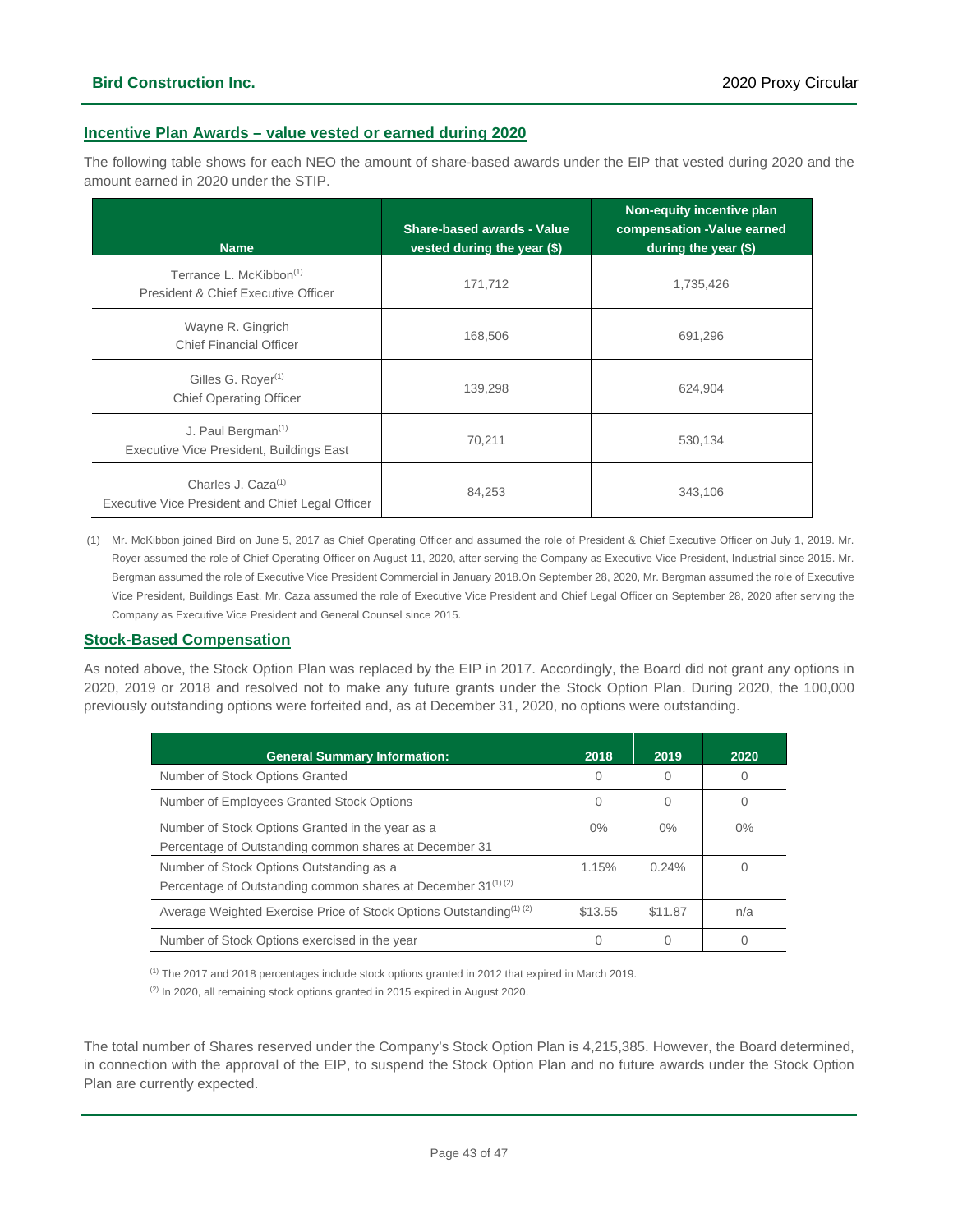### **Employment Contracts**

The employment contract of Mr. Gingrich contains provisions for the payment of the following amounts in the event of: (i) termination without cause; or (ii) a change in control of the Company within five years of his employment start date and such change in control leads to or causes a material adverse change in his title or role, provided written notice is given within six months of such material adverse change:

- 1. Separation allowance or pay in lieu of notice in an amount equal to nine months' base salary and profit sharing, based on prior year's compensation, plus one additional month for each full year of service to a maximum of fifteen months; and
- 2. The value of all phantom shares issued in accordance with the MTIP (or any successor plan).

<span id="page-43-0"></span>The Company does not have employment agreements with any other NEO.

### **PERFORMANCE GRAPH**

The following graph compares the Company's total Shareholder return (assuming an investment of \$100 purchased on December 31, 2015) on the Shares of the Company during the period from December 31, 2015, to December 31, 2020, with the cumulative total return of the S&P/TSX Composite Total Return Index, assuming reinvestment of all distributions and dividends.



#### **Five Year Total Return on \$100 Investment (Distributions Reinvested)**

As noted in the graph above, during the five year period to December 31, 2020 the Company's total shareholder return decreased by approximately 17.73% while the S&P/TSX composite index increased by approximately 56.17% during the same period. In November of 2016, the Company announced a reduction to the monthly dividend from \$0.0633 per share to \$0.0325 per share. The Company cited the expectation for a continuation of a slow resource sector and resultant impact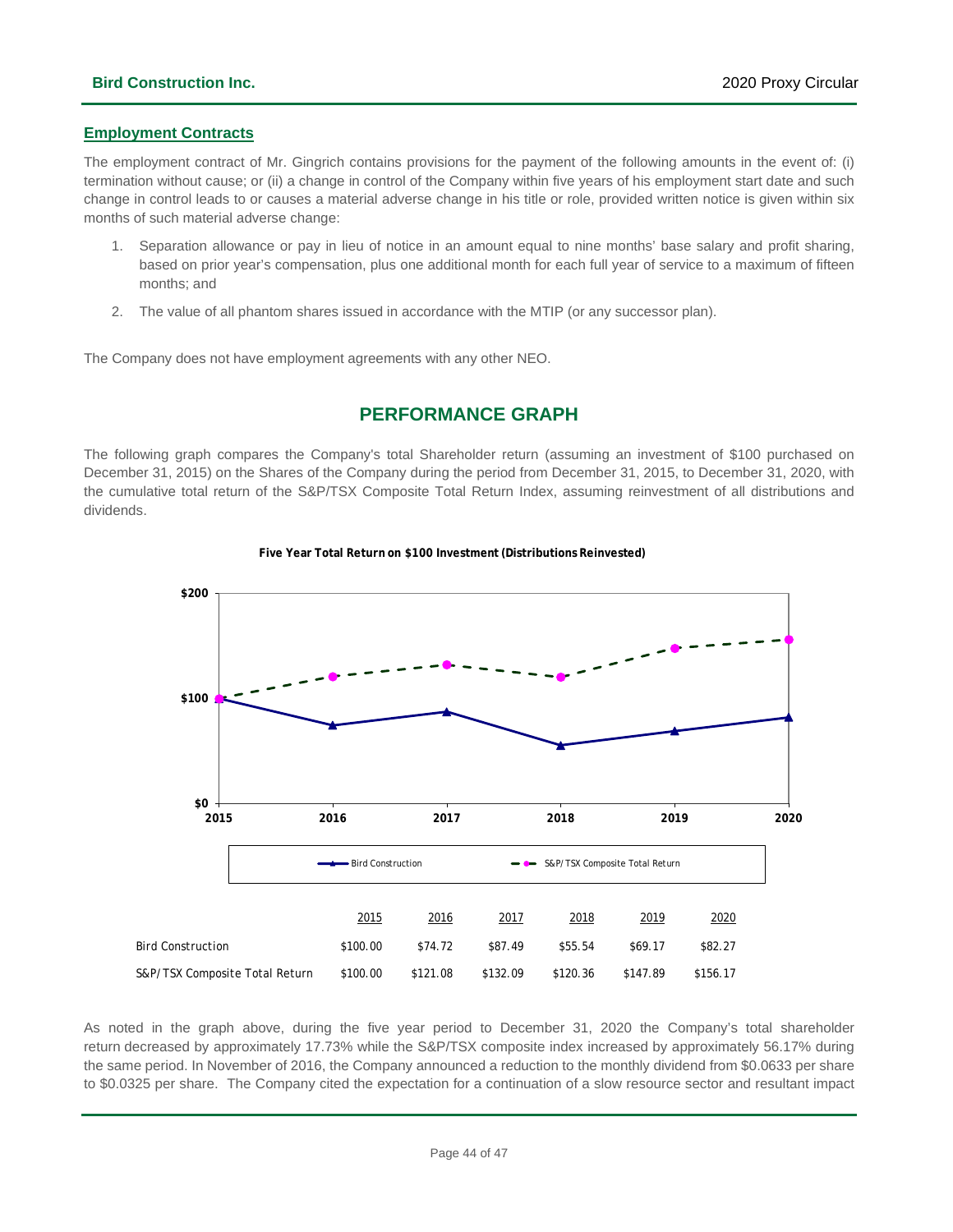on earnings combined with the anticipated increase in Public Private Partnership ("PPP") and alternative finance project activity, which require a healthy balance sheet as the primary reasons for the adjustment to the dividend. The Company has maintained the dividend per month at \$0.0325 per share since the reduction. The change in the rate of the dividend allowed the Company to maintain equity and working capital at levels not otherwise attainable had the previous dividend been maintained, which helped to support the execution of the Company's diversification strategy. In the one year period to December 31, 2020, total shareholder return on Bird shares was approximately 18.9% while the S&P/TSX Composite Total Return Index increased by approximately 5.6% during the comparable period.

As noted in "Compensation of Executive Officers", the Company's executive compensation is directly linked to the performance of individual officers and the performance and financial results of the Company. Individual awards under the Equity Incentive Plan are awarded on the basis described under the heading "Equity Incentive Plan". The value of an LTIP award (an RSU or PSU) after grant fluctuates based on the Company's share price, thereby aligning the interests of NEOs with those of Shareholders.

### <span id="page-44-1"></span>**ADDITIONAL INFORMATION**

<span id="page-44-0"></span>A comprehensive description of the Company as well as a summary of risk factors applicable to the Company are set out in the Company's latest available Annual Information Form ("**AIF**") and latest available Management's Discussion and Analysis ("**MD&A**") of results of operations and financial position. Copies of the AIF and the Company's consolidated annual financial statements and MD&A for the year ended December 31, 2020 and any interim consolidated financial statements of the issuer that have been filed for any period after the end of the Company's most recently completed financial year, are available to anyone, upon request, from the Corporate Secretary of the Company at 5700 Explorer Drive, Suite 400, Mississauga, Ontario L4W 0C6. Such copies will be sent to any Shareholders without charge. Additional information relating to the Company is available on SEDAR at www.sedar.com and financial information relating to the Company is provided in the Company's consolidated financial statements and MD&A for the year ended December 31, 2020.

### **APPROVAL BY THE BOARD OF DIRECTORS**

The contents of this Circular and its sending to the Shareholders have been unanimously approved by the Board of Directors. A copy of this Circular has been sent to each Director of the Company, each Shareholder entitled to notice of the Meeting and the Company's auditors.

March 16, 2021

By order of the Board of Directors

P.A Chautts

Paul A. Charette Chair of the Board of Directors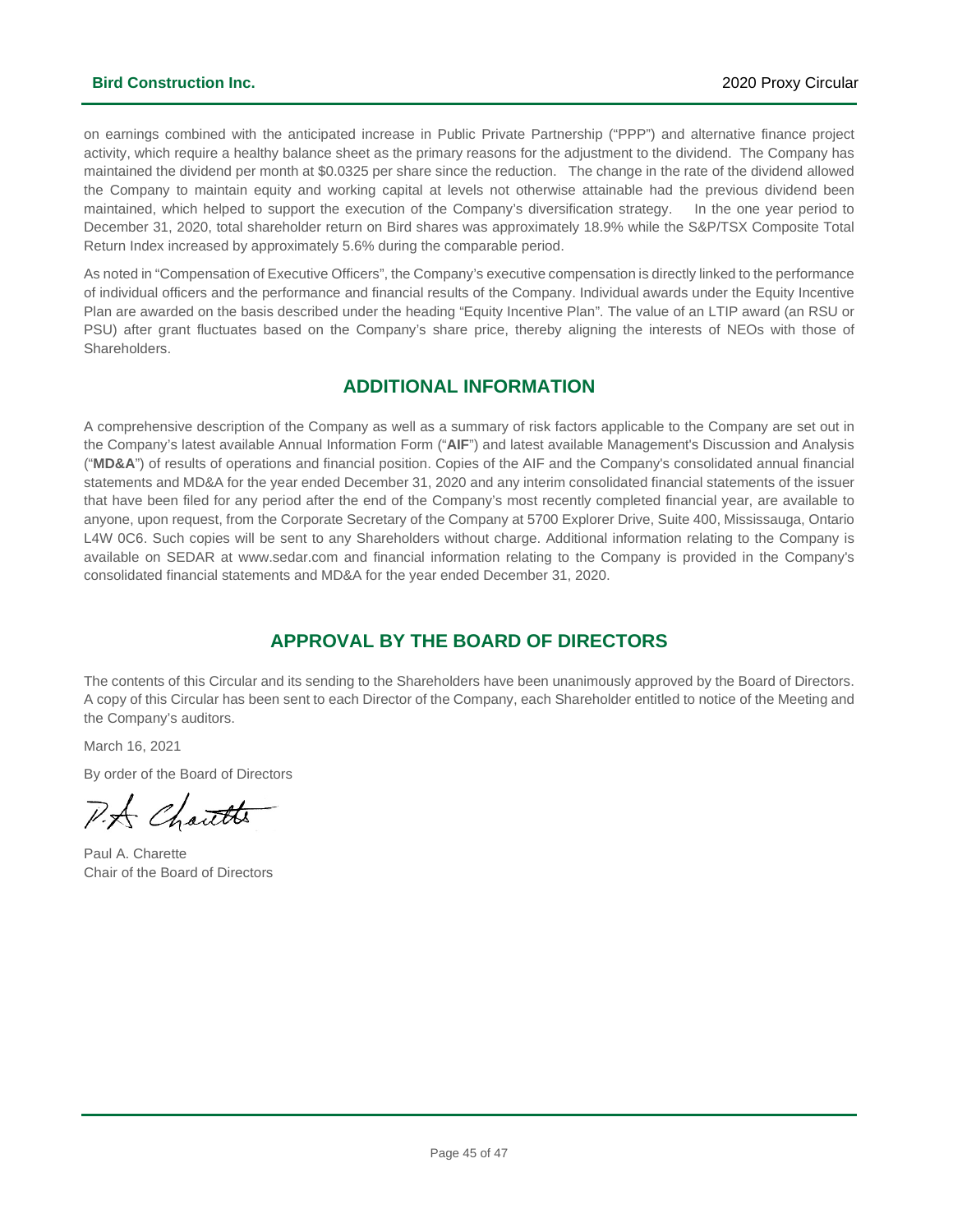### **SCHEDULE "A"**

### **BOARD MANDATE - DUTIES AND RESPONSIBILITIES OF THE BOARD**

<span id="page-45-0"></span>The Board of Directors (the "**Board**") of Bird Construction Inc. (the "**Company**" or "**Bird**") is responsible for the stewardship and oversight of the management of the Company in accordance with obligations under the articles of incorporation, by-laws and applicable laws.

Within its stewardship responsibility, the Board's role is to preserve and enhance the viability of the Company and to ensure that it is managed with a view to the best interests of the Company and the Company's shareholders ("**Shareholders**"). In carrying out these responsibilities and discharging its obligations, the Board will, either directly or through its committees, perform the duties and adhere to the guidelines set out in the Mandate of the Board of Directors & Corporate Governance Guidelines.

The duties and responsibilities of the Board include stewardship and oversight in the following areas:

### **Strategic Planning and Performance**

- a) Approving the Company's vision, mission and value statements.
- b) Reviewing the effectiveness of the Company's strategic planning process and annually approving the business plan and strategic plan.
- c) Monitoring the Company's performance against the overall business objectives and strategic plans and taking action when performance falls short of its goals or when other special circumstances (for example acquisitions) warrant it.
- d) Establishing annual performance expectations and corporate goals and objectives for the President & Chief Executive Officer (CEO), monitoring progress against those expectations and taking appropriate action when performance falls short.
- e) Reviewing and approving all major strategic initiatives, investments and transactions.

### **Principal Risks**

- a) Overseeing risk management at the Company, balancing risks and rewards while ensuring that management has in place policies, processes and procedures designed to identify and effectively measure, manage and mitigate the principal risks of the Company's business.
- b) Reviewing the systems implemented by management to manage the Company's risk and approve the Company's risk appetite.
- c) Reviewing and approving significant policies and practices that ensure compliance with applicable regulatory, corporate, securities and other legal requirements.
- d) Reviewing the principal risks of the Company's business and the appropriateness of the systems put in place to measure, manage and mitigate these risks.

### **Executive Management Team**

- a) Selecting the CEO and approving the selection of the other executive officers of the Company.
- b) Satisfying itself, to the extent feasible, of the integrity and effectiveness of the CEO and the other executive officers of the Company.
- c) Establishing an effective system of remuneration that is congruent with the Company's strategic plans.
- d) Overseeing the Company's succession planning process including the appointment, training, compensation and performance assessment of the non-executive Chair of the Board (the "Chair"), Board committee chairs, directors of the Board ("Directors"), the CEO and other executive officers of the Company.
- e) Delegating to management powers to effectively manage the Company. In particular, in respect of, the day-to-day business of the Company, within a policy and budget framework established by the Board.